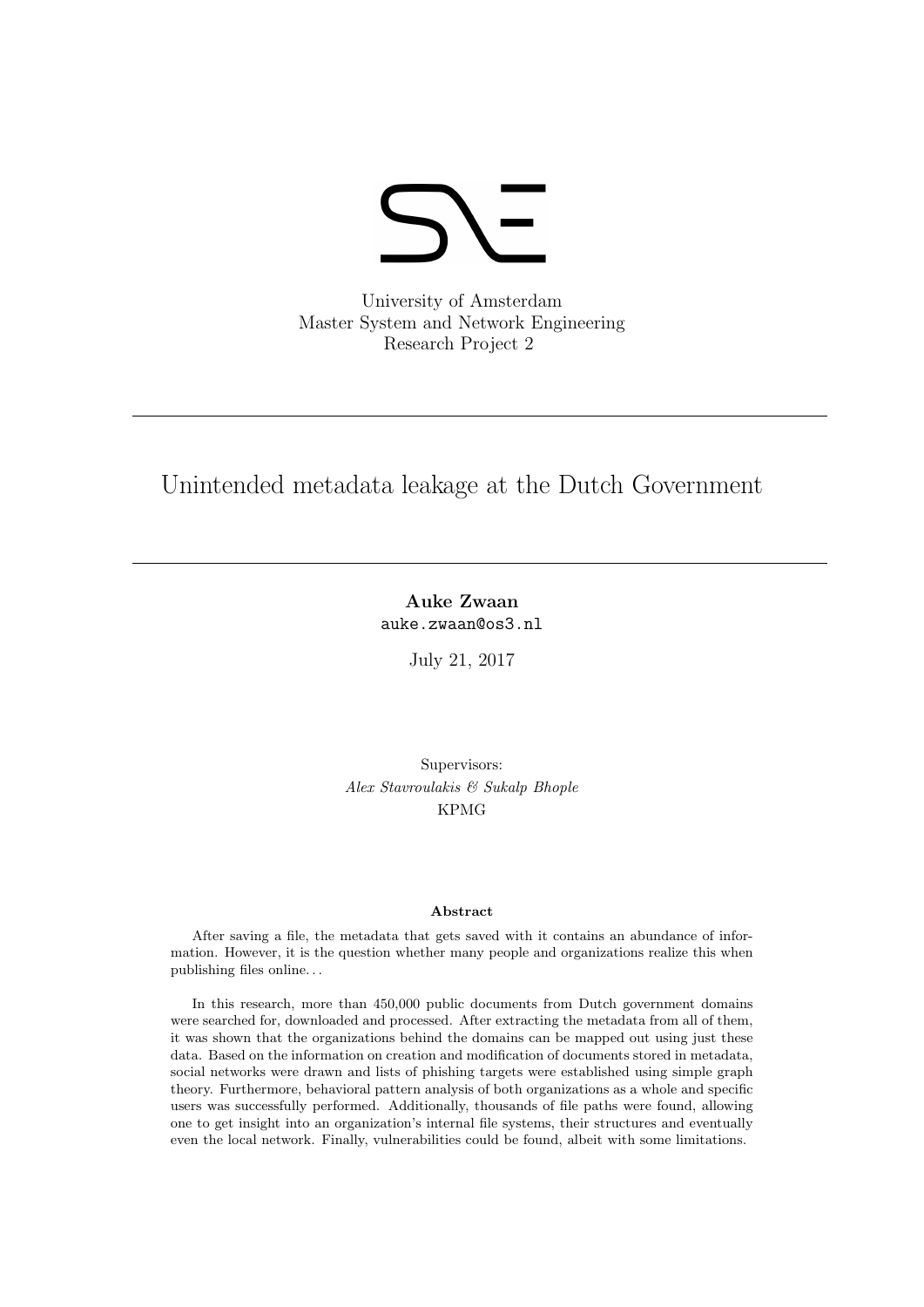## Acknowledgments

Apart from any staff, supervisors and others who helped me during this research project specifically, I would like to thank Liz Vink, who gave me unconditional support throughout the years and without whom I would never have been able to do this study.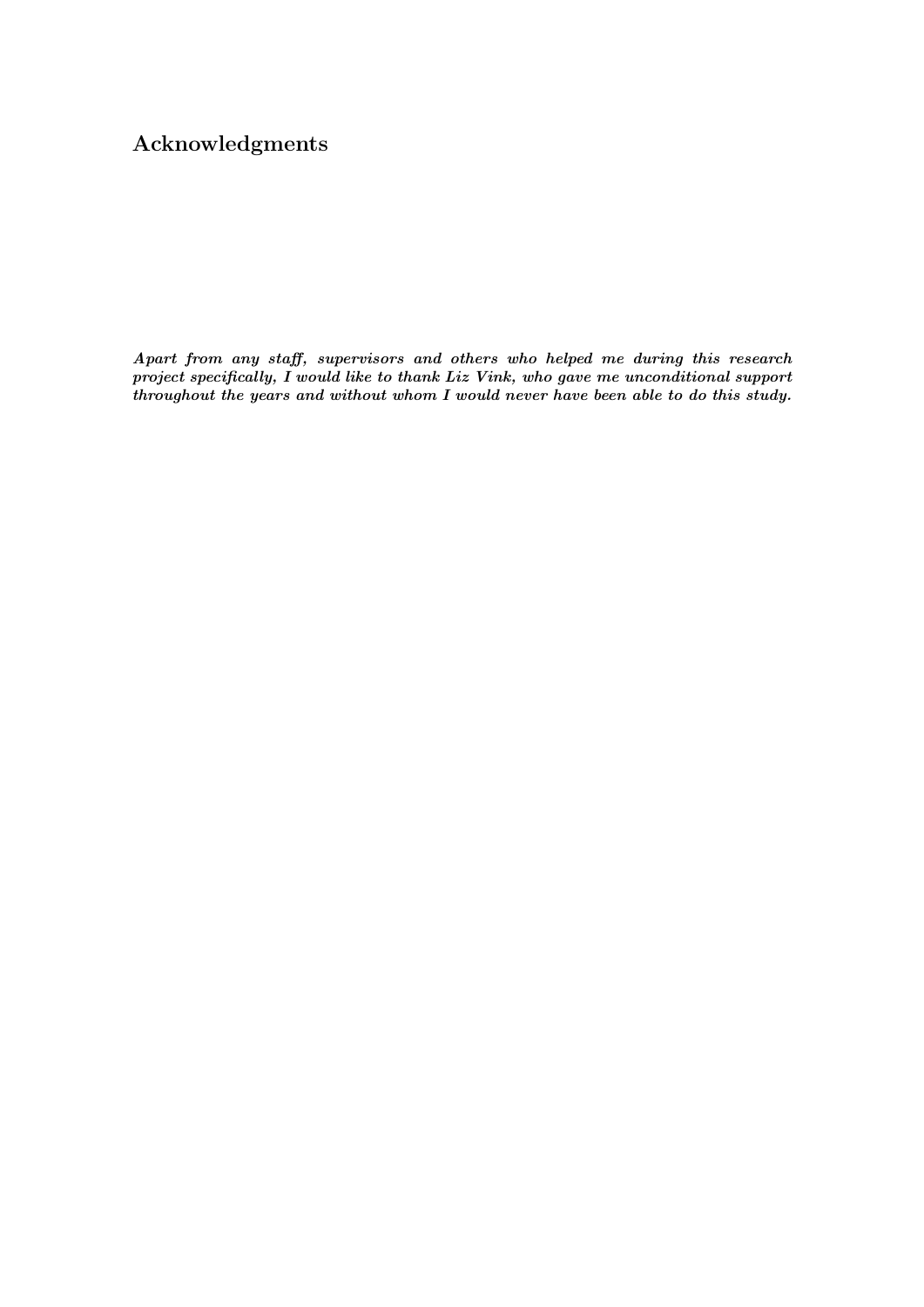# Contents

| 1             | <b>Introduction</b>                                                                                                                                                                                                                                                                                                               | 4                                                                                                           |  |  |
|---------------|-----------------------------------------------------------------------------------------------------------------------------------------------------------------------------------------------------------------------------------------------------------------------------------------------------------------------------------|-------------------------------------------------------------------------------------------------------------|--|--|
| $\bf{2}$      | <b>Research question</b>                                                                                                                                                                                                                                                                                                          |                                                                                                             |  |  |
| 3             | <b>Related research</b><br>5                                                                                                                                                                                                                                                                                                      |                                                                                                             |  |  |
| 4             | <b>Approach and Methods</b><br>4.1<br>4.2<br>4.2.1<br>4.2.2<br>4.2.3<br>Storing the output $\ldots \ldots \ldots \ldots \ldots \ldots \ldots \ldots \ldots \ldots$<br>4.3<br>4.4<br>4.5                                                                                                                                           | 5<br>5<br>6<br>6<br>6<br>7<br>7<br>7<br>8                                                                   |  |  |
| $\mathbf{5}$  | <b>Results</b><br>5.1<br>5.2<br>5.3<br>5.4<br>5.4.1<br>5.4.2<br>5.4.3<br>5.4.4<br>5.5<br>5.6<br>5.7<br>Matching CVEs and CPEs<br>5.8<br>Underlying (operating) systems $\dots \dots \dots \dots \dots \dots \dots \dots \dots \dots \dots \dots$<br>5.9                                                                           | 9<br>9<br>9<br>11<br>15<br>15<br>16<br>17<br>19<br>19<br>20<br>21<br>23<br>24<br>24<br>24<br>24<br>25<br>25 |  |  |
| 6             | <b>Discussion and conclusion</b><br>26                                                                                                                                                                                                                                                                                            |                                                                                                             |  |  |
| 7<br>8        | <b>Recommendations</b><br><b>Future work</b><br>8.1<br>8.2<br>8.2.1<br>8.3<br>8.4<br>8.5<br>8.6<br>Company analysis entering the service of the contract of the contract of the contract of the contract of the contract of the contract of the contract of the contract of the contract of the contract of the contract of the c | 27<br>28<br>28<br>28<br>28<br>28<br>28<br>29<br>29                                                          |  |  |
|               | <b>Appendices</b>                                                                                                                                                                                                                                                                                                                 | 31                                                                                                          |  |  |
|               | A Top 50 of domains with most files downloaded and processed                                                                                                                                                                                                                                                                      | 31                                                                                                          |  |  |
| в             | Top 50 of "Creator Tools"                                                                                                                                                                                                                                                                                                         | 32                                                                                                          |  |  |
| $\mathbf C^-$ | All drive names (partition letters)                                                                                                                                                                                                                                                                                               | 33                                                                                                          |  |  |
|               | D Domains with files analyzed                                                                                                                                                                                                                                                                                                     | 34                                                                                                          |  |  |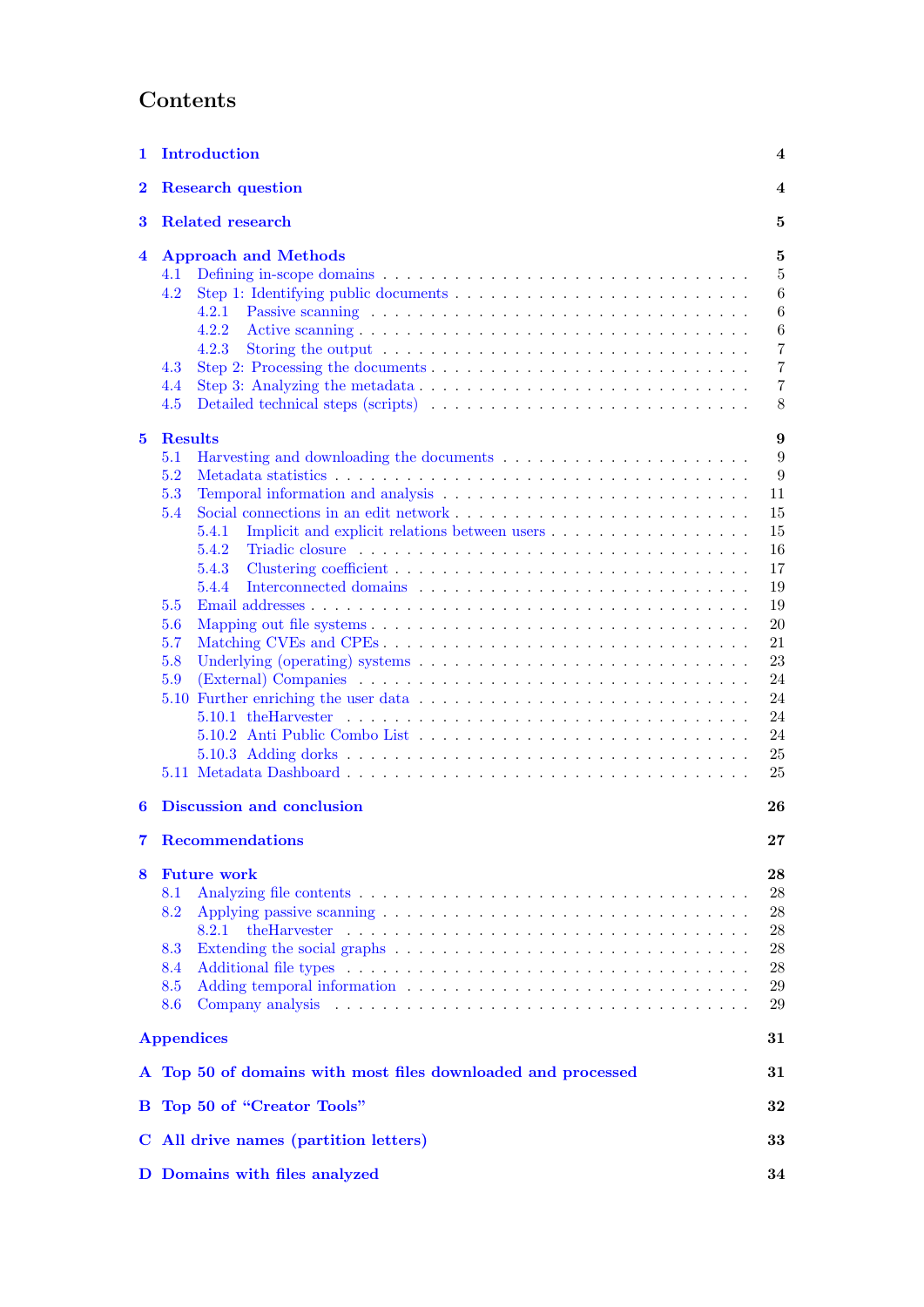## <span id="page-3-0"></span>1 Introduction

In late 2012, John McAfee was running from law enforcement in Belize. For a while he was untraceable. However, things changed after he talked to Vice Magazine on December 3 that year, which posted a photo of the secret encounter [\[19\]](#page-29-0) [\[9\]](#page-29-1). As it turned out, Vice had not reviewed the photo's metadata before publishing it. In fact, they had unknowingly revealed the exact coordinates of the fugitive, who turned out to have fled to Guatemala. While this is about an individual, it is a striking case of how metadata in public files can result in a data leakage of some kind.

For an organization, there might be more at stake. After the hacked email database of the Italian company Hacking Team<sup>[1](#page-3-2)</sup> leaked in July 2015, researchers showed how the metadata from just those emails<sup>[2](#page-3-3)</sup> could be used to paint a picture of the daily life inside the organization<sup>[\[13\]](#page-29-2)</sup>. Using usernames and timestamps, for example, interrelations between people could be found, therewith enabling the researchers to map out a social network. For a malicious actor, this information can be beneficial in the reconnaissance phase of a cyber attack. Obviously, it is in the interest of the organizations in question to prevent this from happening.

As the Internet grows in size, more information will inevitably be exposed to the public. As an example, a quick Google search shows that, in June 2017, Google had indexed that more than 30 million Portable Document Format (PDF) files on domains under the .gov top-level domain (TLD) alone<sup>[3](#page-3-4)</sup>, and more than 1 million Word documents  $( .doc$  and  $.docx )<sup>4</sup>$  $.docx )<sup>4</sup>$  $.docx )<sup>4</sup>$ . This shows the scale of the matter, and the importance to find out more about the current state of affairs. The point here is that an organization might already be exposing information unknowingly, without having been compromised like Hacking Team. In general, metadata in public documents can contain an abundance of information about an organization, such as details about the creation and location of files, usernames, software and hardware, and possibly even more.

This research focuses on the Dutch government specifically, as it is carried out for the University of Amsterdam. The goal is to examine what kinds of metadata from Dutch governmental and semi-governmental websites, such as those of ministries and municipalities, can be found online by parsing documents published on their websites. After gathering that information from hundreds of (semi-)governmental websites, it is analyzed and quantified. Eventually, it is also reviewed whether it is possible to "enrich" the discovered data to make it more meaningful and to create a better picture of the domains in question.

Eventually, the tools and research will be made available so that it can be used by organizations to get insight into and to prevent abuse of metadata leakage on their domains.

## <span id="page-3-1"></span>2 Research question

One main question is used for guidance throughout the research:

#### What types of metadata does the Dutch government leak through public documents, and how could this information be used in the reconnaissance phase of a cyber attack?

In order to answer this question, some sub questions will be addressed and answered:

- 1. What types of documents are interesting to harvest metadata from, and why?
- 2. What types of metadata found in those documents are interesting for an attacker?
- 3. How can the information be analyzed, quantified and enriched?
- 4. How can this information be used for finding potential attack vectors?

<span id="page-3-2"></span><sup>1</sup><http://www.hackingteam.it/>

<span id="page-3-3"></span><sup>2</sup><https://wikileaks.org/hackingteam/emails/>

<span id="page-3-4"></span><sup>3</sup>[https://www.google.nl/search?q=site:\\*.gov+filetype:pdf](https://www.google.nl/search?q=site:*.gov+filetype:pdf)

<span id="page-3-5"></span><sup>4</sup>[https://www.google.nl/search?q=site:\\*.gov+filetype:doc](https://www.google.nl/search?q=site:*.gov+filetype:doc)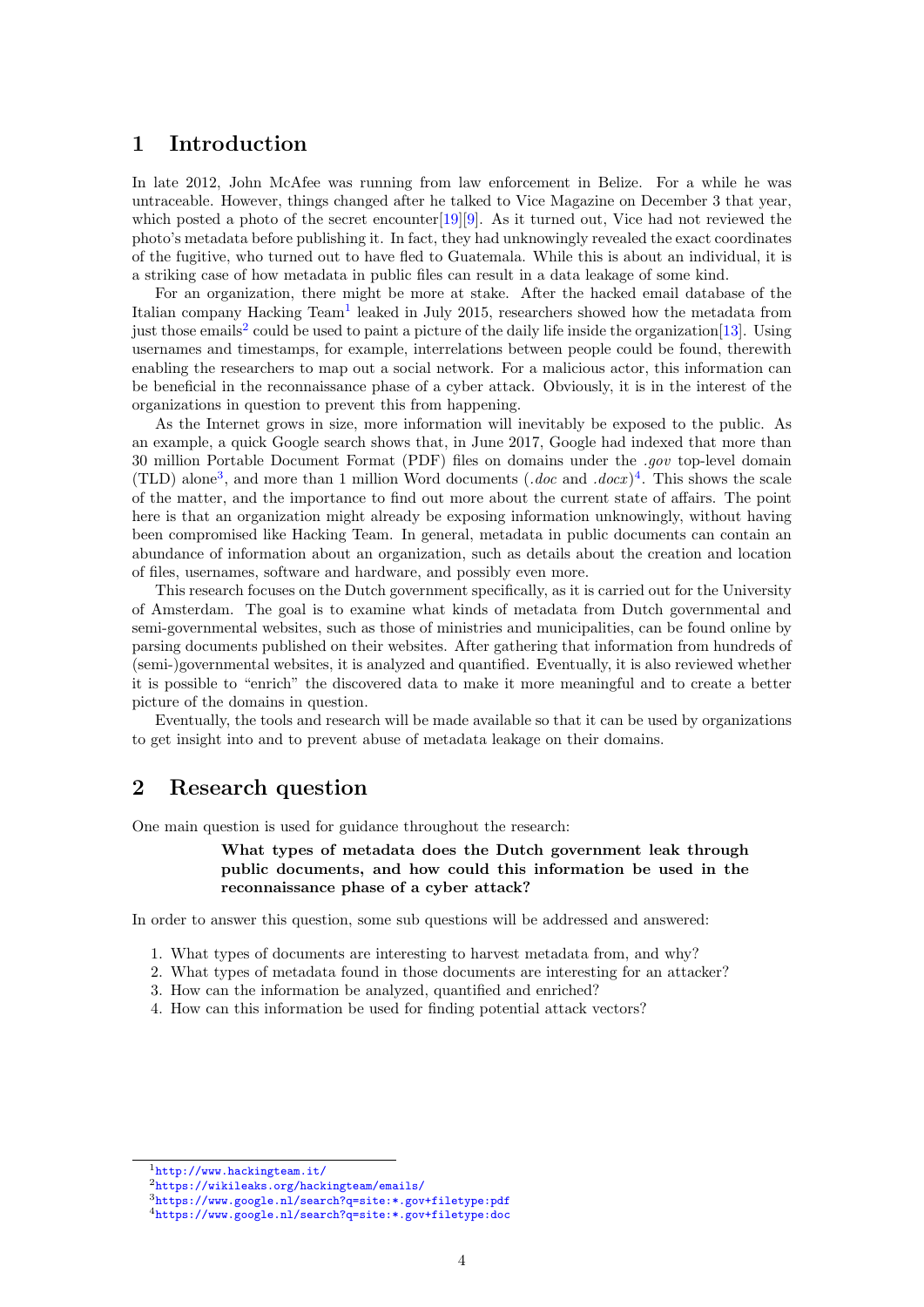## <span id="page-4-0"></span>3 Related research

The severity of metadata leakage is underlined by the SANS Institute<sup>[5](#page-4-3)</sup> in an article explaining what types of files (can) contain what types of metadata, and how this reveals information[\[18\]](#page-29-3). Another paper on "hidden" information was published by Blackhat[\[4\]](#page-29-4). Besides showing how to find the data, it also explains how to remove it from files. This might be useful for organizations who want to prevent any metadata leakage.

In the past, multiple tools focused on harvesting and sometimes also analyzing metadata. Possibly the best example is Fingerprinting Organizations with Collected Archives  $(FOCA)^6$  $(FOCA)^6$ , which can be used to automatically scan a given domain for public documents. Afterwards, it is automatically analyzed and displayed in a Graphical User Interface (GUI). While this is useful for a single domain, feeding it a list of domains from an external script is practically impossible as it can only be used in its GUI form. Furthermore, it only works in a Windows environment, which makes it unable to dynamically communicate with common Linux tools and utilities.

As an alternative, metagoofil<sup>[7](#page-4-5)</sup> was launched in 2011. Natively supporting Linux, it used to be able to extract public documents like FOCA would, but at the moment of writing, it no longer works. In fact, it has not been updated for years and is no longer supported by the authors. Another tool, called *Goolag Scanner*, was launched by hacking collective Cult of the Dead Cow in 2008. As this tool was launched more than nine years ago, it is not functional on the current version of the Google search engine anymore, and has for long been out of support.

In the same year, a paper on methods for automated metadata extraction was published [\[15\]](#page-29-5). While this research focused on extracting metadata from disk images in a forensic setting (and not from public places online), some of the techniques for processing the files themselves might still apply.

Lastly, *Maltego* can be used to visualize connections between entities. However, it is closed source and the free version, *Maltego Community Edition (CE)*, only returns 12 entities per trans-formation<sup>[8](#page-4-6)</sup>. In Maltego, a transformation is an action applied to an entity (which can be a domain). That means that, at most, 12 documents can be retrieved for a specific domain. As a quick initial search already showed that many of the websites to be reviewed host tens of thousands of public documents, this does not seem like a usable tool for this matter. Furthermore, the most expensive paid version, Maltego XL, can only return 64,000 documents per domain, which might not be enough in some cases either. Another version, Maltego Classic, costs 360 US dollars per year (with an additional initial cost of 760 US dollars), and it can only handle 10,000 entities per graph<sup>[9](#page-4-7)</sup>. All in all, *Maltego* does not seem to offer the features required for this research either. This means custom tools will have to be written to gather the data. For the data analysis part, regular quantification methods and Python scripts should be suitable.

## <span id="page-4-1"></span>4 Approach and Methods

The research consists of three main parts: harvesting URLs of public documents, downloading the documents and analyzing and visualizing the documents. In this section, the steps taken to get to the results are described. The according results follow in Section [5.](#page-8-0)

## <span id="page-4-2"></span>4.1 Defining in-scope domains

Before being able to follow the steps described in this section, it is important to define a clear scope of what the term "Dutch government domains" encompasses.

Since 2016, the Open State Foundation<sup>[10](#page-4-8)</sup> gives real-time insight into the current level of SSLadoption amongst Dutch governmental websites through a public live dashboard. While the SSL part of their project was not of any use for this research, the free dataset of government websites (which is available in CSV format) was. As described on the information page of Pulse, the title of

<span id="page-4-3"></span><sup>5</sup><https://www.sans.org/>

<span id="page-4-4"></span> $6$ <https://www.elevenpaths.com/labstools/foca/index.html>

<span id="page-4-5"></span><sup>7</sup><https://code.google.com/archive/p/metagoofil/>

<span id="page-4-6"></span><sup>8</sup><https://www.paterva.com/web7/buy/maltego-clients/maltego-ce.php>

<span id="page-4-7"></span> $9$ <https://www.paterva.com/web7/buy/maltego-clients.php>

<span id="page-4-8"></span><sup>10</sup><https://openstate.eu/>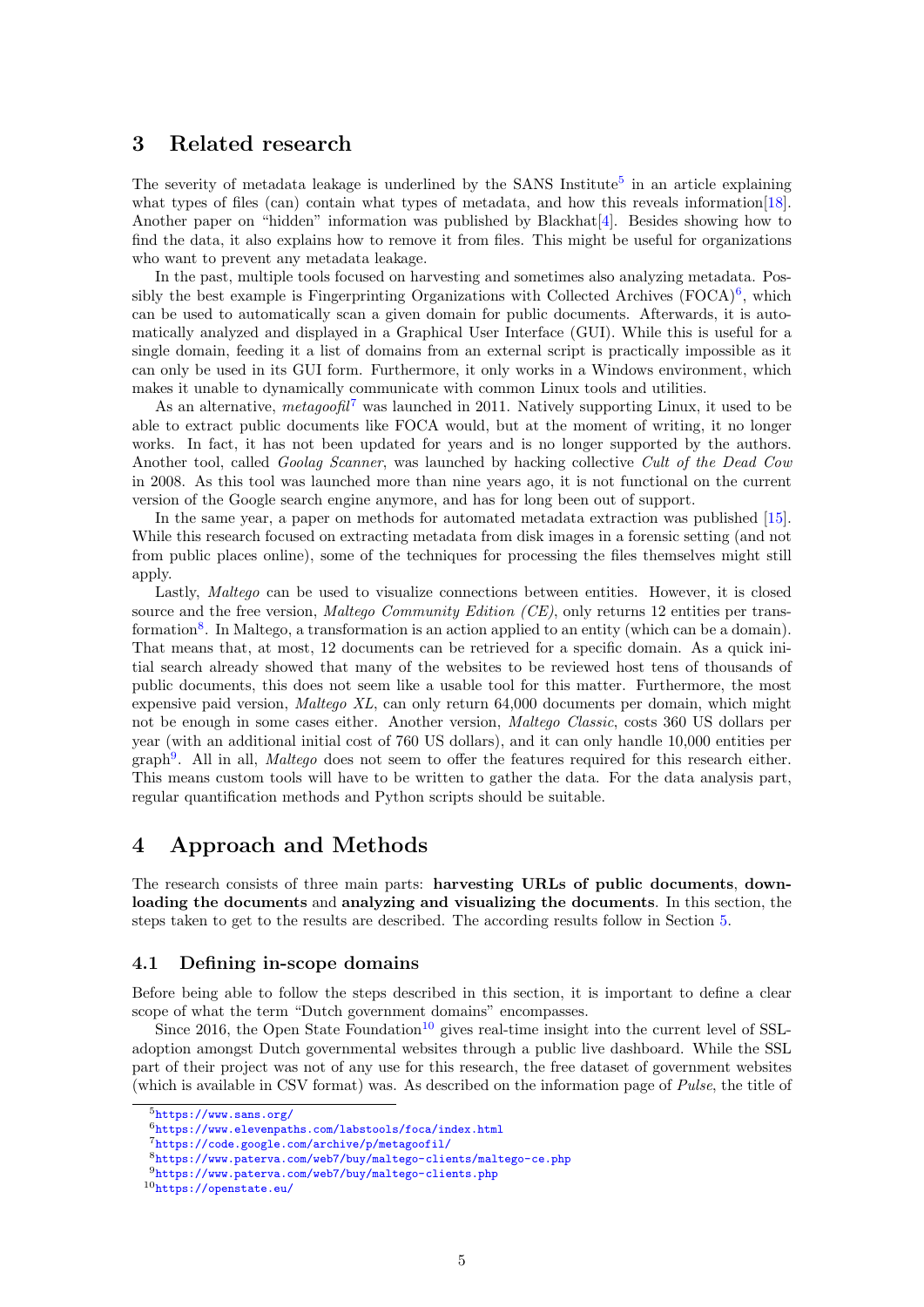the project, the list of over 1,600 websites in the dataset are gathered from sources directly from the government[\[17\]](#page-29-6). It was thus considered a good dataset to use in this research as well.

#### <span id="page-5-0"></span>4.2 Step 1: Identifying public documents

First, a list of interesting common file types was made. This was to prevent unnecessary workload and to narrow down the scope of the research. Initially, the following file types were searched for:

- Microsoft Word documents (.doc,.docx)
- Microsoft Excel documents (.xls..xlsx)
- Microsoft Powerpoint documents (.ppt, .pptx)
- PDF documents (.pdf)
- Apache OpenOffice documents (.ods, .odt, .odp)

This list was established after an initial, short analysis of common files and what information is in their metadata. As it seemed, the Microsoft Office documents contain relatively much information. They were, therefore, considered relevant documents. Their counterpart, the Apache  $OpenOffice<sup>11</sup>$  $OpenOffice<sup>11</sup>$  $OpenOffice<sup>11</sup>$  documents were also included for this reason. As PDF documents are also a common file type of published documents, it was logical to include it in the search as well.

#### <span id="page-5-1"></span>4.2.1 Passive scanning

Using the list of file types mentioned above, a "passive scan" was first performed. In this definition, a passive scan means querying a third-party website for any information it has on public documents hosted at the reviewed domains.

Both Google and Bing allow one to use so-called *dorks*, such as "site:os3.nl filetype:pdf"<sup>[12](#page-5-4)</sup>. This specific dork shows all indexed documents on the website  $\circ$ s3.nl that have PDF as their file type. By gently asking Bing for the results for search queries like this multiple times, this task could theoretically be automated. A first look at both Google and Bing showed that only a maximum of around 1,000 results could be browsed through this way, which meant it was not possible to see all results after doing the query mentioned above. Although 1,000 results were not enough for many domains, it was still tested whether this task could be automated and used if stealthiness is required.

#### <span id="page-5-2"></span>4.2.2 Active scanning

To increase the number of public documents found, an active scan was performed, too. In this case, a custom crawler that specifically searched for file types from the file type list was used. Starting at the root of the domain, it saved all occurrences of links to interesting public documents to a file. This included all documents with an "interesting" file type, which were in the scope of the domain in question (i.e. external URLs were excluded automatically). Additionally, any rules for crawlers stated in *robots.txt* files were adhered to. This means that there might be parts of the domains that were not crawled. Any documents on such pages were thus not included in this research either.

While public documents linked to from the domain itself appear in the output of the algorithm in this approach, it misses the documents linked to from external domains. To make this clearer, if on domain A a document on the same domain is referenced, the crawler finds it. However, any references on **domain B** (out of scope) to **domain A** are not found this way. These incoming links are also called *backlinks*, and right now, there does not seem to be a way to get an overview of them without crawling the entire internet.

For active scanning, the Python framework  $Scray^{13}$  $Scray^{13}$  $Scray^{13}$  was used as it takes *robots.txt* files into account by default and offers easy ways to configure other settings. To limit any disturbance at the domains to be crawled, a delay of 0.1 second was set between each request. This was considered appropriate as Google reportedly does the same  $[2][3][1]$  $[2][3][1]$  $[2][3][1]$  and this research had to be carried out within one month (i.e. if a lower crawling speed would be used, it might have resulted in the results not being there in time). Furthermore, the email address of the researcher and the goal of the research was put into the user agent string that went with every request.

<span id="page-5-3"></span><sup>11</sup><https://www.openoffice.org>

<span id="page-5-4"></span><sup>12</sup>[https://www.google.nl/search?q=site:os3.nlfiletype:pdf](https://www.google.nl/search?q=site:os3.nl filetype:pdf)

<span id="page-5-5"></span><sup>13</sup><https://scrapy.org/>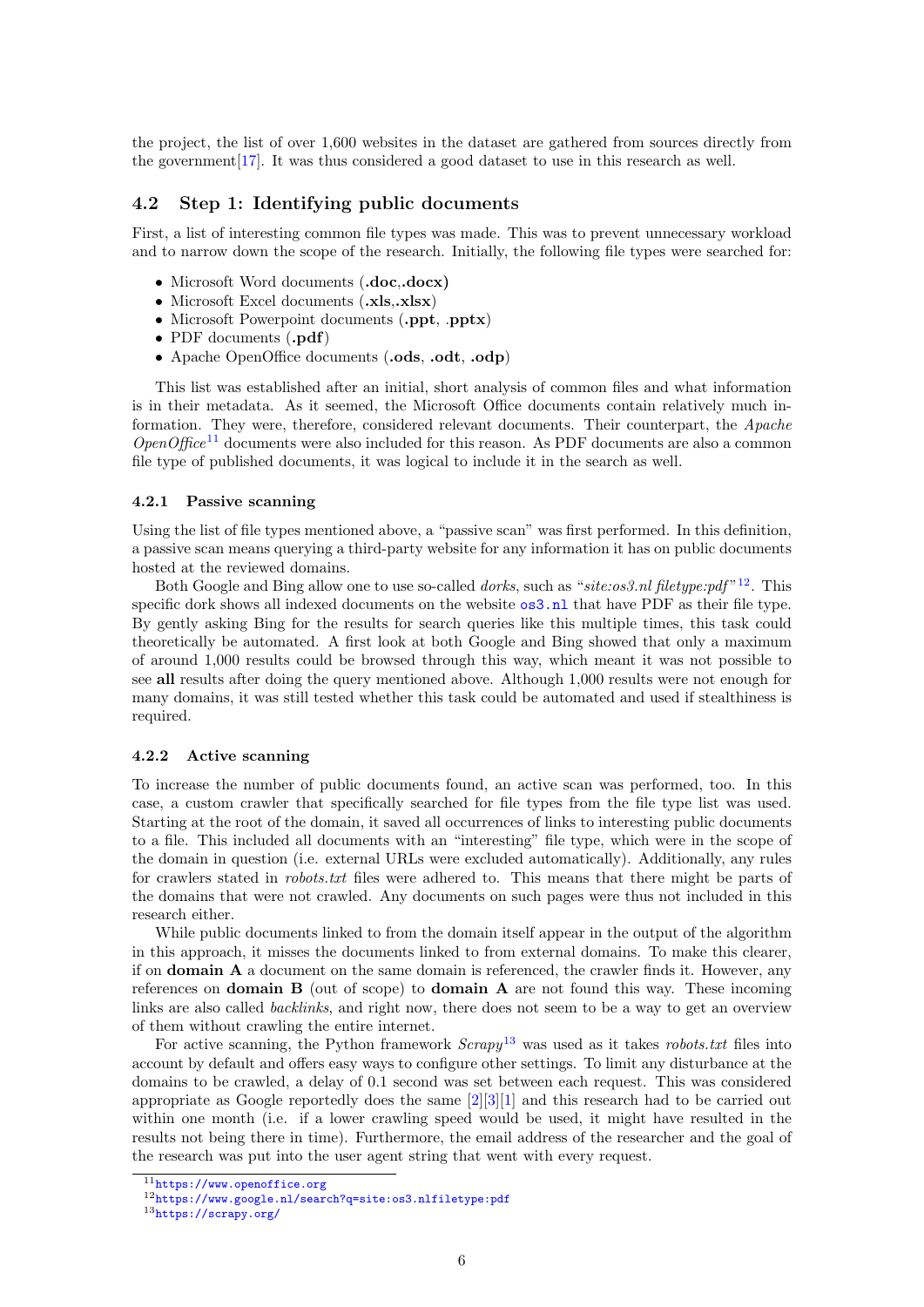One last thing to mention here is that only looking at file extensions will not find all documents. If a website uses rules to hide specific file types (which is common, for example, for .php pages, but can be done for any file type), there will not be an extension at all. In these cases, the Content-Type response header can show the file type of the returned page. This was thus taken into account when building the crawler, too.

#### <span id="page-6-0"></span>4.2.3 Storing the output

As the custom crawler cannot be used to find backlinks, it is probably outperformed by Google and Bing in certain cases. To compensate for that, the active and passive scans were planned to be combined to get more unique results. The plan was to store the output of both scans, and to then concatenate and convert them into a list of unique URLs linking to public documents.

However, as Bing decided to block the IP address the research is performed from, this part had to be excluded from the research as it was not considered ethical to try and trick search engines into thinking the passive scanning tool is a human by all means.

Note that in this step, the files were not yet downloaded. Instead, this was part of the second step.

#### <span id="page-6-1"></span>4.3 Step 2: Processing the documents

After performing the scans, the locations of the public documents were known. Using a simple loop, the documents were downloaded with a short delay in between to prevent the target servers from becoming overloaded.

To spread the workload even more evenly over the domains, a custom download "pipeline" was used. What this means is that, instead of downloading all files from a domain sequentially, and then proceeding to the next domain, the first document from each domain was first downloaded. Then, the second document was downloaded from each domain. For this reason, the download delays did not have to be long, as the script looped through different domains for every download automatically. Only at the end of the pipeline, it happened that there was only one domain left with files to download. This happens if there are, for example, 20,000 files on one domain, but only 15,000 on the rest. For the last 5,000 rounds of downloads in the pipeline, then, files are only still downloaded from this one last domain. In these cases, a delay was still necessary.

Lastly, the analysis of metadata using *exiftool* took roughly 200 milliseconds, which causes a "natural" rate limit of around 5 requests per second. This was considered appropriate.

#### <span id="page-6-2"></span>4.4 Step 3: Analyzing the metadata

After the documents were downloaded for a specific domain, the files were analyzed. Each file was first downloaded (using the Python Requests module<sup>[14](#page-6-3)</sup>), after which it was immediately processed using  $exiftool$ <sup>[15](#page-6-4)</sup>. For this step, too, a user agent identifying the researcher, and the goal of the research, was provided so that administrators of domains could get in contact in case of any issues. After the metadata had been extracted, the original file was overwritten with the metadata found in that file. At the end of the loop (i.e. after processing all the files), the working directory thus only had files containing the metadata of the downloaded files, and not the contents of the files themselves anymore.

As different files and file types have different metadata tags, no distinct selection was made beforehand. As the output of exiftool is plaintext only, it could easily be stored and searched through later at any moment.

After gathering all metadata, regular expressions were used to search for details on users, software, pieces of equipment used, dates and times. It was then reviewed whether the data could be further enriched. Also, potential vulnerabilities were researched. For example, an out-of-date piece of software, a specific piece of hardware with known vulnerabilities or an original file location that gives insight into the internal file systems might reveal a weak spot in an organization. It was also reviewed whether any discovered usernames could be linked to real persons in some way as this would enable an attacker to acquire new attack vectors, such as spearphishing.

Eventually, the current state of affairs at the Dutch government when it comes to metadata leakage was evaluated and a conclusion was drawn.

<span id="page-6-3"></span><sup>14</sup><http://docs.python-requests.org/en/master/>

<span id="page-6-4"></span><sup>15</sup><http://www.sno.phy.queensu.ca/~phil/exiftool/>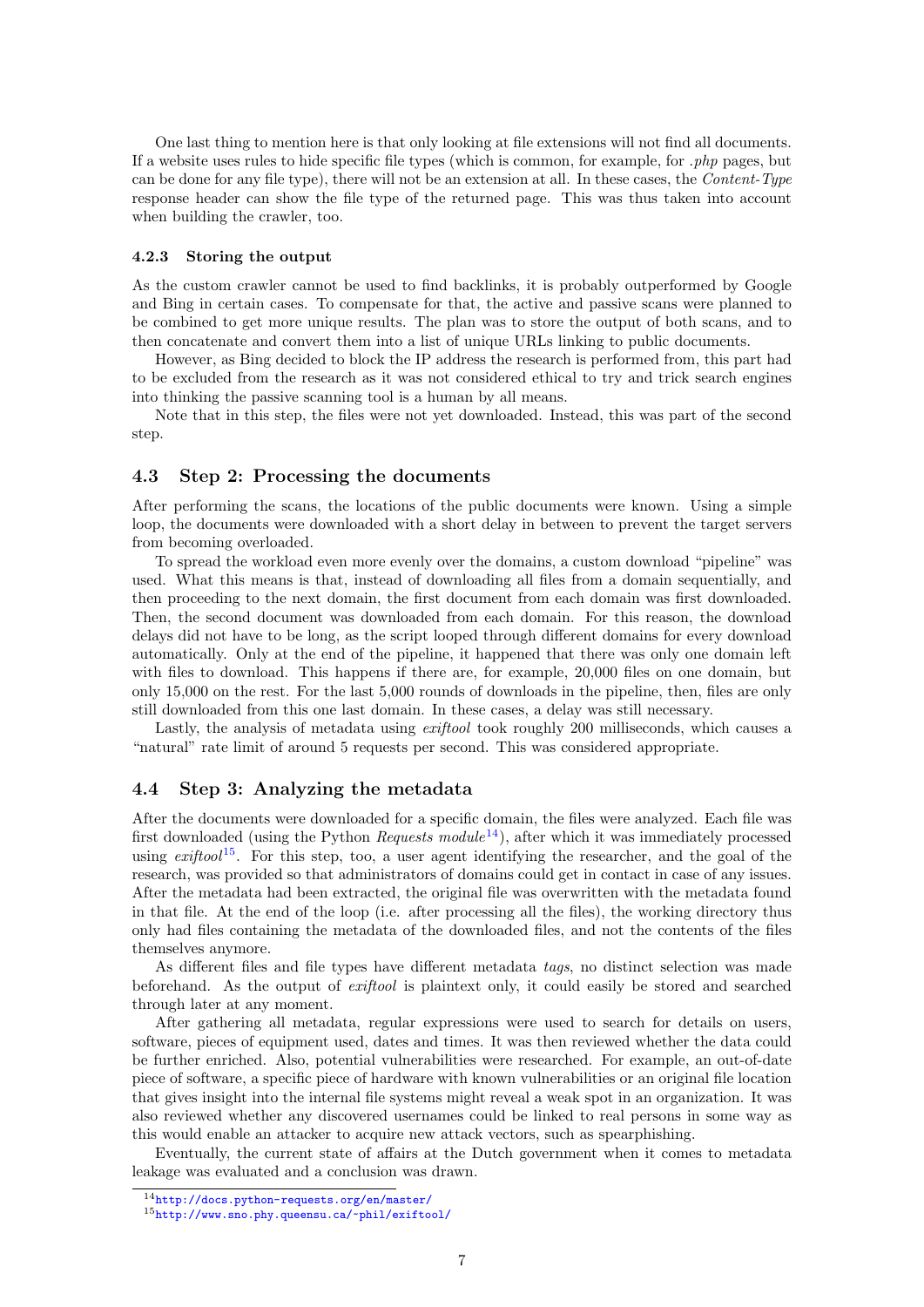## <span id="page-7-0"></span>4.5 Detailed technical steps (scripts)

In this subsection, the workflow of the custom scripts written for this research is briefly explained. These scripts are to be made open source (if they are stable), and can then be found on <https://github.com/AukeZwaan/metadata-tools>.

#### 1. Get a list of websites

First, a list of websites must be provided and stored in a file. This file must contain a full URL of a domain to be crawled (including the protocol  $(HTTP/HTTPS)$ ).

#### 2. Crawl the websites

Now, use the crawler to find all files of interesting file types on that domain (specified in the source code of the crawler).

#### 3. Download all files, and analyze with exiftool

Download all files using *downloader.py*. This script will automatically also analyze the files as it processes them, and store their metadata in the output directory.

#### 4. Create a list of all analyzed files

The next step is to create a list of all analyzed files (using bash, for example. This list has to be saved as all files.txt as this is the file name the metadata analysis tools will look for.

#### 5. Run calculate centrality.py

This script analyzes information on users and who worked together with whom. It creates nodes.csv and is used for the phishing targets.php page in the metadata dashboard. It also creates triadic closures.csv.

#### 6. Run domain info.py

This script gathers and summarizes information for each domain. It stores the output in domains.json.

#### 7. Run dir-finder.py

This script tries to find all Windows file paths listed anywhere in the metadata of documents using regular expressions. It stores the output in all domains with files.csv and data/<domain>/filepaths.json, which are later used by the dashboard for the file system visualizations.

#### 8. Run time\_grabber.py

This script analyzes temporal information from the Create Date and Modify Date metadata tags. It stores the output in create and modify dates.csv, which is later used for the timeline visualizations in the dashboard.

#### 9. Initialize the dashboard

Make sure a working web server is running on the local machine. Next, download the metadata dashboard from <https://github.com/AukeZwaan/metadata-dashboard> and place it in the web directory. If configured properly, it should automatically (graphically) show all results of the metadata analysis. Investigators can now interpret those results.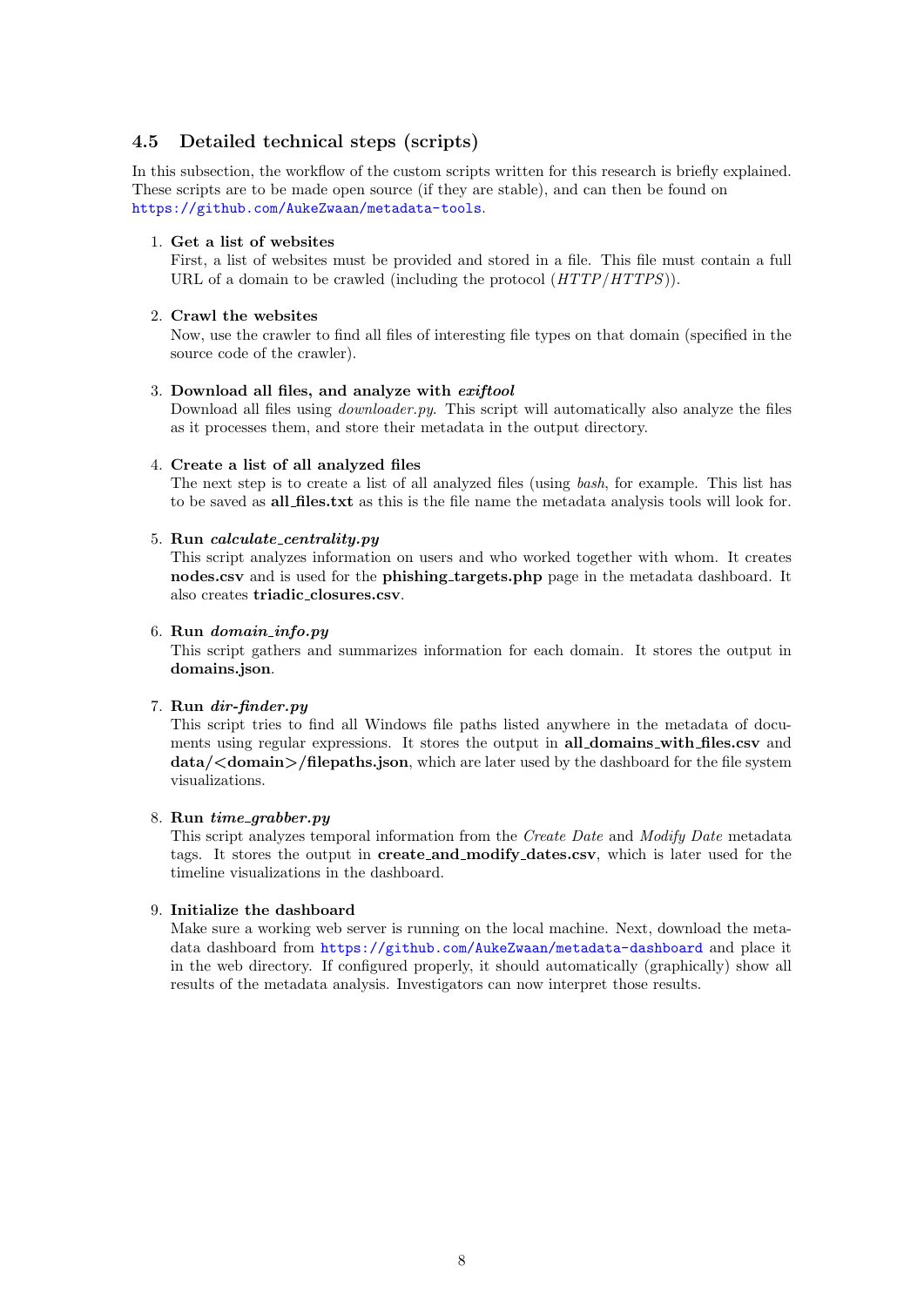## <span id="page-8-0"></span>5 Results

#### <span id="page-8-1"></span>5.1 Harvesting and downloading the documents

While performing the active scan to retrieve the locations of public documents, some domains turned out not to be able to handle around four to five requests per second on some pages. This was largely caused by the fact that those pages rendered web pages dynamically. This means that, for each request, the backend systems generated the pages requested. When the scanner crawled those computationally heavy pages, they faced trouble. This resulted in some server-side blocks towards the scanner. In two cases, the administrator of a domain being scanned kindly asked to reduce the number of requests for this reason. To avoid any further disturbance (and considering the dataset was growing to a reasonable size anyway), those domains were not crawled any further. Due to the immaturity of the scanner at the moment of research, it was decided to remove any hospital domains from the domain scope for ethical reasons, too. Due to time constraints, domains of the category "Gemeenschappelijke Regelingen" (websites of governmental bodies working together) were also left out.

Limits to passive scanning It turned out to be really hard not to be detected as a bot by both Google and Bing. While a script doing Bing dorks did actually work for a couple of days, this was not feasible through Google. After a couple of days, however, the IP address was blocked by Bing already and the passive scan had to be left out.

**Processing the documents** For processing the documents, another script was used. This script took the list of URLs of public documents as its input and then downloaded each file. After a file was downloaded, before proceeding, it was parsed for metadata using *exiftool*. Then, the original file was replaced by the exif data only, as the available storage was limited and the exact contents of the files were considered out of scope. Domains at which the IP address of the passive scanner was blocked for any reason were skipped here.

In total, files from 471,695 unique URLs were downloaded this way. For 14,462 unique URLs, a 404 HTTP response code was returned. Due to parsing errors for some files, 11,951 could not be parsed for metadata using exiftool. This leaves 459,744 files which were successfully downloaded and processed. These files were found on 675 unique domains (there existed domains, which were either really small or which the active scanner had trouble going through; see Appendix [A\)](#page-30-1). This comes down to an average of 685 files per domain. For a complete list of all domains on which files were successfully downloaded and processed, see Appendix [D.](#page-33-0)

#### <span id="page-8-2"></span>5.2 Metadata statistics

Often, indicators of software usage could be found at multiple tags within one document. As an example, Table [1](#page-9-0) shows the top 10 of tags where the string "Microsoft" was was found, and how many times it was found there. In most of the cases, the term "Microsoft" is used in conjunction with a software version string of a "Microsoft Office" product like Word, Powerpoint or Excel, followed by a year.

The "Primary Platform" tag seems to show the operating system of the machine the document was created on. The only three values found there were **Microsoft Corporation** (1715 times), Apple Computer Inc. (300 times) and Sun Microsystems Inc. (10 times). Out of more than 450,000 files, these are not high numbers.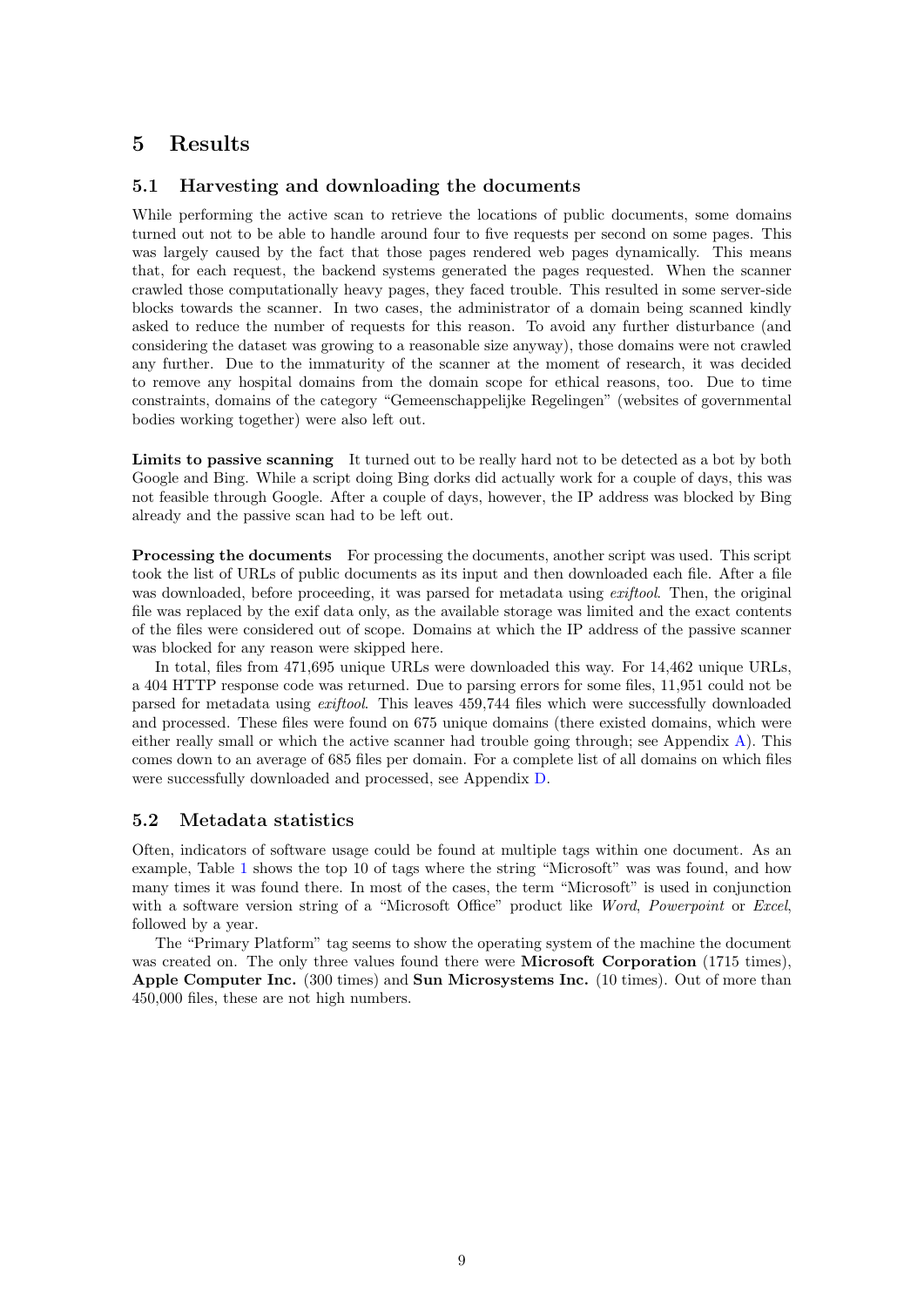<span id="page-9-0"></span>

| Tag                         | Occurrences |
|-----------------------------|-------------|
| $\overline{\text{Product}}$ | 102,083     |
| Creator                     | 86,343      |
| Title                       | 58,598      |
| Creator Tool                | 48,423      |
| Software                    | 12,429      |
| Comp Obj User Type          | 7,795       |
| Application                 | 2,645       |
| Primary Platform            | 1,715       |
| Generator                   | 964         |
| Author                      | 239         |

Table 1: Metadata tags where the string "Microsoft" was found (case-insensitive).

<span id="page-9-1"></span>When running *exiftool* to extract any metadata from a file, some additional metadata tags are generated. These can be found in Table [2](#page-9-1) and will be excluded in any other analysis as they were present in almost all files. After leaving them out, a top 10 of most popular metadata tags and their number of occurrences was created. This top 10 can be found in Table [3.](#page-9-2)

| Tag                         |
|-----------------------------|
| File Size                   |
| File Permissions            |
| File Modification Date/Time |
| File Inode Change Date/Time |
| File Access Date/Time       |
| ExifTool Version Number     |
| Directory                   |
| MIME Type                   |
| File Type Extension         |
| File Type                   |

<span id="page-9-2"></span>Table 2: Metadata tags generated by exiftool which were thus present for almost all files.

| Tag                | Occurrences          |
|--------------------|----------------------|
| Create Date        | 448,513              |
| <b>PDF</b> Version | 440,226              |
| Linearized         | 440,226              |
| Page Count         | 438,382              |
| Producer           | 414,724              |
| Modify Date        | 408,815              |
| Creator            | 394,072              |
| Author             | 302,880              |
| Title              | $\overline{282,}592$ |
| XMP Toolkit        | 264,469              |

Table 3: The top 10 most popular metadata tags found in the entire dataset. Note that the tags listed in Table [2](#page-9-1) are excluded here.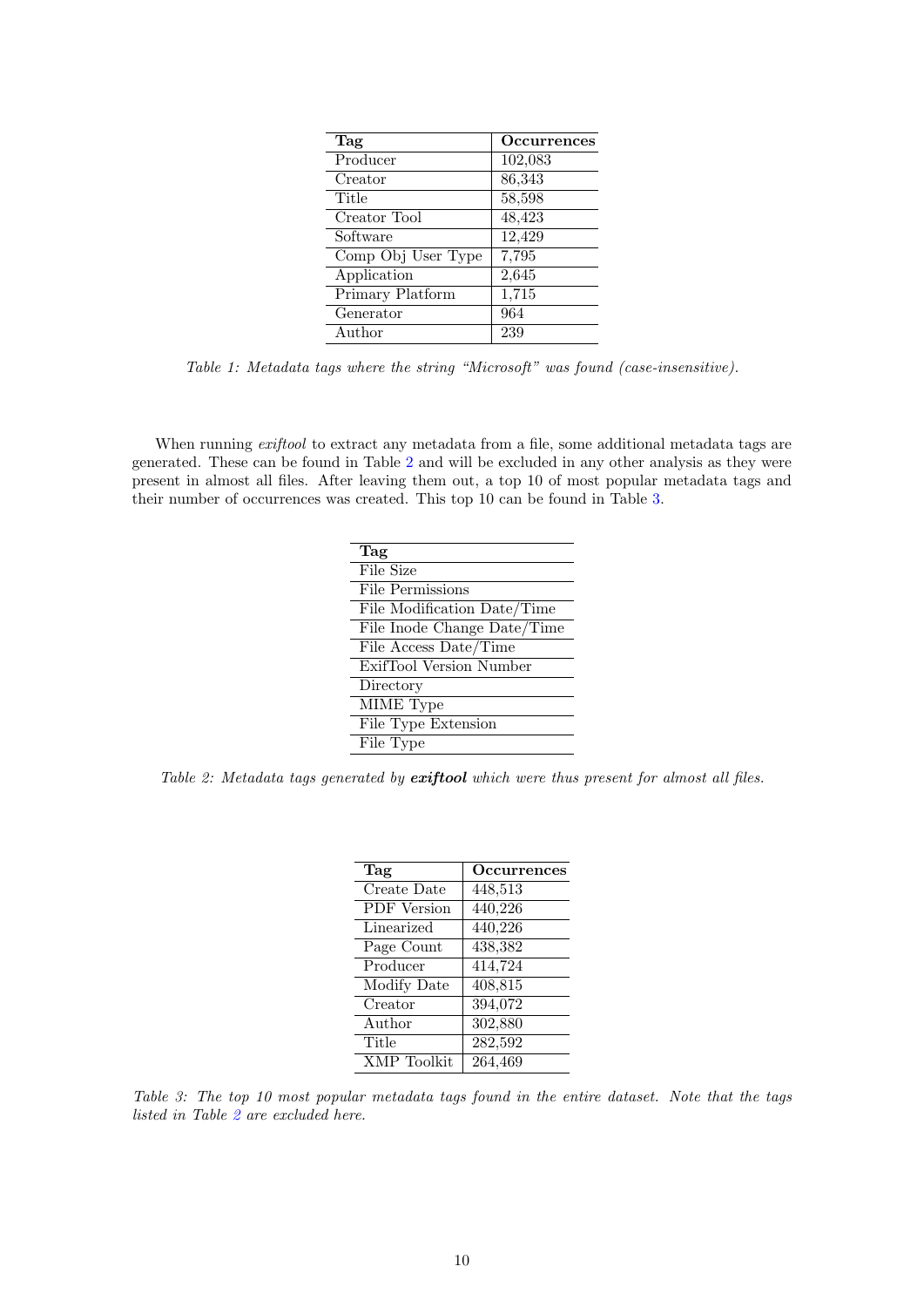#### <span id="page-10-0"></span>5.3 Temporal information and analysis

The Create Date and Modify Date tags show the exact time a document was created or modified respectively. It turned out patterns were visible within these dates, through which, for example, weekends and public holidays could successfully be identified.

Figure [1](#page-10-1) shows how many documents were created at what time in the year between 2007 and 2017 (the last 10 years at the moment of writing). It is immediately visible that there are peaks around May each year. Closer analysis showed that this was due to one specific domain publishing high school exams after they are taken (which is at the end of May each year). In Figure [2,](#page-10-2) this domain is excluded. This shows an entirely different timeline. While there is an increase in the number of documents created each year, the months July and August still seem to show a clear dip. This is most likely due to public holidays. The timelines for the modification dates of documents shows a similar picture.

<span id="page-10-1"></span>

Figure 1: The distribution of the "Create Date" tag found in public documents on all domains. May in every year shows a clear peak.

<span id="page-10-2"></span>

Figure 2: The distribution of the "Create Date" tag found in public documents on all domains, excluding one domain publishing high school exams each year around May. Without this domain, there are no apparent peaks. July/August show a dip each year, which is probably due to public holidays.

In Figures [3](#page-11-0) and [4,](#page-11-1) the creation and modification times of documents are plotted per hour. Clearly, there is a dip between the values 11 and 13, while most Dutch companies have lunch at around 12:00. What caused the spike at 22:00 for both graphs is not clear, however. This can be due to an outlier (which was also the case in Figure [1\)](#page-10-1), but it can as well be caused by an error in the time parsing at the time of analysis, or even people creating and modifying documents from home after dinner. It seems best to get to a conclusion about this per domain, while this can be specific to one organization. It is clear, however, that working times of a domain can effectively be plotted this way. For instance, the organizations analyzed in this research show that, generally, people start working between 7:00 and 8:00, and go home between 17:00 and 18:00 with a break between 12:00 and 13:00.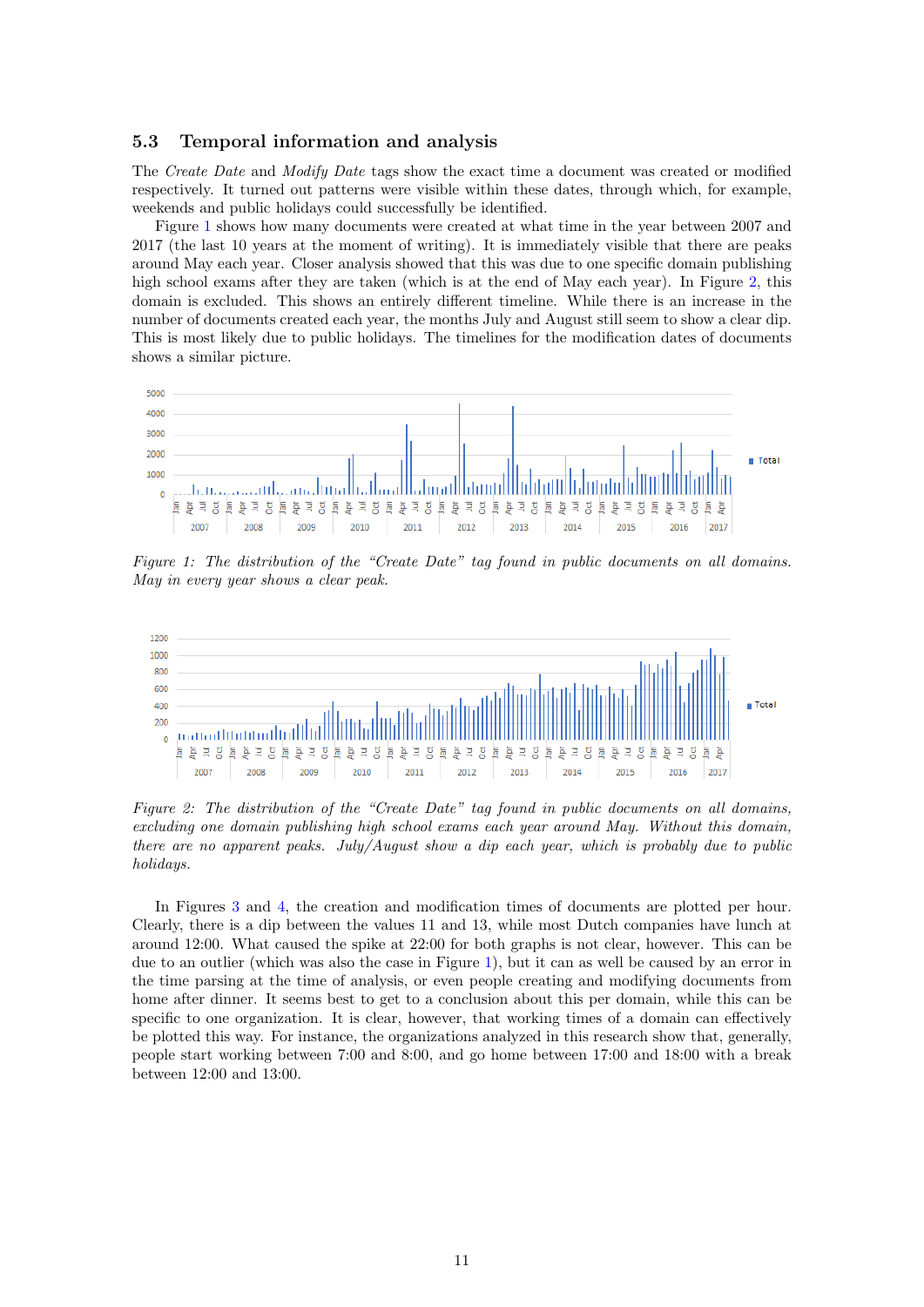<span id="page-11-0"></span>

Figure 3: The creation of files per hour.

<span id="page-11-1"></span>

Figure 4: The modification of files per hour.

The activity on different days of the week seems to be distributed relatively evenly, Tuesday and Thursday being the most "productive" days. What is interesting to see here is that Friday is the least productive working day. This is likely caused by the fact that a full working week at the Dutch government is 36 hours  $(not 40)<sup>16</sup>$  $(not 40)<sup>16</sup>$  $(not 40)<sup>16</sup>$ , which means employees often choose to work less on Fridays. This assumption is underlined by Figure [7,](#page-12-0) which shows a strong drop in productivity (i.e. the number of documents created per hour) from 14:00 on. In fact, the productivity does not come back at its original level after the lunch break, which was the case in Figures [3](#page-11-0) and [4.](#page-11-1)



Figure 5: The number of documents created per day of the week.



Figure 6: The number of documents modified per day of the week.

<span id="page-11-2"></span> $^{16}{\tt https://www.werkenvoornederland.nl/over-de-rijks overheid/arbeidsvoorwaarden}$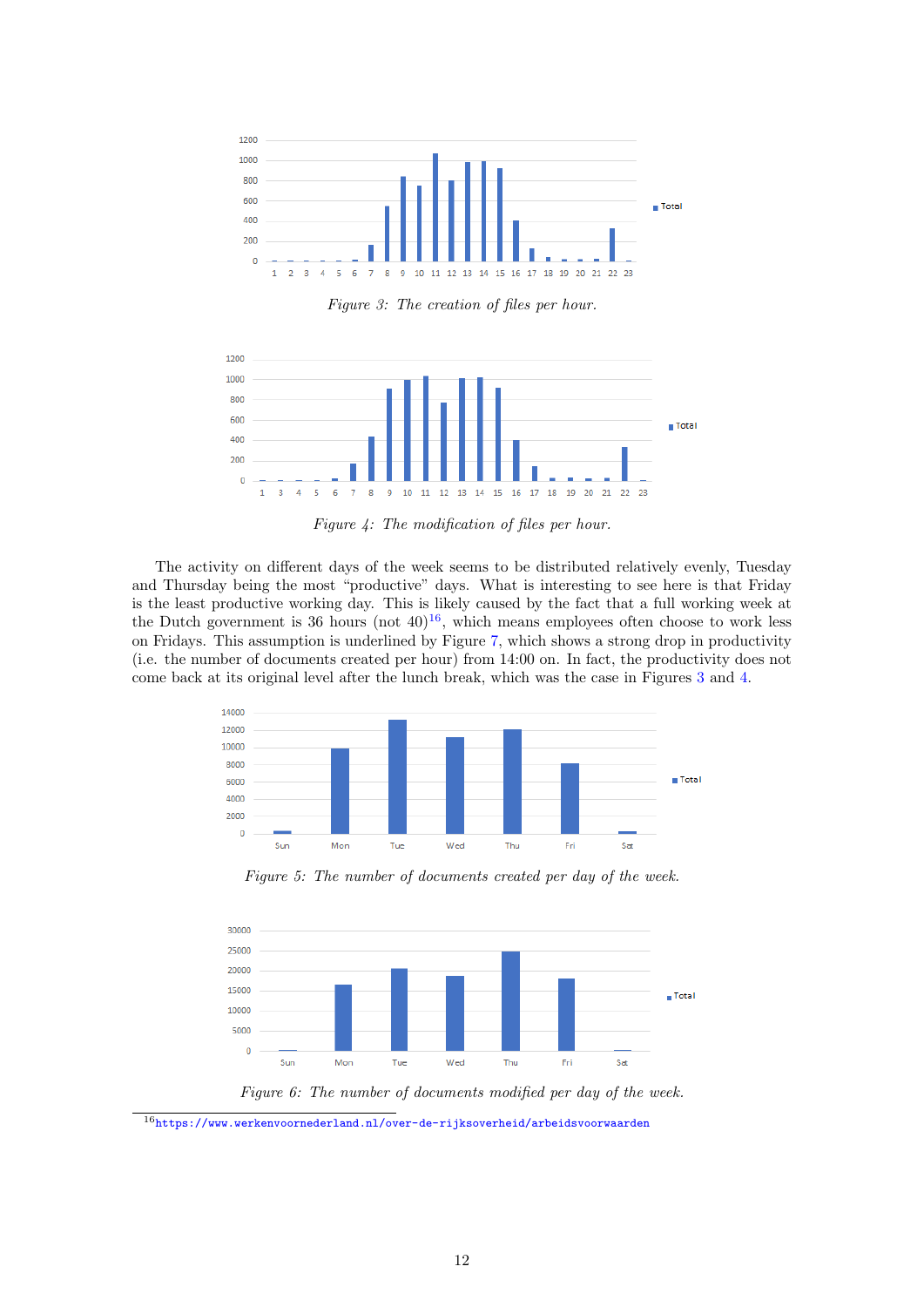<span id="page-12-0"></span>

Figure 7: The number of documents created per hour on Friday. The afternoon is significantly less "productive" (i.e. less files are created) than the morning. In fact, the producitivy does not come back at its original level after the lunch break (which is the case for other days, as can be seen in Figures [3](#page-11-0) and [4.](#page-11-1)

The latter analysis can be done for specific users. By looking at the Creator tag in conjunction with the Create Date tag, plots can be made to see which users worked for a specific organization at a specific time. Days on which people have never created or modified a document could reveal what their "weekly day off" is, for example. This might be interesting for social engineering attacks. Overlapping activity for different users can give one insight in what people might have worked together. In Figure [8,](#page-12-1) all document creations of a real user from the dataset are plotted over time. Judging on the data, he or she has worked for the Dutch government from November 2009, and still works there. Additionally, it looks like the user went on holiday around July/August each year, which is not uncommon.

In Figure [9,](#page-13-0) the same user is taken and the hourly productivity (as measured by the number of files created, again) is plotted. As can be seen, the user has never created files before 08:00, normally takes a break between 12:00 and 13:00 and is generally not as productive in the afternoon as he or she is in the morning.

Finally, as mentioned before, the most active days can be plotted for the user, too. Judging on the data displayed in Figure [10,](#page-13-1) the user likely works less on Fridays. Again, this is based on the assumption that creating less documents on a day equals less productivity, which seems a valid statement.

<span id="page-12-1"></span>

Figure 8: The number of documents created by a real user from the dataset over time. Judging on the data, he or she has worked at the Dutch government from November 2009, and still works there. There are also drops around July/August each year, which might indicate holidays, for example.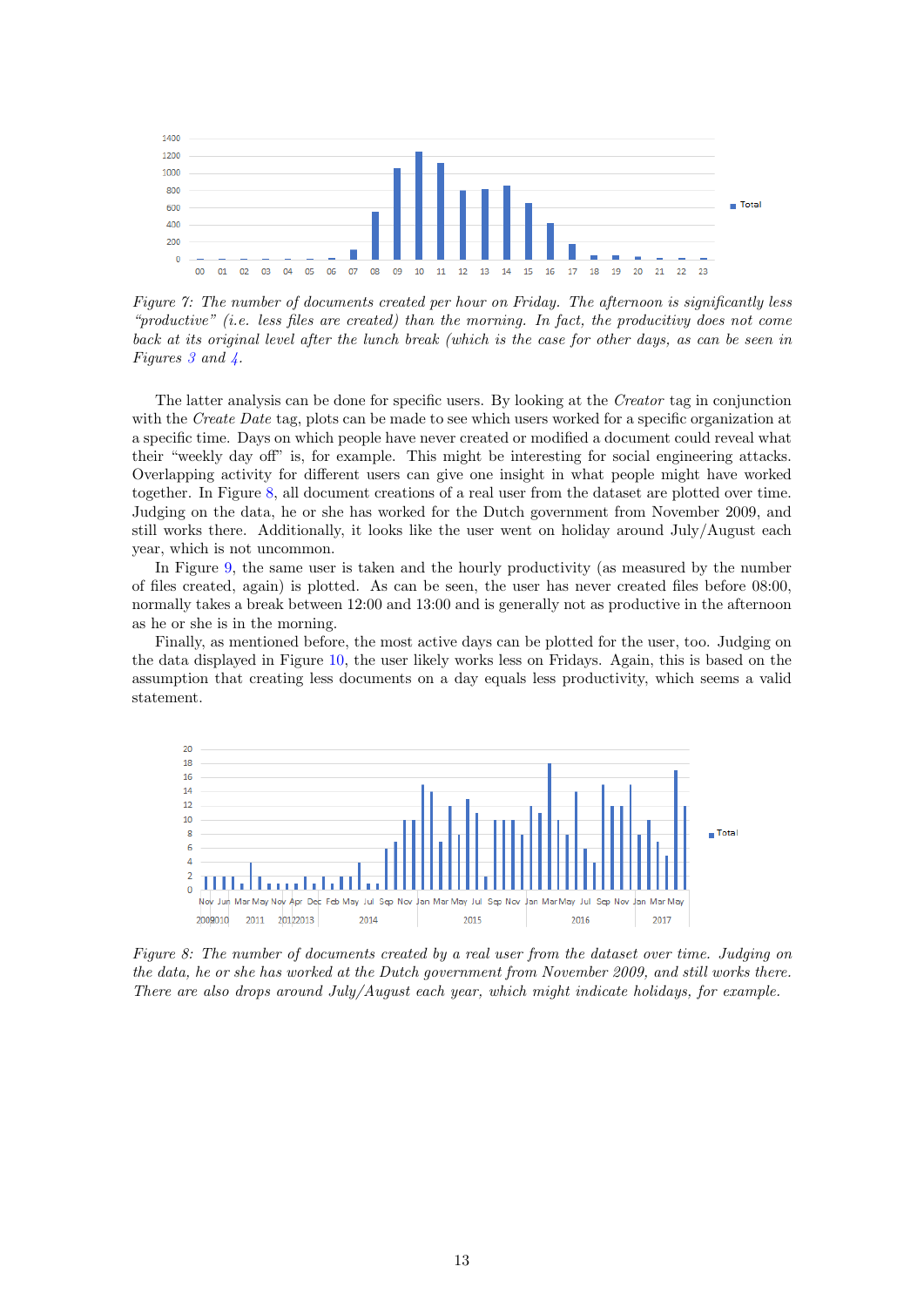<span id="page-13-0"></span>

Figure 9: The number of documents created by a real user from the dataset per hour. The user has never created a document before 08:00, normally takes a break between 12:00 and 13:00 and is generally not as productive in the afternoon as he or she is in the morning.

<span id="page-13-1"></span>

Figure 10: The productivity of a real user per day of the week. It is clear that, on Fridays, the user is much less productive than he or she is on other days in the week.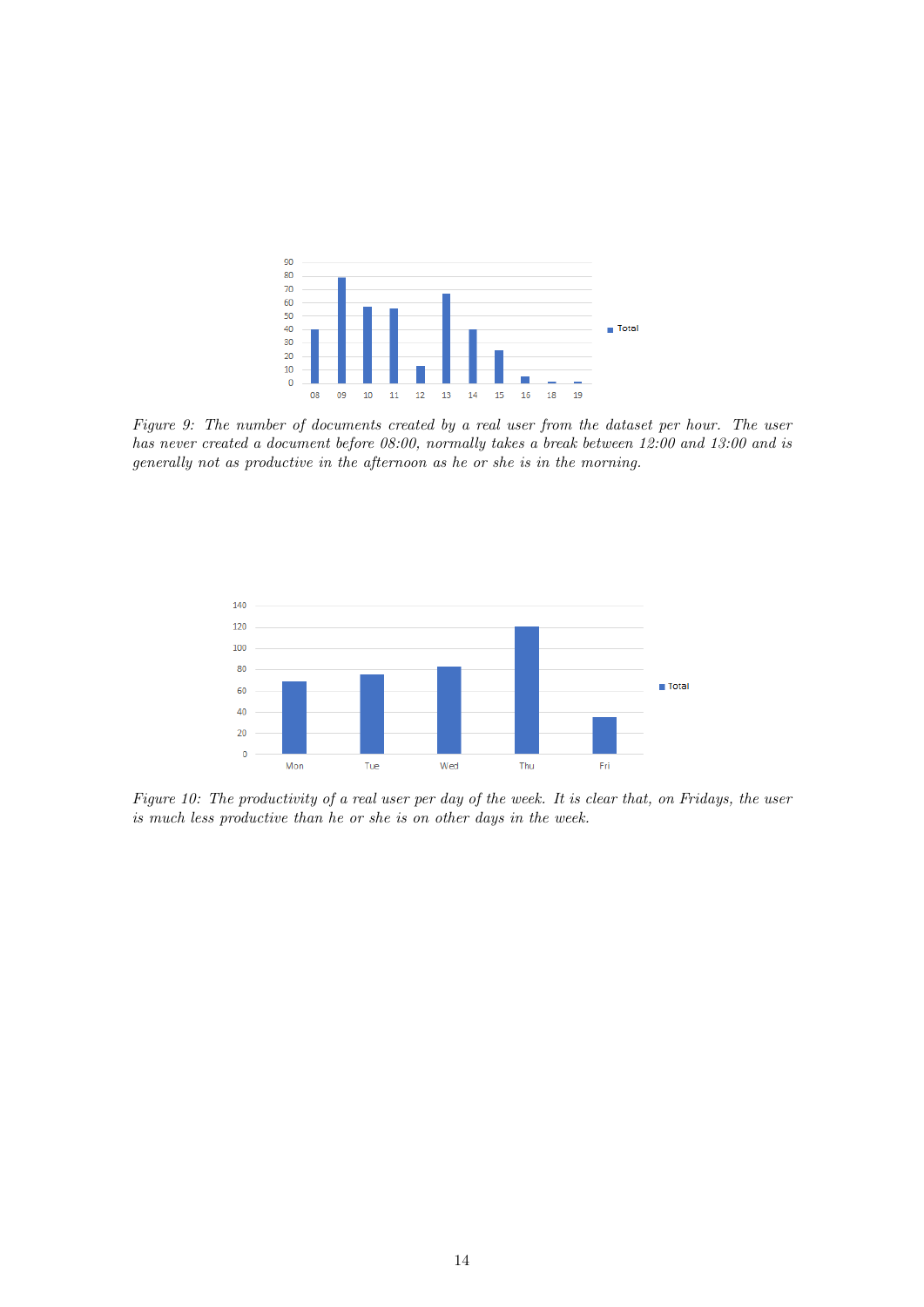#### <span id="page-14-0"></span>5.4 Social connections in an edit network

As the Table [3](#page-9-2) shows, over 300,000 files have a populated "Author" tag (around 65 percent of all documents), whereas close to 400,000 documents have a populated "Creator" tag (over 85 percent of all documents). This shows the ubiquity of data about users. In this section, it is described how analysis was done based on these data, thereby creating an "edit network".

#### <span id="page-14-1"></span>5.4.1 Implicit and explicit relations between users

In the metadata of Microsoft Office documents (which includes all files with a .doc, .docx, .xls,  $xllsx$ , ppt, pptx file type), there are three interesting metadata tags: Creator, Author and Last Modified By. In short, the *Creator* and *Author* tags will mostly contain the username of the username of the original creator of the document. Then, if the document is modified by a user (which can also be the same) at some point in time, the Last Modified By tag is populated with that user's username.

If user A was the creator of a document X, which user B later modified, their usernames will thus be present in the *Creator* and *Last Modified By* tags of document X, respectively. This also means that they worked together on the document, and that there is at least some relationship between the two users.

<span id="page-14-2"></span>Now, if user  $A$  also created another document,  $Y$ , which was modified by user  $C$  at some moment in time, there is also a relationship between user  $A$  and user  $C$ . Applying transitivity here, it can be said that user B and C now have an implicit relationship through user  $A$ , too. In Figure [11,](#page-14-2) this example is depicted.



Figure 11: If user  $\bf{A}$  worked together on document  $\bf{X}$  with user  $\bf{B}$ , and on document  $\bf{Y}$  with user  $C$ , there is an implicit relationship between user  $B$  and  $C$  through user  $A$ .

Building further on the inferred relationships between users who edited a document together, larger edit networks can be constructed. A real-life example, derived from the metadata found in Microsoft Office documents on a domain in the dataset, can be seen in Figure [12.](#page-15-1)

In total, after processing all domains in the dataset, 30,978 unique pairs of users subject to triadic closure could be found this way.

When applying this theory, it is important to keep in mind that the Last Modified By tag will only contain the last modifier of the document (i.e. not a list of all modifiers). This means that there might be a situation in which another user edited a document in between the two listed users. This user cannot be retrieved from the information present in the metadata.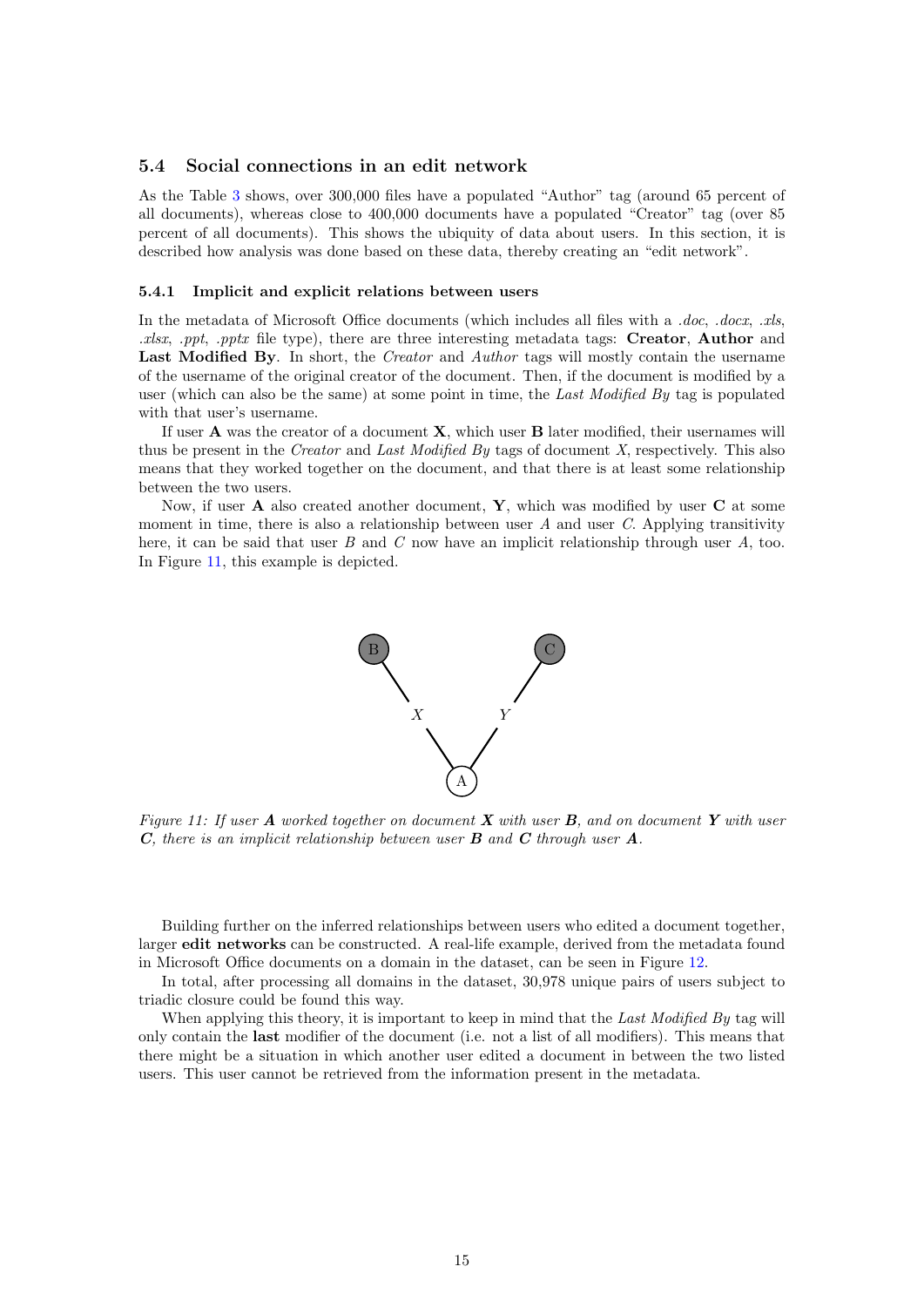<span id="page-15-1"></span>

Figure 12: A real-life example of the edit network in a domain from the dataset. While the exact usernames are not important for this figure, it is clear that there are many connections between the users on the domain. Larger nodes depict more documents in which that user was found as the creator or the modifier, and thicker edges mean two users worked together on documents more times.

#### <span id="page-15-0"></span>5.4.2 Triadic closure

After creating the edit network mentioned in Section [5.4,](#page-14-0) additional graph theory can be applied to enrich the data. In graph theory, it is said that if node  $A$  is a neighbor of node  $B$ , and node A is also a neighbor of node C, it is likely that, at some point in time, nodes B and C will be connected, too. This phenomenon is referred to as *triadic closure*, and is proven to hold for most types of (social) networks [\[7\]](#page-29-10).

In Figure [13,](#page-16-1) triadic closure is applied to the simple network drawn in Figure [11.](#page-14-2) Using this theory, an educated guess can be made as to which users will be connected at some point in time (but are not connected yet). Taking this out of the context of public documents on the domain, this information can be used to establish a list of users which likely know each other already, or are socially close (but are not specifically listed as such in the metadata of any file, yet). This list can then be used for phishing campaigns against the organization in question (e.g. by means of sending fake LinkedIn invitations amongst those pairs of users).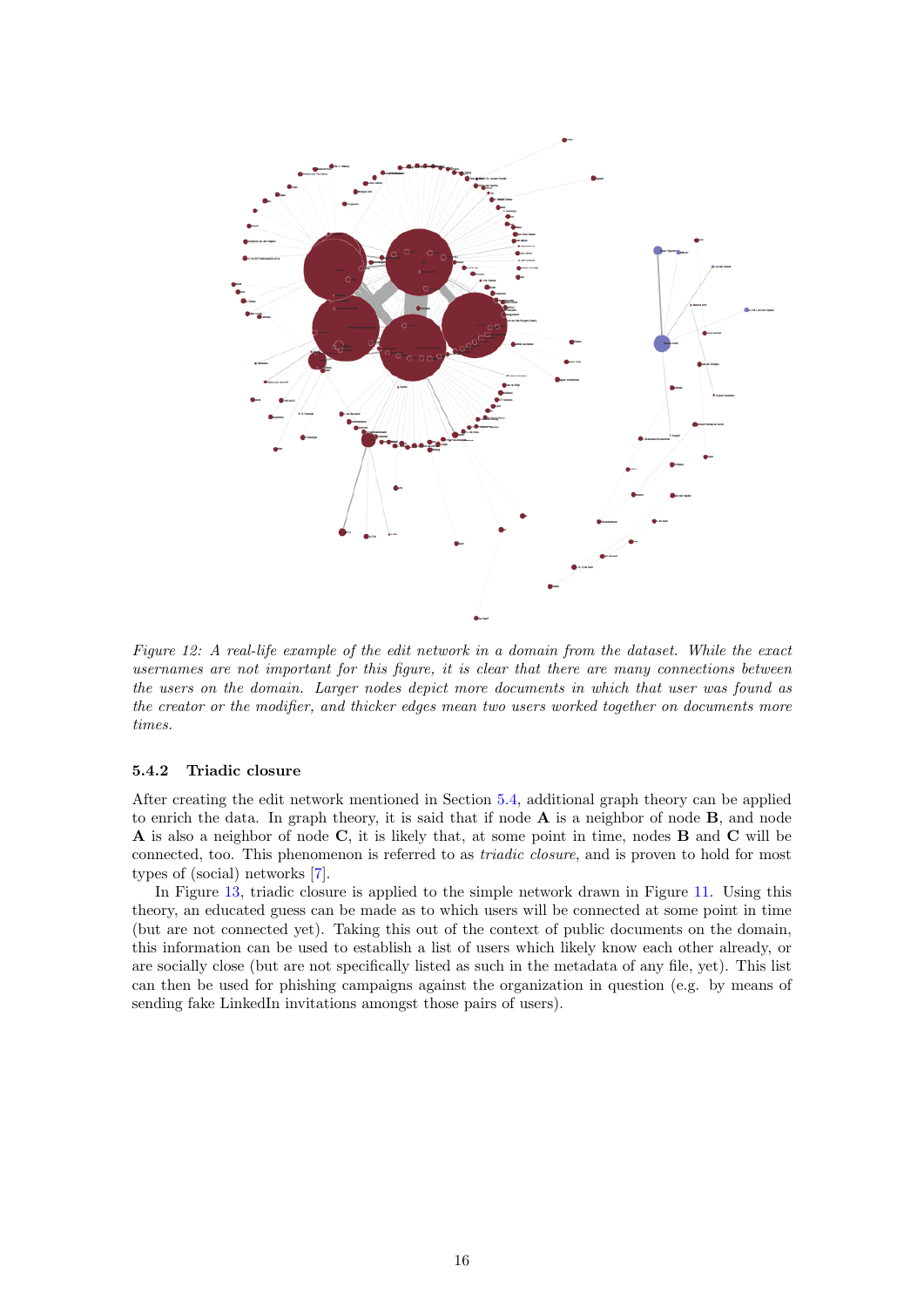<span id="page-16-1"></span>

Figure 13: If user  $A$  "knows" user  $B$ , and user  $A$  "knows" user  $C$ , it is likely that, at some point in time, users  $\bf{B}$  and  $\bf{C}$  will connect (denoted as "TC" in this graph). This is inferred by triadic closure  $|\gamma|$  and can be used for crafting phishing attacks.

#### <span id="page-16-0"></span>5.4.3 Clustering coefficient

The extent to which triadic closure has already taken place in a graph can be measured, and can tell something about the probability that triadic closure will happen for a given set of nodes (which are potential subjects to triadic closure) in that graph in the future [\[8\]](#page-29-11) [\[20\]](#page-29-12) [\[21\]](#page-29-13).

To do this, the *clustering coefficient* can be calculated for each node in a network. This was done for the edit network as well, and added to the information per domain. This resulted in a pair of users subject to triadic closure, and their average clustering coefficient (i.e. the likelihood they will indeed connect). To get to this value, for each user, all unique pairs of neighbors were listed. Then, for each pair of neighbors, it was reviewed whether they were already connected or not. If a node has six pairs of neighbors, for instance, and only two are connected, the resulting clustering coefficient for that node is 2/6, or 1/3.

<span id="page-16-2"></span>In Figure [14,](#page-16-2) an example of a node with an extremely low clustering coefficient is given, whereas in [15,](#page-17-0) the node's clustering coefficient is 1.0 (the highest value possible). It is assumed, then, that users which ideally both have 1.0 as their clustering coefficients, are highly likely to connect. Users who both have 0.0 as their clustering coefficients, on the other extreme end, are not likely to connect. Anything in between is to be interpreted by the people doing the analysis case-to-case.



Figure 14: In this example, nodes (users)  $\bf{A}$  and  $\bf{C}$  are subject to triadic closure. None of its neighbors  $({B,D,E})$  are connected, so the clustering coefficient of node A is 0.0. It is thus not likely that  $\bf{A}$  and  $\bf{C}$  will connect (when taking this measure into account).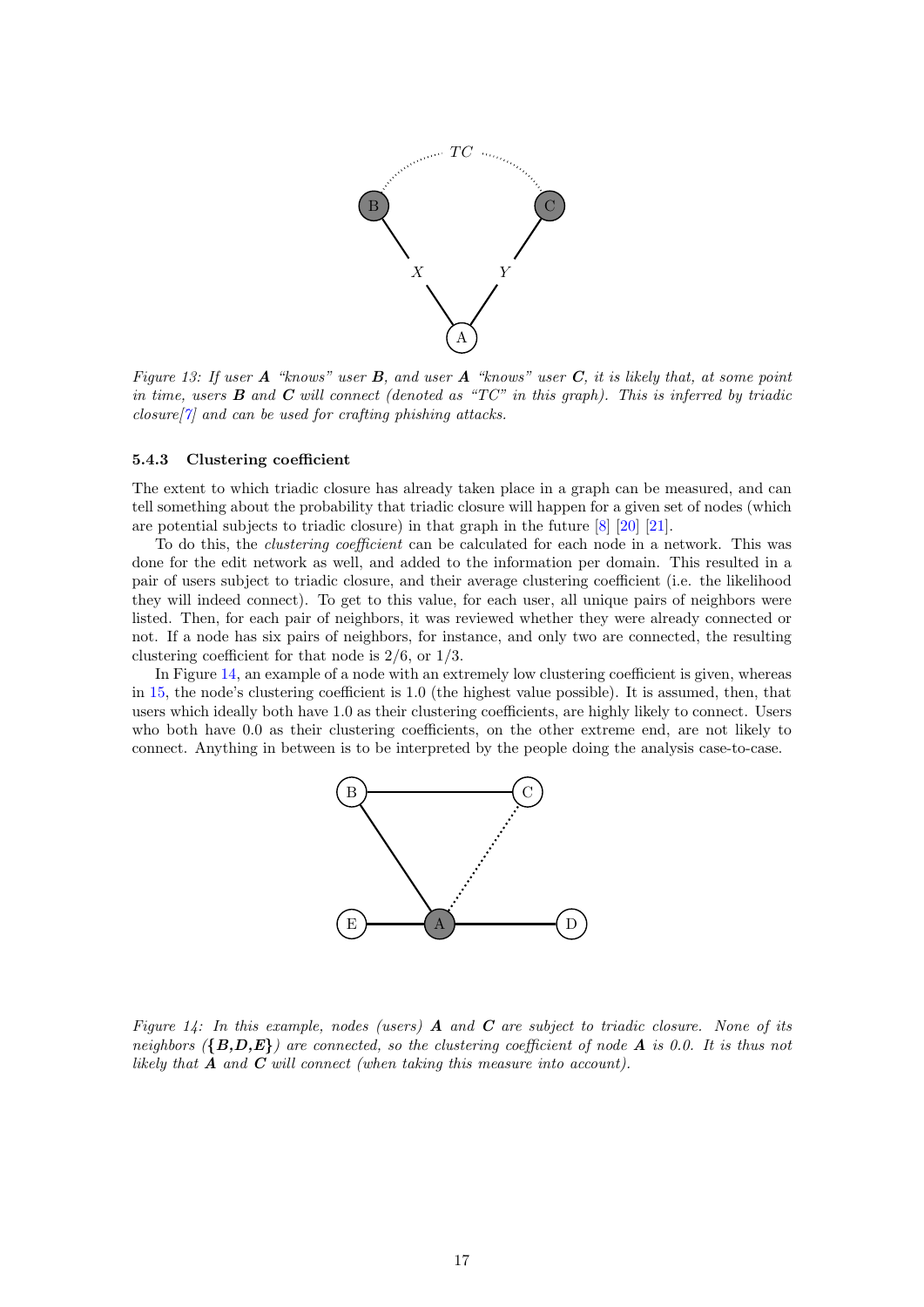<span id="page-17-0"></span>

Figure 15: In this example, nodes (users)  $\bf{A}$  and  $\bf{C}$  are subject to triadic closure. All of its neighbors  $({B,D,E})$  are connected, so the **clustering coefficient** of node **A** is 1.0. It is thus highly likely that A and C will connect (when taking this measure into account).

It is also good to note that leaf nodes (i.e. nodes with only one neighbor) are left out of this calculation as for those, no pair of neighbors could be listed.

After applying the clustering coefficient for each node to all pairs of suspects to triadic closure (as described in Section [5.4.2\)](#page-15-0), it turned out there were 210 unique pairs of users with an average clustering coefficient of 1.0 (which means they were both at, or close to the maximum value). These users are thus most likely to connect, and could be used as phishing targets. A quick review of the list revealed that, indeed, some of those users were likely to be socially very close in real life. For example, the users in one of these pairs were both in the board of a committee where they were in meetings together (which was found through a Google search). No further validation of the list was done due to time constraints, however. Therefore, it is hard to conclude something based on this with a high certainty.

In Figure [16,](#page-17-1) the distribution of clustering coefficient for all pairs of users subject to triadic closure is shown. Most of the pairs have an average clustering coefficient between 0.0 and 0.1, which indicates this subset of the edit network is relatively *sparse*.

<span id="page-17-1"></span>

Figure 16: The distribution of the average clustering coefficient for the pairs of users from the list established in Section [5.4.2.](#page-15-0) In total, the list contained 30,987 unique pairs of users, with an average clustering coefficient  $(0.0 \ge X \le 1.0)$ . By far, most users have an average clustering efficient of  $0.0 > X < 0.1$ , which indicates this subset of the edit network has a relatively low density.

While the triadic closure offers new insights into *implicit* relationships amongst users in the edit network, the explicit relationships between users (i.e. two users who worked together on the same document) can also be used for phishing as-is. As it turns out, users are around 4.5 times more likely to click on phishing links sent by existing contacts [\[10\]](#page-29-14)[\[12\]](#page-29-15). The information on explicit relationships shows just that.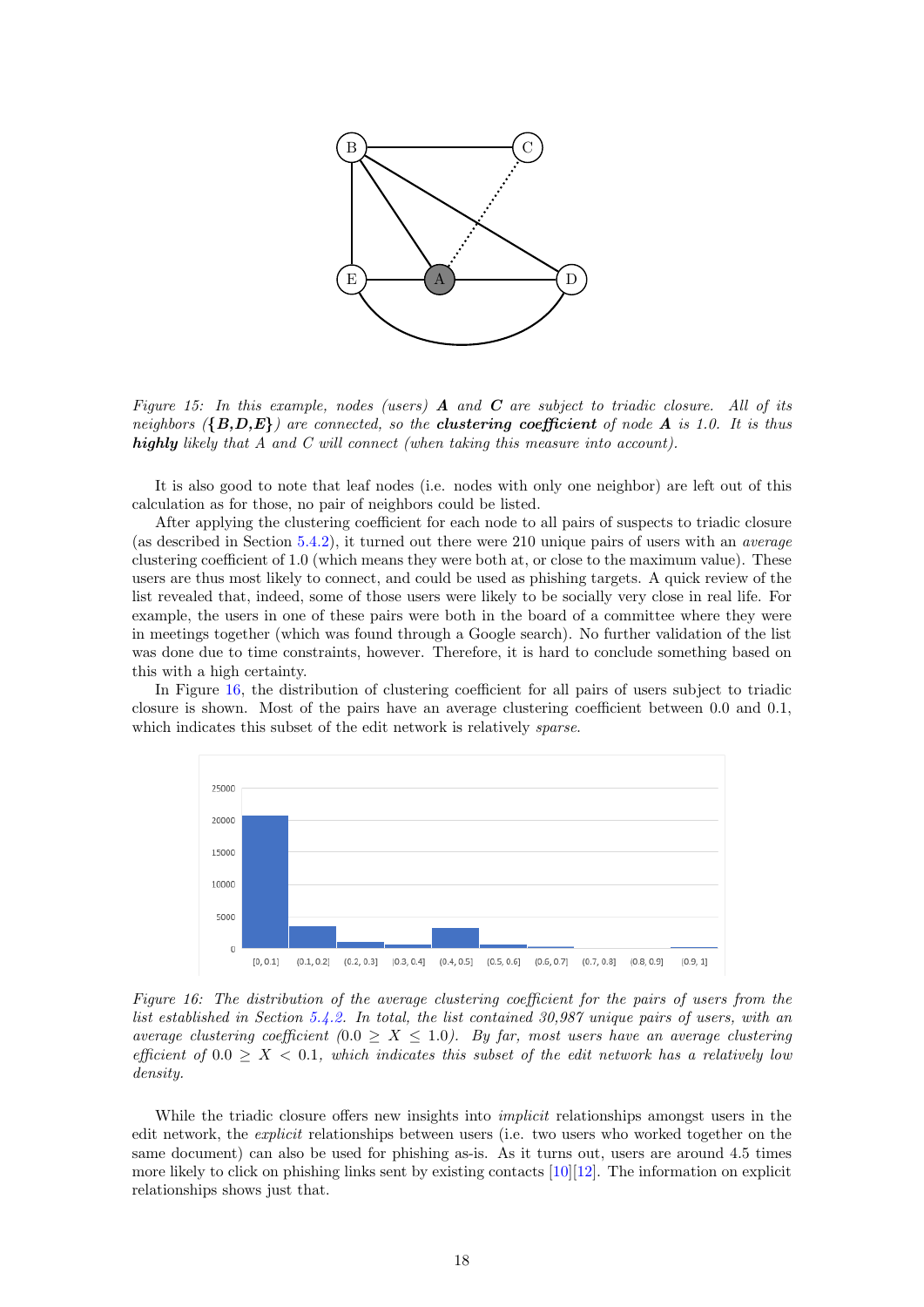#### <span id="page-18-0"></span>5.4.4 Interconnected domains

Edit networks can be created for each domain, but also for the entire dataset as a whole. When doing that, it appears there exist domains which share one or more nodes. For example, one domain had a user who had created a document, which was later edited by someone on another domain. In short, this user functioned as a *bridge* between the two domains. This can be interesting for hackers who want to traverse from one domain to another. As the 2017 NotPetya attack showed, lateral movement after a successful breach can quickly have extremely destructive effects [\[16\]](#page-29-16), so it is not unlikely that attackers will look for ways to do so in the future, too. Therefore, finding these nodes seems relevant.

It is important to note that there can be false positives in this case, as really common usernames (such as the user "Default User" or "Province of  $X$ "), or users who share a username by coincidence, erroneously show similarities between domains. In practice, however, it turned out to be relatively easy to spot those false positives while reviewing the visualized edit networks manually.

#### <span id="page-18-1"></span>5.5 Email addresses

Using a regular expression, 11,057 email addresses were found in the dataset. This includes email addresses that were in some place present in a metadata tag value. After parsing those email addresses, it turned out that they were from 893 different domains.

Interesting here is that many of these email addresses were from domains that were not in the initial scope. For example, 8 unique @hotmail.com addresses were found, which could indicate people working with shadow systems in IT. The controversy around Hillary Clinton<sup>[17](#page-18-2)</sup> showed this is not unprecedented in governments.

Something else email addresses can reveal information about is external contacts of a specific organization. If an email address belonging to a contractor is still present in the metadata of a document, it can mean that this specific contractor worked for the organization the document belongs to. This was not reviewed in this research, however. More information about external companies can be found in in Section [5.9.](#page-23-0)

<span id="page-18-2"></span><sup>17</sup>[https://en.wikipedia.org/wiki/Hillary\\_Clinton\\_email\\_controversy](https://en.wikipedia.org/wiki/Hillary_Clinton_email_controversy)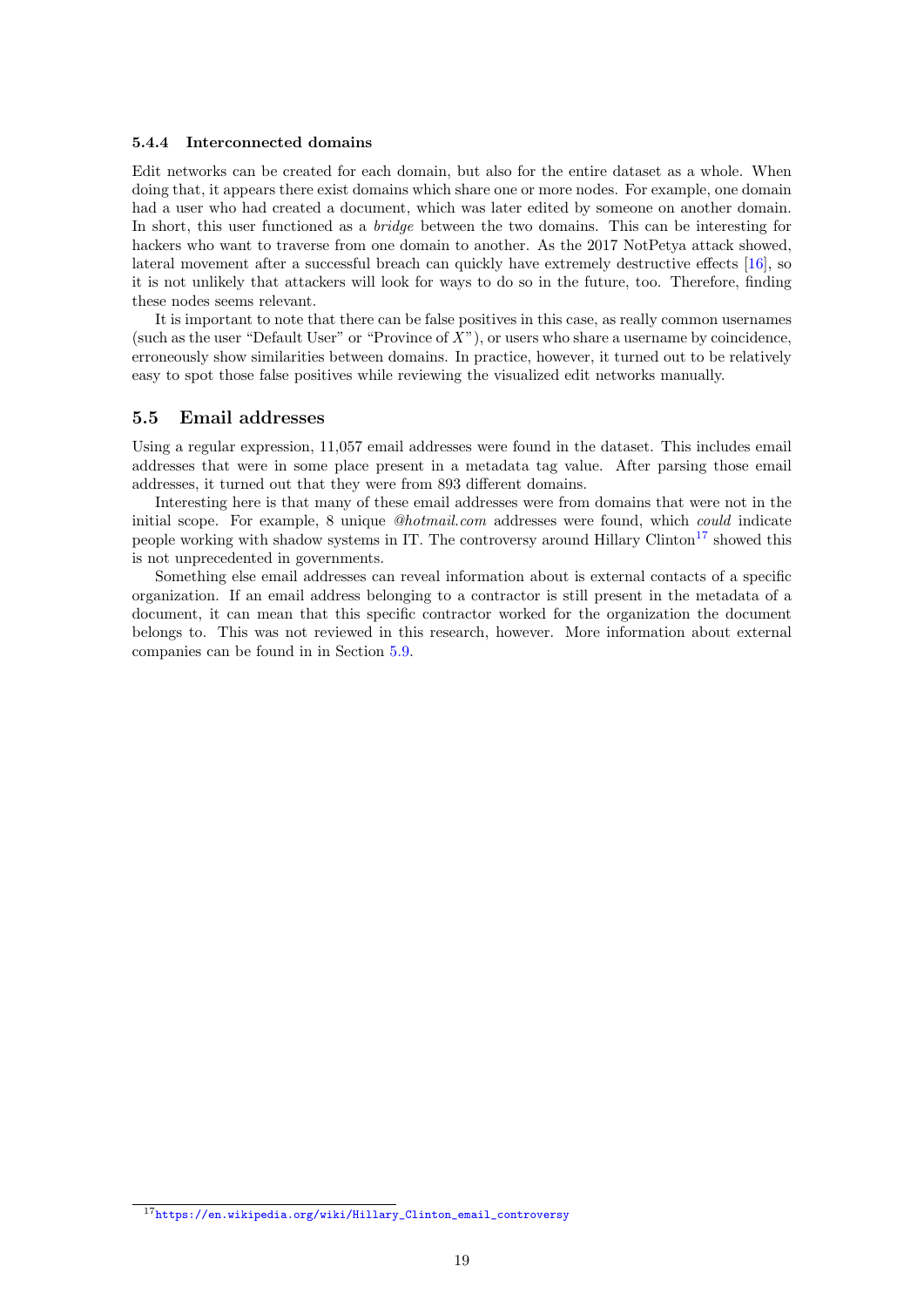#### <span id="page-19-0"></span>5.6 Mapping out file systems

After analyzing the metadata of the hundreds of thousands of files, it turned out there were many references to file paths. These file paths often started with  $C$ ; indicating it was written on a Windows file system. The file paths were listed in a variety of tags: in many cases even, the title consisted solely of the original file path.

This information was combined per domain, and visualized to get more insight into the internal file systems of the organization in question. In Figure [17,](#page-19-1) the Windows file paths were aggregated and visualized for a domain of the dataset. In the dashboard (see Section [5.11\)](#page-24-1), this visualization is automatically present for each analyzed domain.

<span id="page-19-1"></span>

Figure 17: A real-life example of Windows file paths mapped out for a domain from the dataset. While the "C:" and "D:" drives are probably local drives, partitions starting with "L:" and "R:", in this example, likely refer to mounted network shares.

As can be seen, there are regular "C:" and "D:" drives, as well as more uncommon drives, such as "L:" and "R:". This strongly points towards network shares of some kind, which generally get assigned a letter relatively high up in the alphabet.

In total, 3,071 URLs starting with an uppercase or lowercase letter  $((a-zA-Z))$ , followed by  $\therefore$ ), were found. These are all Windows file paths. The full list of drive names can be found in Appendix [C.](#page-32-0)

Additionally, Samba shares (identified by a URL starting with "smb:") were found in three cases. This can be extremely interesting for a hacker for the same reasons mentioned in Section [5.4.4,](#page-18-0) that is, infection spreading after obtaining an initial foothold.

In 40 cases, a .local URL was encountered. As defined in RFC 6762, this pseudo-top-leveldomain is only used on local area networks [\[5\]](#page-29-17). This means those URLs are also, by definition, not routable from outside the organization's network. Therefore, they should not have been there and can safely be assumed to be cases of unintended information leakage. For an attacker, this information is valuable as it gives insight into the intranet of the organization.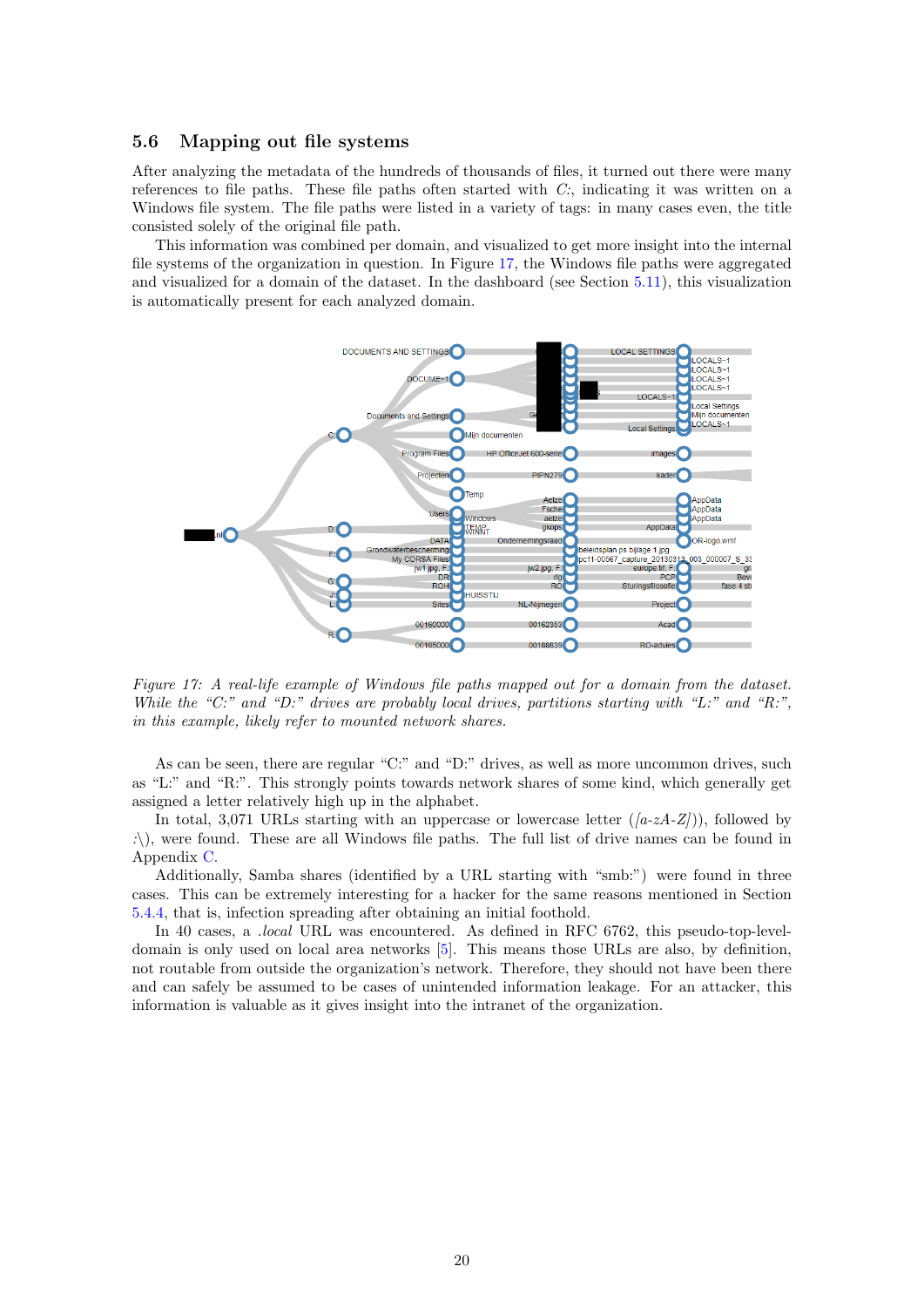#### <span id="page-20-0"></span>5.7 Matching CVEs and CPEs

In the National Vulnerability Database  $(NUD)^{18}$  $(NUD)^{18}$  $(NUD)^{18}$ , the National Institute of Standards and Technology (NIST) keeps track of all reported vulnerabilities. These vulnerabilities are referred to as Common Vulnerabilities and Exposures (CVE), and the software and hardware platforms they affect are called Common Platform Enumeration (CPE). As the Creator Tool metadata tag shows information on the software a document was created with, it was reviewed whether it was possible to match those software versions with a known CPE. In Appendix [B,](#page-31-0) the top 50 of most common values of the "Creator Tool" tag is listed.

After downloading the public CVE and CPE feeds from the NVD, a script was written to check how "similar" a software version from the metadata (the "Creator Tool" tag) was to all known CPEs (using  $fuzzywuzzy<sup>19</sup>$  $fuzzywuzzy<sup>19</sup>$  $fuzzywuzzy<sup>19</sup>$ ). Then, the CPE with a title most similar to that (with a similarity ratio of above 96 percent<sup>[20](#page-20-3)</sup>) was said to be a matching CPE for that software version.

Using this approach, potential CVEs were found for almost all domains, as it turned out the *Microsoft Office* software was relatively easy to match and this software is commonly used. However, it is much likely that there are a lot of false positives here. This is due to two aspects: time and versioning.

First of all, in this approach, time was not taken into account. This means that an old software version may have been used to create a document back in 2013, and that a CVE for this software version was published by NIST in 2017. However, it can be that, in the meantime, the software is not used anymore. The CVE will then still show up.

Secondly, the metadata of most files does generally not give a detailed description of the exact versions used. Often, subversions are left out, which makes it impossible to see what patches have or have not been applied by a specific organization. This is a clear limitation on what can be retrieved from metadata.

In Figure [18,](#page-21-0) a real-life example is shown for one of the domains. In the example, most of the matched CVEs are matched because the domain hosted public documents created using Microsoft Word 2016. This also shows the versioning limitation mentioned earlier; it is impossible to know what patches the organization applied.

In total, 98 CPEs were found to match a specific software version found in metadata of files. This list of 98 CPEs was verified manually, and checked for validity. It turned out that 79 were indeed correct matches, whereas 19 were false positives, where, for instance, one digit difference in the version number (e.g. 1.13 vs. 1.12) resulted in a high similarity ratio ( $> 96\%$ ). This is to be taken into account when using this approach.

In Table [4,](#page-21-1) a summary of the number of CPEs, "Creator Tools" and the validity of the results is given. There are two numbers for the number of unique creator tools: the first one is the raw data, the second one excludes all invalid creator tools (such as ones that had the title of the document listed as the creator tool, which cause a relatively long tail in the distribution). All in all, it can be said that roughly ten percent of the unique creator tools could successfully be matched to a known CPE.

Using these CPEs, in 5,952 cases, a CVE was assigned to a domain, of which 69 were unique. This match between CPEs and CVEs is considered to be valid, as NIST published them as such. Take into account, however, that this includes the previously mentioned falsely matched CPEs, which were 19.

Lastly, it is good to know that, in this approach, domains can be assigned the same CVE more than once. This happens if a CVE affects multiple CPEs, which the domain has all linked to it.

<span id="page-20-1"></span><sup>18</sup><https://nvd.nist.gov/>

<span id="page-20-3"></span><span id="page-20-2"></span><sup>19</sup><https://pypi.python.org/pypi/fuzzywuzzy>

<sup>20</sup>this number was chosen after trial-and-error; it turned out not to be feasible to measure the exact validity of the script automatically and scalably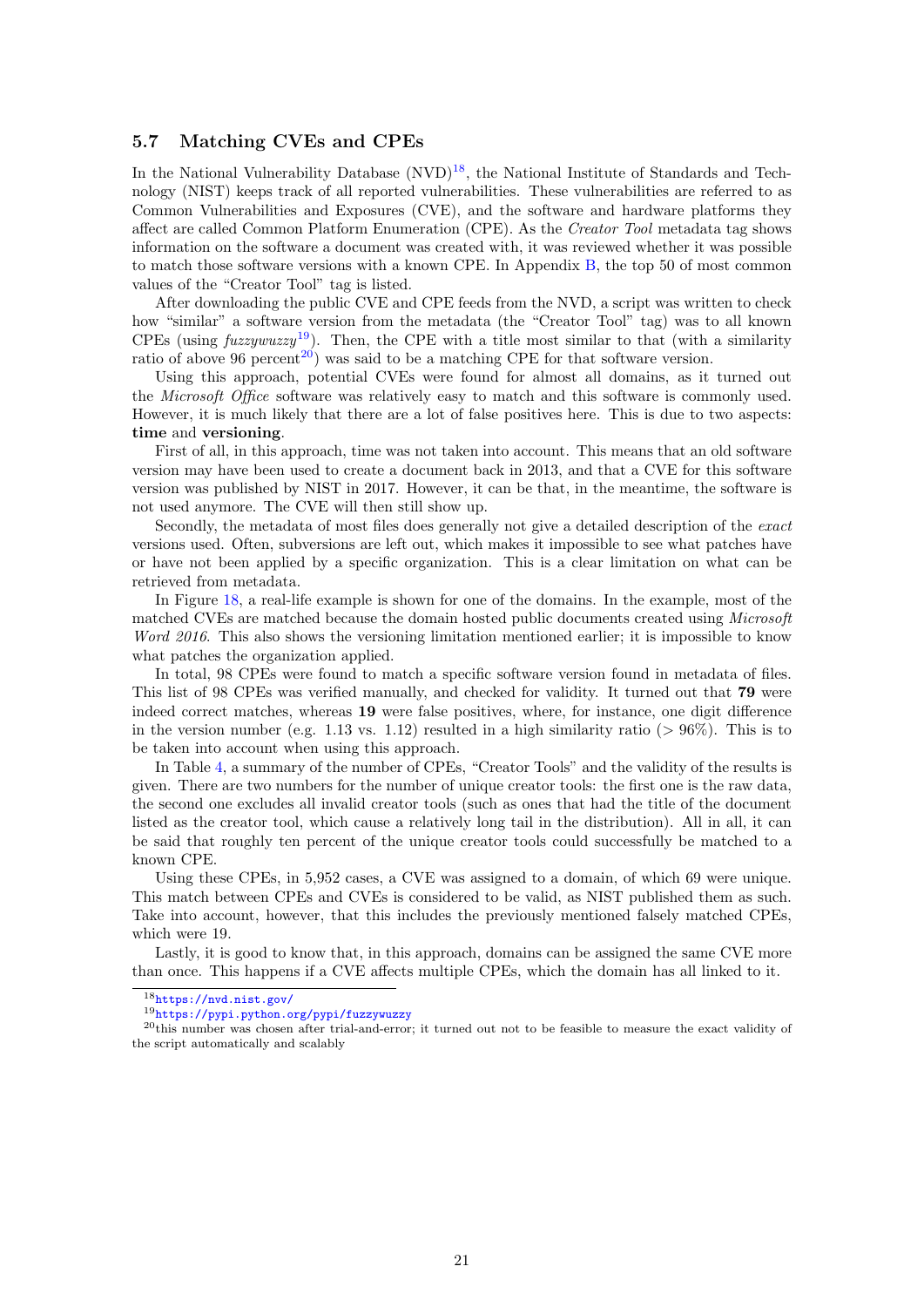## <span id="page-21-0"></span>Vulnerabilities

 $\le$ domain>  $\star$ 

Some metadata tags contain information on software or hardware used. This information can be used to get insight into potential vulnerabilities at the domain that produced the reviewed documents. On this page, an overview of these software and hardware versions can be found. To get the information, the Creator Tool tags were searched through.

Below, you find an overview for the information on potential vulnerabilities for each domain is shown per year.

Note that CVEs may appear multiple times for a single domain. This is because, in those cases, the domain has more than one matching CPE.

| 2017          |                                              |  |                                                                                                    |  |
|---------------|----------------------------------------------|--|----------------------------------------------------------------------------------------------------|--|
| CVE ID        | CPE string                                   |  | CVSS score Description                                                                             |  |
| CVE-2017-8509 | cpe:/a:microsoft:word:2016 9.3               |  | A remote code execution vulnerability exists in Microsoft Office when the software fails to proper |  |
|               | CVE-2017-0281 cpe:/a:microsoft:word:2016 9.3 |  | Microsoft Office 2007 SP3, Office 2010 SP2, Office 2013 SP1, Office 2016, Office Online Server 201 |  |
|               | CVE-2017-0254 cpe:/a:microsoft:word:2016 9.3 |  | Microsoft Word 2007, Office 2010 SP2, Word 2010 SP2, Office Compatibility Pack SP3, Office for Mac |  |
|               | CVE-2017-0254 cpe:/a:microsoft:word:2007 9.3 |  | Microsoft Word 2007, Office 2010 SP2, Word 2010 SP2, Office Compatibility Pack SP3, Office for Mac |  |
|               | CVE-2017-0053 cpe:/a:microsoft:word:2016 9.3 |  | Microsoft Office 2010 SP2, Office Compatibility Pack SP3, Word 2007 SP3, Word 2010 SP2, Word 2013  |  |
|               | CVE-2017-0029 cpe:/a:microsoft:word:2016 4.3 |  | Microsoft Office 2010 SP2, Word 2010 SP2, Word 2013 RT SP1, and Word 2016 allow remote attackers t |  |
|               | CVE-2017-0019 cpe:/a:microsoft:word:2016 9.3 |  | Microsoft Word 2016 allows remote attackers to execute arbitrary code or cause a denial of service |  |
|               |                                              |  |                                                                                                    |  |

Figure 18: A real-life example of the potential vulnerabilities found for one of the domains from the dataset. This also underlines the versioning problem mentioned in section [5.7;](#page-20-0) it cannot be verified what patches have or have not been applied by the organization by just looking at the metadata of the documents.

<span id="page-21-1"></span>

| Number of unique CPEs                                              | 118,371 |
|--------------------------------------------------------------------|---------|
| Number of unique "creator tools"                                   | 6,340   |
| <b>Number of unique "creator tools"</b> (after quick sanitization) | 785     |
| Correctly matched to CPE                                           | 79      |
| Falsely matched to CPE                                             | 19      |
| Total number of CVEs                                               | 5952    |
| Number of unique CVEs                                              | 69      |

Table  $\mathcal{L}$ : The results of attempting to match software versions from the **Creator Tool** metadata tag directly to CPE titles as published by NIST (using a similarity ratio threshold of 96). The third row in the table excludes invalid "Creator Tools", such as ones that had the document's title listed as the Creator Tool. Using all matched CPEs, 69 unique CVEs were found.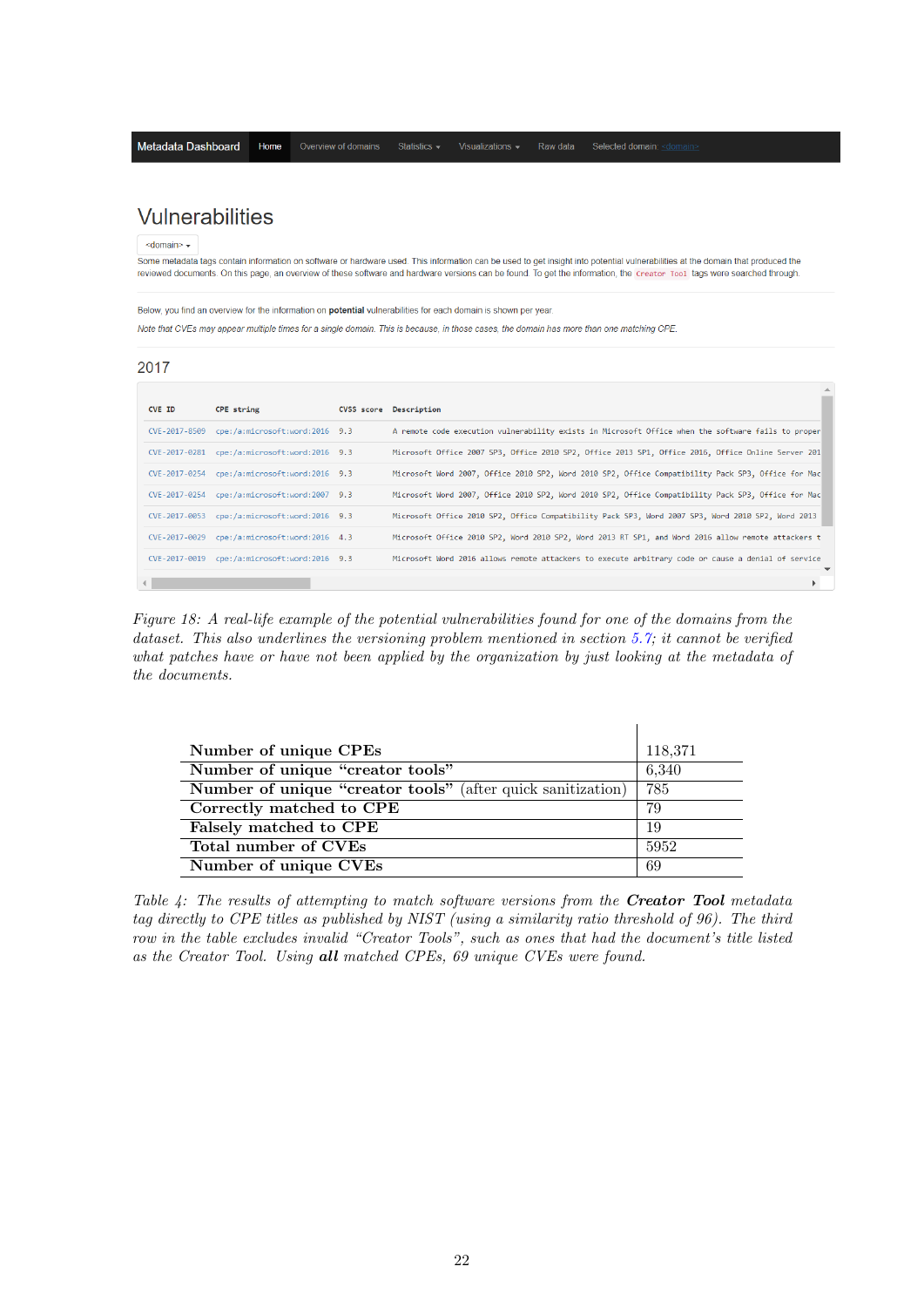#### <span id="page-22-0"></span>5.8 Underlying (operating) systems

Searches for "Windows Server" showed the Producer tag in some cases contained the name of PDF creation software, along with the Windows Server version it was running on (or at least designed for). The three main programs that showed this behavior were *PDF-XChange Printer*, novaPDF Lite Server and pdfFactory.

Below, an example of the most commonly found string of this type can be seen:

PDF-XChange Printer 2012 (5.5 build 315) [Windows Server 2008 R2 x64 Server 4.0, Enterprise Edition (Build 7601)

This particular example was found 852 times, and shows the exact subversion, which is interesting as it is normally not the case in metadata (see Section [5.7](#page-20-0) for more information).

Using this information, one can have a look at the last time a particular version string was seen and decide whether it can be counted as a vulnerability or not. For example, it turned out Windows Server 2003 R2 was still used by one domain in May 2017. In Figure [19,](#page-22-1) it is shown how many documents had "Windows Server 2003" in their metadata, and when they were created (within the period 2007-2017). This shows files were still created after the official end-of-life (14 July 2015<sup>[21](#page-22-2)</sup>). This is considered a vulnerability, as Microsoft no longer supported it after that date. In Figure [20,](#page-23-4) the same graph is plotted for "Windows Server 2008", but without an end-of-life indicator as it is still supported<sup>[22](#page-22-3)</sup>.

<span id="page-22-1"></span>

Figure 19: The number of files with "Windows Server 2003" in their metadata, along with their creation dates. Everything after 14 July 2015 is considered vulnerable. Note: only the period 2007-2017 is shown here.

<span id="page-22-2"></span> $^{21}\rm{https://www.microsoft.com/nl-nl/cloud-platform/windows-server-2003}$  $^{21}\rm{https://www.microsoft.com/nl-nl/cloud-platform/windows-server-2003}$  $^{21}\rm{https://www.microsoft.com/nl-nl/cloud-platform/windows-server-2003}$ 

<span id="page-22-3"></span><sup>22</sup><https://support.microsoft.com/en-us/lifecycle/search/?p1=14134&wa=wsignin1.0>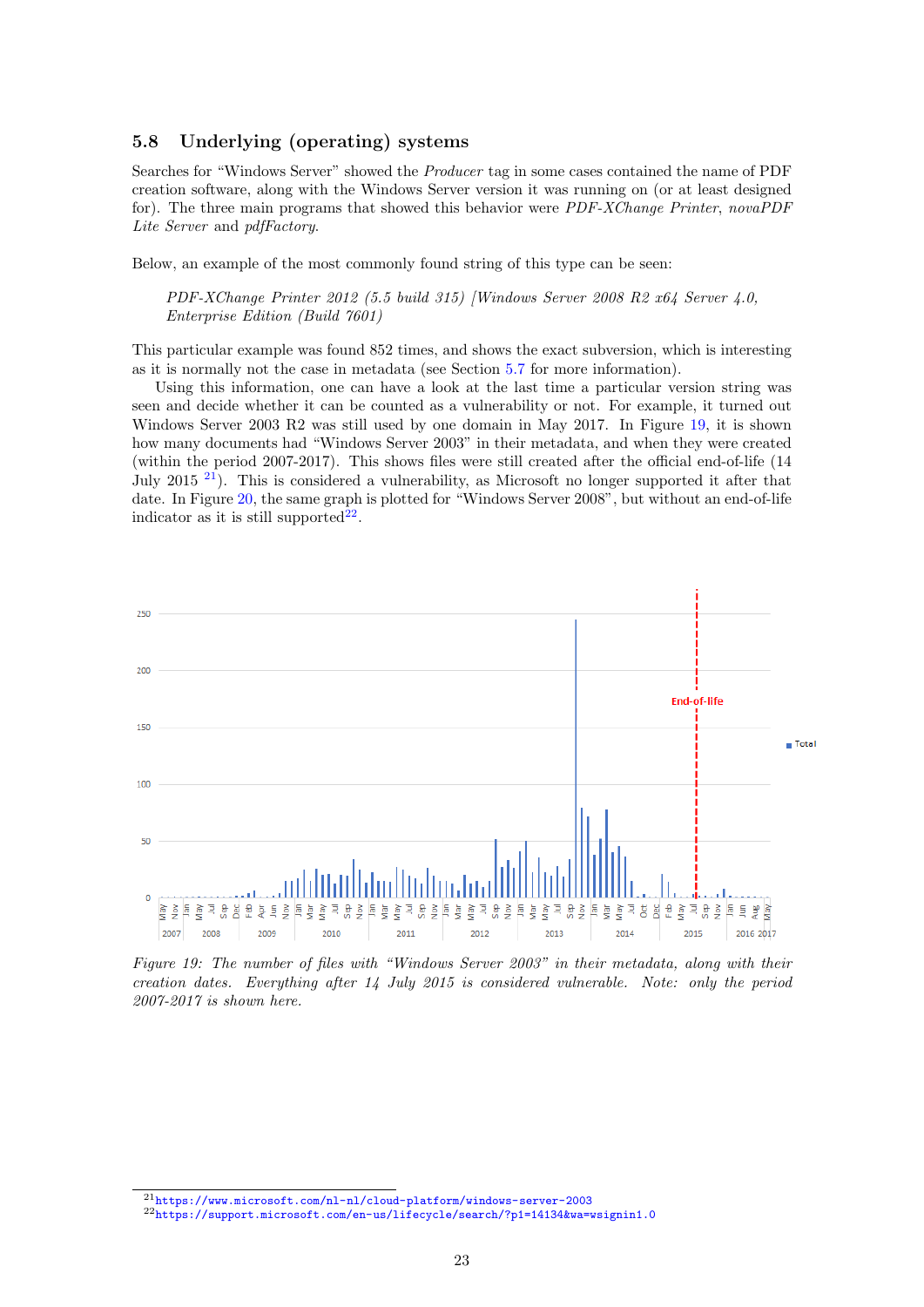#### <span id="page-23-0"></span>5.9 (External) Companies

In 39,836 cases, the "Company" metadata tag was populated. As its name suggests, this tag holds information on what company created a document. Interestingly, this does in many cases not match the organization owning the domain. What this means is that another company wrote a document, which was then published on the domain the document was downloaded from.

In total, 2,204 unique companies were found this way. A quick look through the data shows that some third parties, which, for instance, are big consultancy firms, are associated with hundreds of files. Attackers might find this information useful, as it says something about the parties the organization in question deals with regularly and could thus be an interesting attack vector.

<span id="page-23-4"></span>

Figure 20: The number of files with "Windows Server 2008" in their metadata, along with their creation dates.

#### <span id="page-23-1"></span>5.10 Further enriching the user data

As mentioned in Section [5.4,](#page-14-0) the Creator, Author and Last Modified By metadata tags contain the usernames of the users who worked with specific documents. Analysis showed the usernames often contain (parts of) first and last names of users. When applying the techniques and theories described in Sections [5.4.1,](#page-14-1) [5.4.2](#page-15-0) and [5.4.3,](#page-16-0) it can prove to be useful to have more information on these people. In this section, methods for doing this are proposed.

#### <span id="page-23-2"></span>5.10.1 theHarvester

For each domain, a tool called the Harvester<sup>[23](#page-23-5)</sup> was run to search for more information on a specific domain online. This was all done passively and automatically. One of the things *theHarvester* outputs is a list of email addresses found for a domain. By manually looking at what those email addresses look like (i.e. how they are constructed), one can get insight into what the most likely email format used for the domain is. The next step is to apply this logic to users who are to be targeted for phishing.

One thing to mention is that *theHarvester* did not always present extensive results. For some domains, only *info@* or other general email addresses are returned. For others, there are tens of email adresses. In either case, it proved to be a useful add-on for getting a broader picture of the domain reviewed.

#### <span id="page-23-3"></span>5.10.2 Anti Public Combo List

Another good source of information is the Anti Public Combo List<sup>[24](#page-23-6)</sup>. This list contains over 450 million email addresses (and 560+ million records). At the moment of the analysis, a search for all domains in the dataset was also done here. The passwords in the data breach were not included for ethical reasons.

Using a custom script, the search results in the Anti Public Combo List were reviewed for each domain, and the email syntax was parsed from that. In Figure [21,](#page-24-2) a real-life example of the parsed email syntaxes for a domain from the dataset is shown. With this list, and a random user called *John Doe*, it seems safe to guess that the most likely email address belonging to that user is something like "jdoe@¡domain¿".

<span id="page-23-5"></span><sup>23</sup><https://tools.kali.org/information-gathering/theharvester>

<span id="page-23-6"></span><sup>24</sup><https://haveibeenpwned.com/PwnedWebsites#AntiPublic>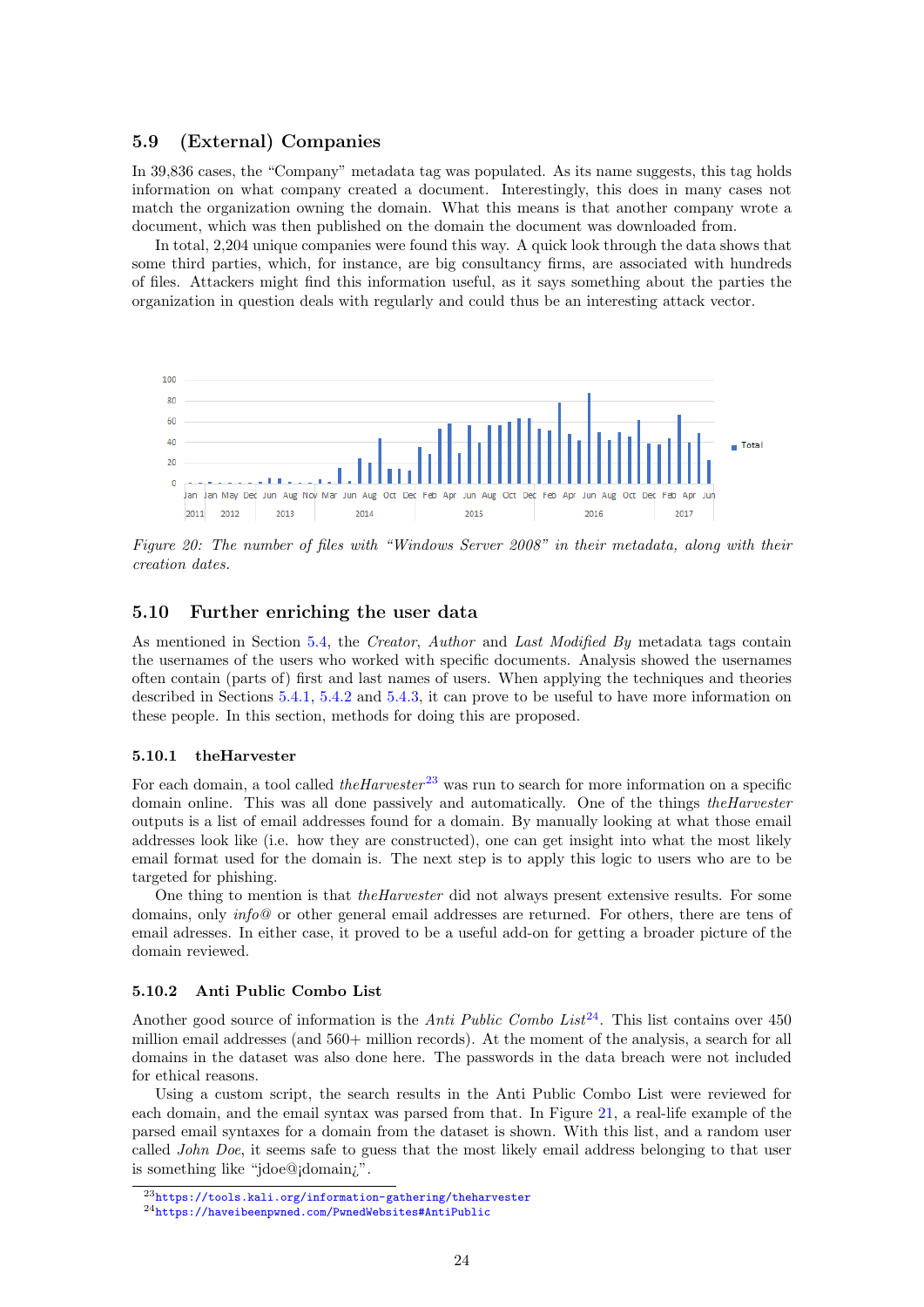| Email syntax                    |     |  | Number of occurrences |  |
|---------------------------------|-----|--|-----------------------|--|
| $\{f\}$ {Last}                  | 100 |  |                       |  |
| $\{f\}$ {prefix}{Last}          | 29  |  |                       |  |
| $\{first\} \{prefix\} \{Last\}$ |     |  |                       |  |

<span id="page-24-2"></span>Figure 21: The real-life example of the output of the script parsing the search results from the "Anti Public Combo List" for a specific domain.

Slightly outside the ethical limitations of this project, it is good to note that attackers would probably take the passwords in account. Password reuse is considered common behavior [\[11\]](#page-29-18) [\[6\]](#page-29-19), which shows this is a relevant threat to the domains in this dataset, too.

#### <span id="page-24-0"></span>5.10.3 Adding dorks

As a last step, dorks are added for each domain in the dashboard (see Section [5.11\)](#page-24-1). This enables one to quickly do an effective Google search for a specific user, CVE, creator tool, et cetera. As an example, Google can be used to search for a specific user on LinkedIn, in conjunction with the domain he was linked  $to^{25}$  $to^{25}$  $to^{25}$ .

#### <span id="page-24-1"></span>5.11 Metadata Dashboard

As the number of domains and files in the dataset was too large to analyze manually, there was a clear need for data aggregation. Therefore, a "Metadata Dashboard" was built. The scripts running the scans and the metadata analysis produce their output such that the dashboard can directly use and visualize the data. The code for the dashboard was made fully open source, and is available at <https://github.com/AukeZwaan/metadata-dashboard>.

<span id="page-24-3"></span><sup>25</sup>[https://www.google.nl/search?q=site:linkedin.com+"JohnDoe"+"Microsoft"](https://www.google.nl/search?q=site:linkedin.com+"John Doe"+"Microsoft")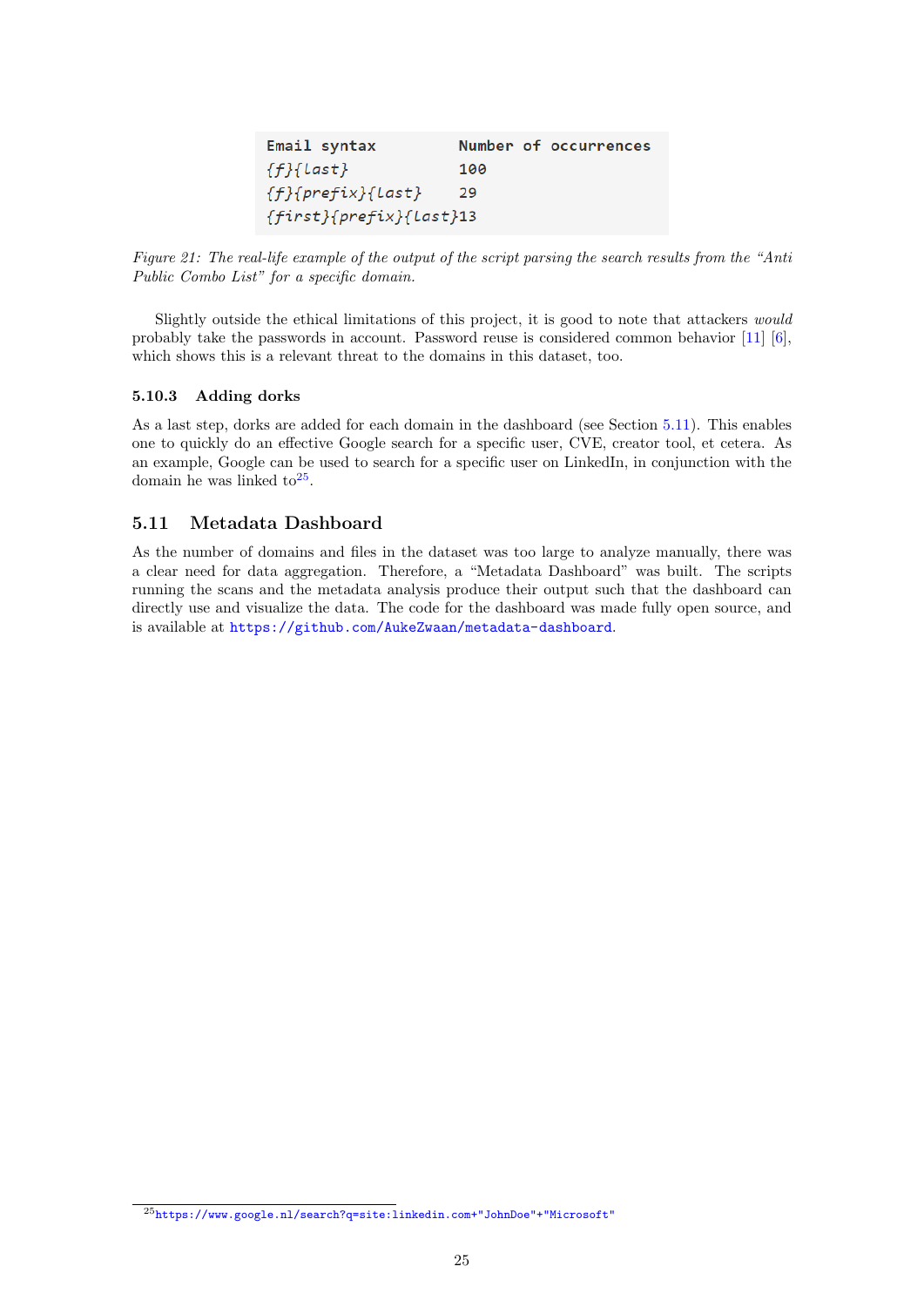## <span id="page-25-0"></span>6 Discussion and conclusion

It is clear that metadata extracted from public documents can be used in the reconnaissance phase of a cyber attack. It is also clear that information leakage through these metadata are often unintended. The large number of usernames shows a lot about the organization creating the documents.

While the tools published with this research, along with the dashboard, are not "attack tools" on their own, they do give a relatively broad insight into an organization of which the domains are reviewed.

Not only does the metadata reveal what user made a specific document, it also shows interrelationships amongst those who created files, and those who edited them. By aggregating and visualizing the users who created documents, and their interrelations (i.e. what users worked on a document together), one has the ability to create an "edit network", which gives insight into social connections inside the organization. This information can then further be enriched by applying graph theory. Eventually, an educated guess can be made as to what users are likely to be "good" victims for spearphishing attacks. For this, spatial information on the surroundings of specific nodes in the graph is required.

In general, this information about users is ubiquitous, about 65 percent of all documents having a populated "Author" tag, and over 85 percent having a populated "Creator" tag. On critical remark here is that the underlying assumption of the triadic closure theory is that creators and modifiers are acquaintances. This means that the theories proposed in this paper only apply in situations where no large numbers of "modifiers" were in between.

Further network analysis showed that the edit network was relatively sparse, meaning the density was low. This is because the Last Modified By tag was not often present, and many people just edited one single document with each other. Still, *bridges* between different domains were found. These nodes, or users, could be used by attackers to traverse to another domain.

While the findings from this research may seem to only be a problem of the organization hosting the domains, activity (i.e. creations and modifications of documents) can be plotted per user, too. This is shown to reveal private information on users working for the organizations. For example, it was shown that working days and behavior during those days can be measured and compared with others.

Additionally, it was shown that, based on the "Creator Tool" metadata tags, something can be said about whether or not an organization might potentially be subject to existing vulnerabilities as published by NIST. While this is a valuable source of information, it must be said that there are a lot of false positives due to the limited ability to properly match "Creator Tools" and CPEs. This is caused by the fact that metadata does contain software versions, but no detailed subversions. This makes it hard to get valid results on this point (and to really pinpoint the best attack vector). However, it might still be preferable over having to guess blindly for an attacker.

Another type of metadata found throughout many domains was information on file systems. On many domains, file paths could be found, which not only showed that Windows was used, for instance, but also what partitions and (sub)directories were present at the time documents were created. It was shown to be possible to map out file systems like this, and to get a clear overview on where the documents resided before they were published. In some cases, even, Samba shares were found. Other revealing file paths included URLs to local intranets of organizations. This information can prove to be useful after an attacker gets an initial foothold in the organization, and wants to do lateral movement without first having to scan the entire network, for example.

Finally, it turned out to be possible to use third party information to predict email addresses of users found in metadata. This was done by searching for email addresses in data breaches, and deriving the most common email syntax for each domain from the results. Using this technique, the usernames found in the metadata can be converted into valid email addresses, which can, in turn, be used for (spear)phishing.

All in all, it can be concluded that the Dutch government leaks metadata at almost all domains. On average, hundreds of files were hosted on websites, and there were no clear signs of metadata being stripped out preemptively. In almost all documents, at least temporal information on creation and modification could be found, as well as a user who created or edited it.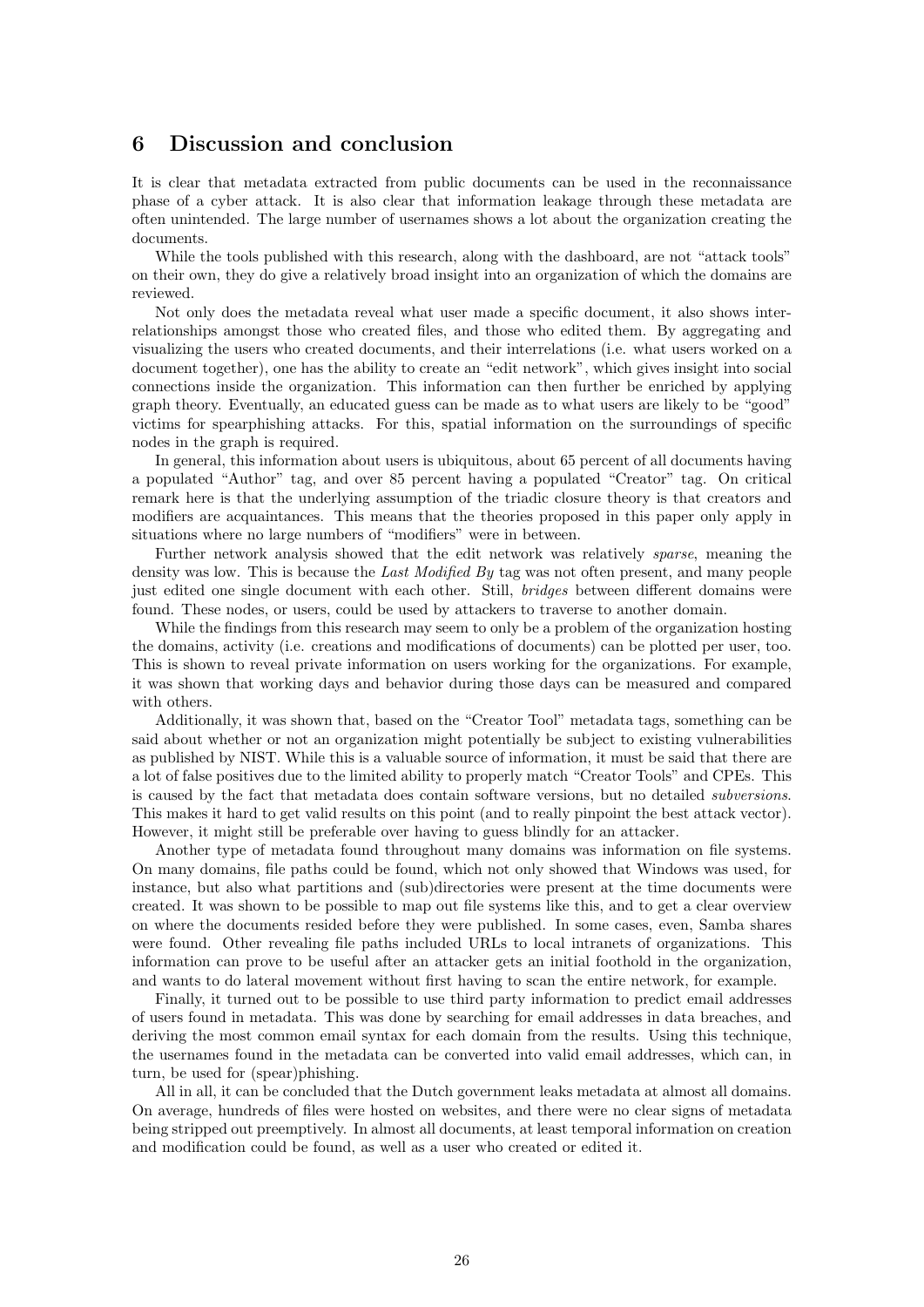## <span id="page-26-0"></span>7 Recommendations

Considering the fact that metadata leakage was proven to be so ubiquitous for government domains, it is recommended that action is taken. In the current situation, unnecessary information on users is shared with anyone capable of downloading any document from a government domain.

Attackers could do wrong with this information. Not only does it give them information on who worked at specific organizations at what time, it also provides an easy way to craft a really powerful (spear)phishing campaign against the organizations behind the domains. It shows new attack vectors (i.e. companies that were shown to have a connection with the reviewed domains), and using specific analysis techniques, potential vulnerabilities in the underlying systems can be pinpointed with relative ease. While no exact software versions can be derived from the metadata directly, it *does* give attackers insight into the types of software used, and what main versions are running.

As shown in Section [5.3,](#page-10-0) private information of employees can be gathered from the public documents reviewed in this research. It is therefore recommended to review whether keeping this metadata stored in public metadata is in accordance with current local legislation of the organizations in question. With the upcomping GDPR and the "right to be forgotten", which is already in place in the European Union, this can turn out to become a serious problem if not dealt with properly  $[14]$ .

The simplest approach in addressing the issues would be to simply "strip out" all unnecessary information from the published documents which are already online. The next step is to filter out any metadata of new documents which are yet to be published. Considering the information leakage one is proven to face otherwise, it is definitely recommended to take these steps to reduce any risks.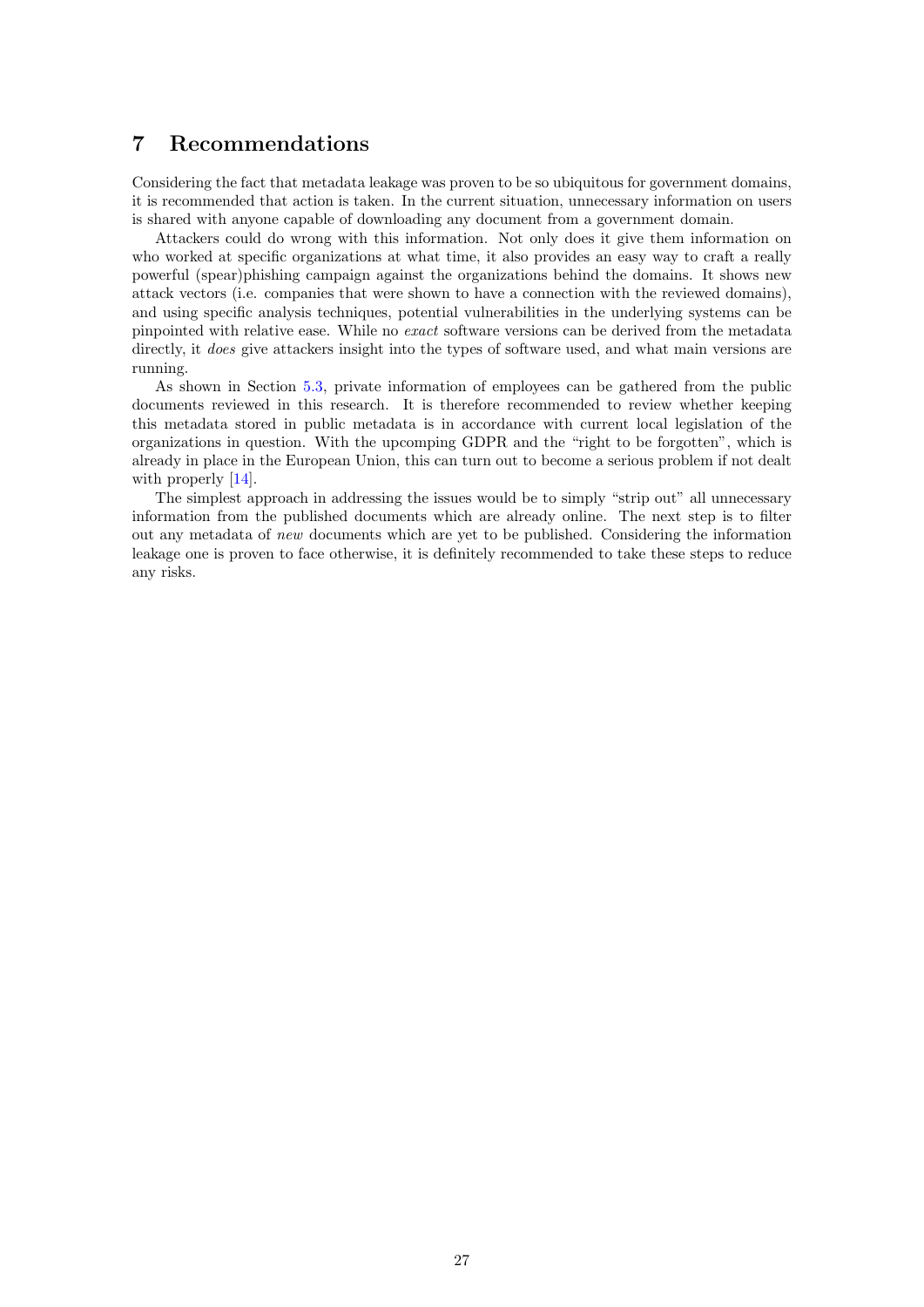## <span id="page-27-0"></span>8 Future work

#### <span id="page-27-1"></span>8.1 Analyzing file contents

While the metadata was only looked at here, it is probable that the file contents themselves also contain valuable information. This step can easily be introduced between downloading the file and overwriting it with the output from *exiftool*. One tool that can be used to get more out of documents is  $bulk\_extractor^{26}$  $bulk\_extractor^{26}$  $bulk\_extractor^{26}$ , which searches for known patterns using regular expressions. Custom regular expressions can be added, too. One thing to take into account here, is that it is best to first try to get plaintext from a given file, which software suites like *PDF Tools*<sup>[27](#page-27-7)</sup> can do, for example.

## <span id="page-27-2"></span>8.2 Applying passive scanning

Right now, it turned out not to be feasible to apply passive scanning. However, in the released set of tools, a script to perform "Bing Dorks" is included. It introduced random delays (between 5 and 15 seconds) and picks a user agent from a list of valid user agents each time it does a request. However, the tool still resulted in an IP block.

If it can be made working again, one way to go is to store the output of both the active and passive scans, after which they can be merged and all unique URLs are kept.

Another point to add here is that passive scanning could add even more value if it is used for the links the active scanner cannot find by definition (see Section [4.2.2\)](#page-5-2). These backlinks could previously be found using Google's link operator, but a Google employee recently told webmasters not to use it anymore<sup>[28](#page-27-8)</sup>.

#### <span id="page-27-3"></span>8.2.1 theHarvester

In the current approach, an initial scope was defined and was kept that way. However, tools like theHarvester, which was also described in Section [5.10.1,](#page-23-2) can be used to see what other websites reside on a specific server, for example (i.e. shared hosting). Theoretically, a successful breach on one of those websites can mean an attacker can pivot into the website he was initially looking for, too.

Using websites like Robtex.com<sup>[29](#page-27-9)</sup>, the public infrastructure of the websites can be looked up. However, this is not very scalable. A scope over a thousand domains can thus be a hassle.

#### <span id="page-27-4"></span>8.3 Extending the social graphs

The dashboard currently only shows the edit network, and creates a list of potential phishing targets using the data in the graph.

To extend this, one could try to look up more information about the targets. To do so, first, one would look up the pairs of users with the highest probability of matching. Then, the real-life friends are searched for using social media. After gathering the data for many users, it can be reviewed who is connected to whom. Eventually, the triadic closure principle here, too, and even verify the triadic closure proposed by the network analysis (see Section [5.4.2\)](#page-15-0).

## <span id="page-27-5"></span>8.4 Additional file types

In the current scope of research, the list of "interesting" file types is relatively small. It can be reviewed whether additional file types can offer more valuable information. For example, .docm files can indicate an organization is used to work with macro-enabled documents, which is an important attack vector for modern malware. It is worth mentioning here that Google cannot be used to passively search for those, as *docx* files are returned for the *filetype:docm* operator, too. However, the active scanner can of course simply look for the *.docm* extension. A quick search through the current dataset shows that some original titles of documents include that extension, but were saved as a regular docx file later (therewith stripping out any macros). This is an indicator that there might be more beneath the surface.

<span id="page-27-6"></span> $^{26}$ [www.forensicswiki.org/wiki/Bulk\\_extractor](www.forensicswiki.org/wiki/Bulk_extractor)

<span id="page-27-7"></span><sup>27</sup><https://blog.didierstevens.com/programs/pdf-tools/>

<span id="page-27-8"></span><sup>28</sup><https://twitter.com/JohnMu/status/819094559770738688>

<span id="page-27-9"></span><sup>29</sup><https://www.robtex.com/dns-lookup/>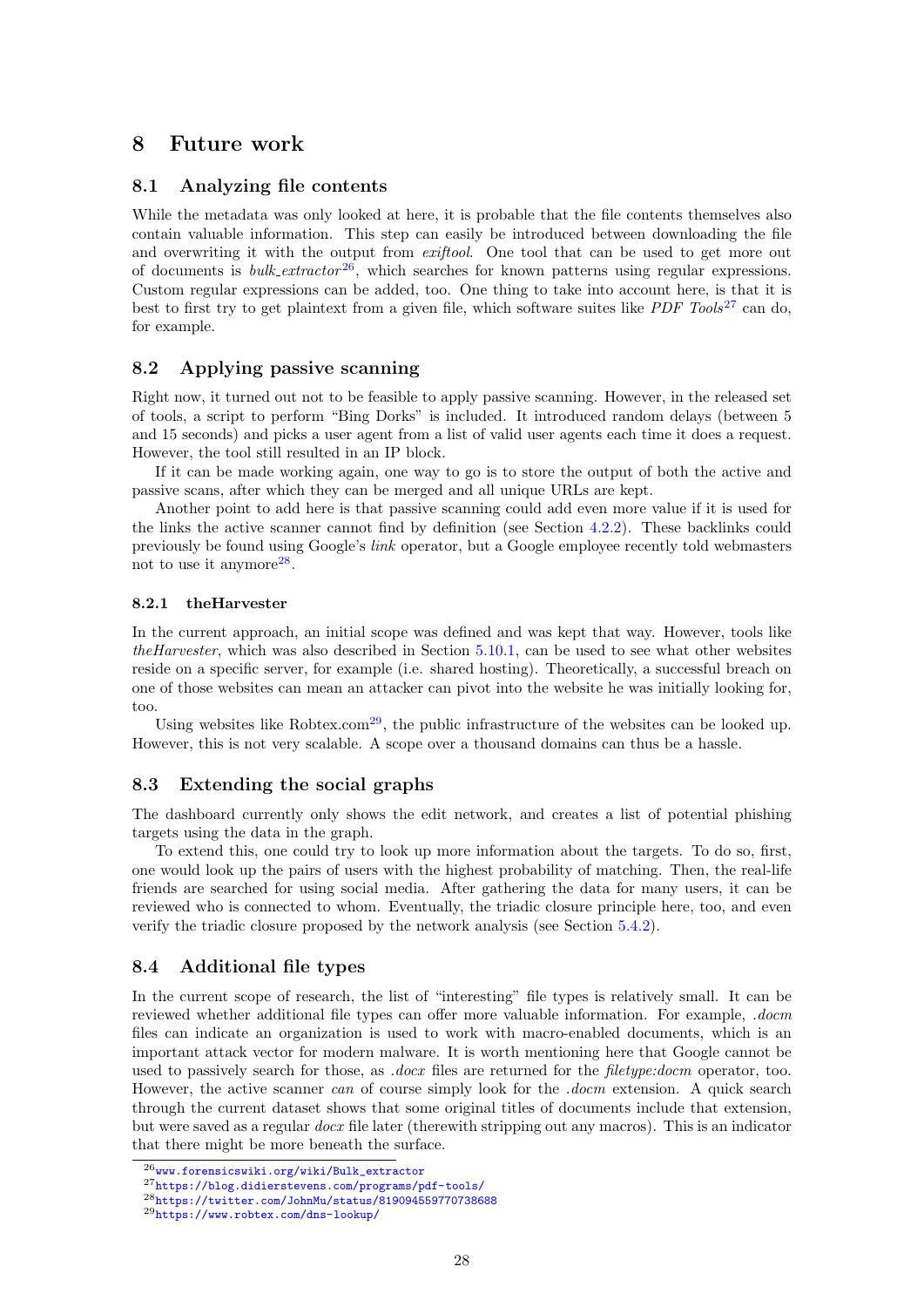#### <span id="page-28-0"></span>8.5 Adding temporal information

Temporal information can make the results more accurate. As mentioned in Section [5.7,](#page-20-0) CVEs and CPEs are currently looked for in the entire dataset. This means that some of the tools which triggered the detection of a specific CVE might no longer be actively used by the organization in question. Therefore, it would be good to show what software was in use at what specific time. Using these temporal features, one can more accurately find out what still applies today.

#### <span id="page-28-1"></span>8.6 Company analysis

As mentioned in Section [5.9,](#page-23-0) information on companies creating or modifying documents on behalf of the organizations behind the domains can be found in metadata, as well. By looking at which companies work for an organization from time to time, one might even go as far as deriving new partnerships from this. This information might be really valuable for shareholders of the companies involved.

Additionally, a mapping between companies and the domains (or organizations) they work for can be made. This information can also be derived from other sources, such as (shared) hosting providers and web development companies.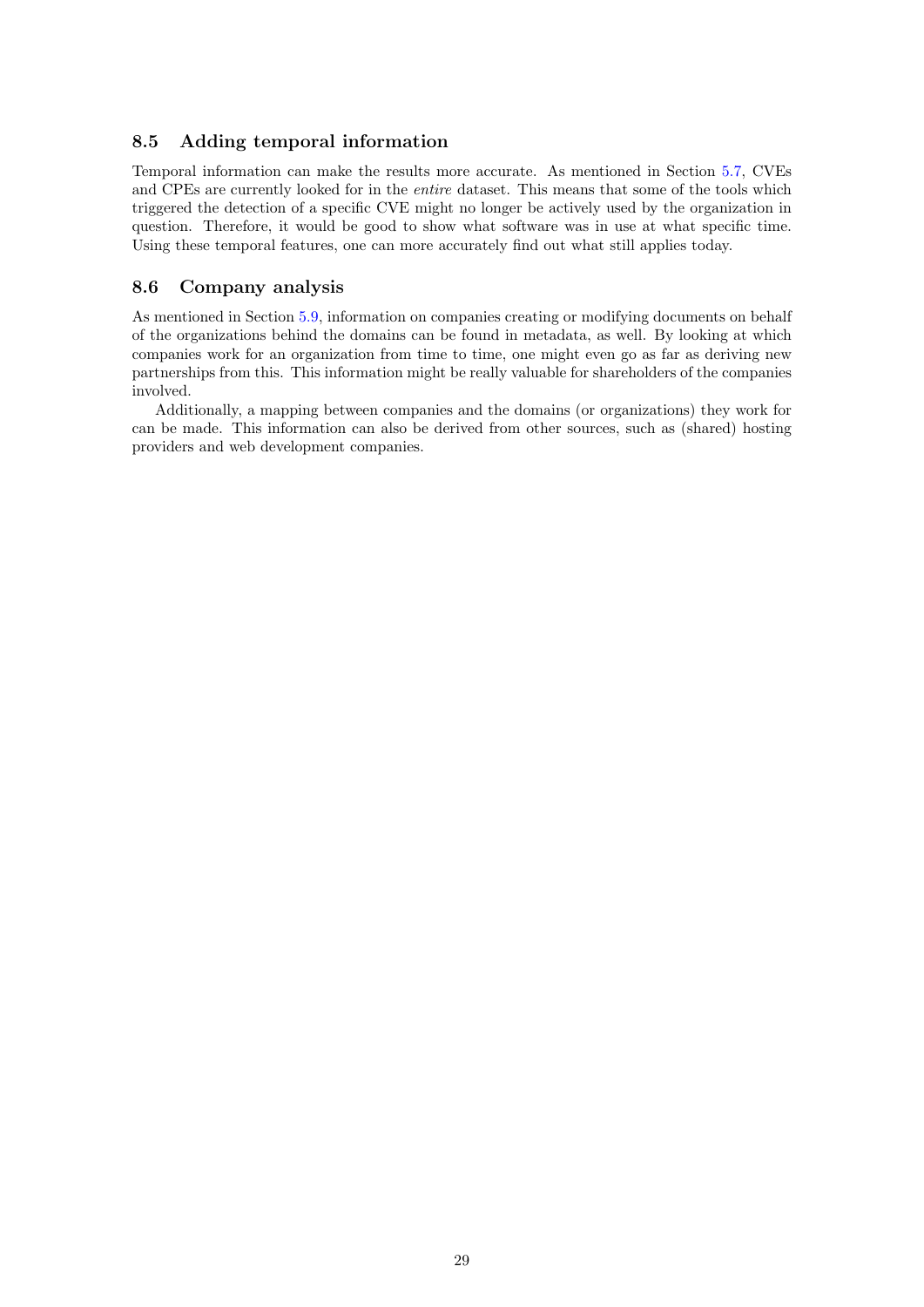## References

- <span id="page-29-9"></span>[1] Google bot going mad on my site, 10 pages/sec. [https://www.webmasterworld.com/google/](https://www.webmasterworld.com/google/4257070.htm) [4257070.htm](https://www.webmasterworld.com/google/4257070.htm). Accessed: 2017-06-07.
- <span id="page-29-7"></span>[2] Google indexes stack overflow at a rate of 10 requests per second — hacker news. [https:](https://news.ycombinator.com/item?id=2382728) [//news.ycombinator.com/item?id=2382728](https://news.ycombinator.com/item?id=2382728). Accessed: 2017-06-07.
- <span id="page-29-8"></span>[3] How can i tell google that i'm ok with more than 10 requests per second to my website? [https://productforums.google.com/forum/#!msg/webmasters/rlFZNBi4gYA/](https://productforums.google.com/forum/#!msg/webmasters/rlFZNBi4gYA/2JD4QUjwwYsJ) [2JD4QUjwwYsJ](https://productforums.google.com/forum/#!msg/webmasters/rlFZNBi4gYA/2JD4QUjwwYsJ). Accessed: 2017-06-07.
- <span id="page-29-4"></span>[4] C. Alonso, E. Rando, F. Oca, and A. Guzmán. Disclosing private information from metadata, hidden info and lost data, Aug 2008.
- <span id="page-29-17"></span>[5] S. Cheshire and M. Krochmal. Multicast dns. RFC 6762, RFC Editor, February 2013. [http:](http://www.rfc-editor.org/rfc/rfc6762.txt) [//www.rfc-editor.org/rfc/rfc6762.txt](http://www.rfc-editor.org/rfc/rfc6762.txt).
- <span id="page-29-19"></span>[6] A. Das, J. Bonneau, M. Caesar, N. Borisov, and X. Wang. The tangled web of password reuse. In NDSS, volume 14, pages 23–26, 2014.
- <span id="page-29-10"></span>[7] D. Easley and J. Kleinberg. Networks, crowds, and markets: Reasoning about a highly connected world. Cambridge University Press, 2010.
- <span id="page-29-11"></span>[8] P. W. Holland and S. Leinhardt. Transitivity in structural models of small groups. Comparative Group Studies, 2(2):107–124, 1971.
- <span id="page-29-1"></span>[9] M. Honan. Oops! did vice just give away john mcafee's location with photo metadata?, Dec 2012.
- <span id="page-29-14"></span>[10] J. Hong. The state of phishing attacks. Communications of the ACM, 55(1):74–81, 2012.
- <span id="page-29-18"></span>[11] B. Ives, K. R. Walsh, and H. Schneider. The domino effect of password reuse. Communications of the ACM, 47(4):75–78, 2004.
- <span id="page-29-15"></span>[12] T. N. Jagatic, N. A. Johnson, M. Jakobsson, and F. Menczer. Social phishing. Communications of the ACM,  $50(10):94-100$ , 2007.
- <span id="page-29-2"></span>[13] V. Joler and A. Petrovski. Metadata investigation : Inside hacking team, Oct 2015.
- <span id="page-29-20"></span>[14] A. Mantelero. The eu proposal for a general data protection regulation and the roots of the 'right to be forgotten'. Computer Law & Security Review,  $29(3):229-235$ , 2013.
- <span id="page-29-5"></span>[15] J. J. Migletz. Automated metadata extraction, 2008.
- <span id="page-29-16"></span>[16] msft-mmpc. New ransomware, old techniques: Petya adds worm capabilities. Accessed: 2017- 07-05.
- <span id="page-29-6"></span>[17] Open State Foundation. Veilig http (https). [https://pulse.openstate.eu/https/](https://pulse.openstate.eu/https/guidance/) [guidance/](https://pulse.openstate.eu/https/guidance/). Accessed: 2017-07-01.
- <span id="page-29-3"></span>[18] L. Pesce. Document metadata, the silent killer..., March 2008.
- <span id="page-29-0"></span>[19] Vice Staff. We are with john mcafee right now, suckers. [https://www.vice.com/en\\_us/](https://www.vice.com/en_us/article/we-are-with-john-mcafee-right-now-suckers) [article/we-are-with-john-mcafee-right-now-suckers](https://www.vice.com/en_us/article/we-are-with-john-mcafee-right-now-suckers). Accessed: 2017-06-12.
- <span id="page-29-12"></span>[20] D. J. Watts and S. H. Strogatz. Collective dynamics of 'small-world' networks. nature, 393(6684):440–442, 1998.
- <span id="page-29-13"></span>[21] H. Yin, A. R. Benson, and J. Leskovec. Higher-order clustering in networks. arXiv preprint arXiv:1704.03913, 2017.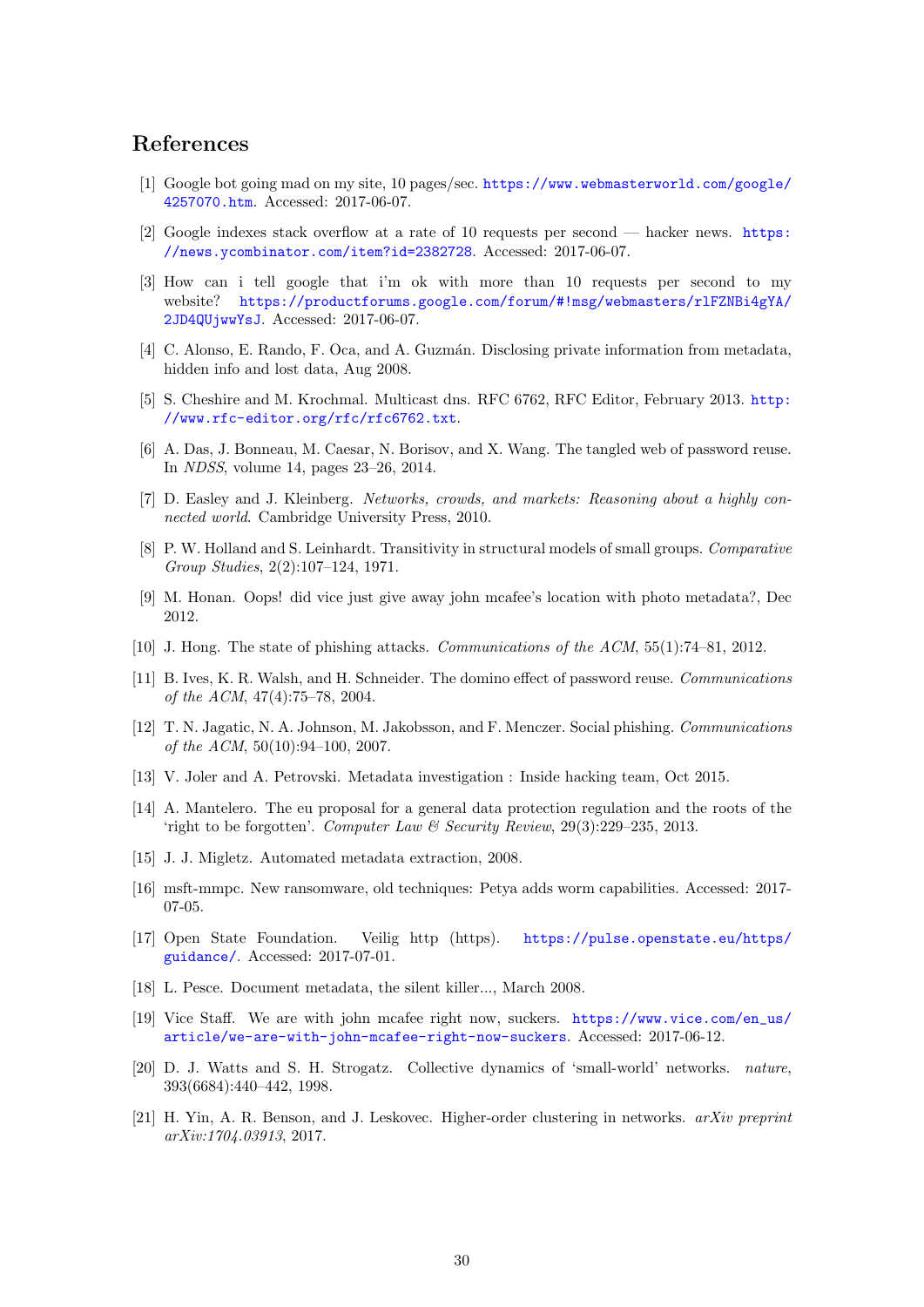# Appendices

# <span id="page-30-1"></span><span id="page-30-0"></span>A Top 50 of domains with most files downloaded and processed

| Domain                            | Number of files   |
|-----------------------------------|-------------------|
| rijksoverheid.nl                  | 49548             |
| examenblad.nl                     | 47354             |
| brabant.nl                        | 21367             |
| $\overline{\text{cbs}.\text{n}}$  | 18742             |
| overijssel.nl                     | 16310             |
| steenwijkerland.nl                | 13228             |
| limburg.nl                        | 10158             |
| afm.nl                            | 10014             |
| pvda.nl                           | 8480              |
| naktuinbouw.nl                    | 7988              |
| geldermalsen.nl                   | 7373              |
| $d66.$ nl                         | 7018              |
| amsterdam.nl                      | 5346              |
| tuinbouw.nl                       | 5087              |
| alblasserdam.nl                   | 4984              |
| nationaleombudsman.nl             | 4892              |
| gemeente-steenbergen.nl           | 4833              |
| achtkarspelen.nl                  | 4714              |
| beesel.nl                         | 4412              |
| aalten.nl                         | $\overline{4135}$ |
| nvwa.n1                           | 4005              |
| hengelo.nl                        | 3841              |
| fryslan.frl                       | 3612              |
| platformparticipatie.nl           | 3594              |
| onderwijsraad.nl                  | $\overline{349}5$ |
| noord-holland.nl                  | 3386              |
| nvao.net                          | 3326              |
| schielandendekrimpenerwaard.nl    | 3137              |
| onderwijsinspectie.nl             | 3043              |
| $h\overline{\text{dsr}.\text{n}}$ | 2967              |
| igz.nl                            | 2961              |
| officiele-overheidspublicaties.nl | 2710              |
| amstelveen.nl                     | 2643              |
| helmond.nl                        | 2570              |
| helpdeskwater.nl                  | 2398              |
| neerijnen.nl                      | 2393              |
| defensie.nl                       | 2271              |
| hendrik-ido-ambacht.nl            | $21\overline{80}$ |
| $cvdm.\overline{nl}$              | 2085              |
| rotterdam.nl                      | 2038              |
| rekenkamer.nl                     | 1941              |
| ilent.nl                          | 1890              |
| zuid-holland.nl                   | 1872              |
| appingedam.nl                     | 1710              |
| rijkswaterstaat.nl                | 1647              |
| cbho.nl                           | 1604              |
| zorginstituutnederland.nl         | 1587              |
| renkum.nl                         | 1585              |
| pianoo.nl                         | $15\overline{41}$ |
| poraad.nl                         | 1523              |

Table 5: The top 50 domain with most files downloaded and processed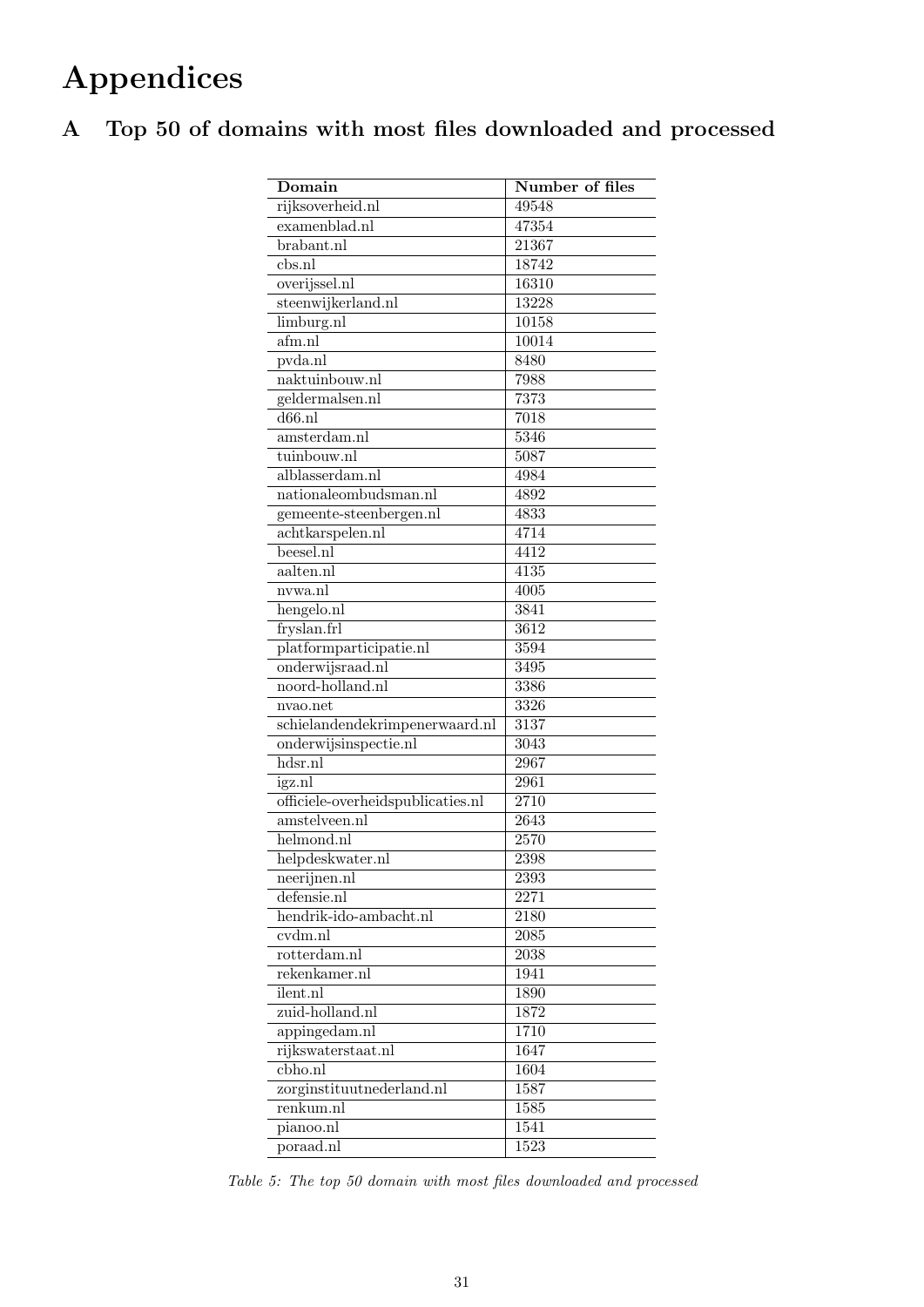<span id="page-31-0"></span>

| <b>Creator Tool</b>                                      | Occurrences      |
|----------------------------------------------------------|------------------|
| PScript5.dll Version 5.2.2                               | 21876            |
| Acrobat PDFMaker 7.0 voor Word                           | 3868             |
| Acrobat PDFMaker 10.0 voor Word                          | 3335             |
| Microsoft® Word 2013                                     | 2048             |
| Microsoft® Word 2010                                     | 1785             |
| Acrobat PDFMaker 9.1 voor Word                           | 1562             |
| Neevia Document Converter 5.1.0                          | 1184             |
| Microsoft® Office Word 2007                              | 1101             |
| Acrobat PDFMaker 10.1 voor Word                          | 1094             |
| Adobe InDesign CC 2015 (Macintosh)                       | 1008             |
| PScript5.dll Version 5.2                                 | $\overline{927}$ |
| Adobe InDesign CS6 (Macintosh)                           | 877              |
| Acrobat PDFMaker 9.0 voor Word                           | $\overline{631}$ |
| Acrobat PDFMaker 11 voor Word                            | $\overline{615}$ |
| Adobe InDesign CS4 $(6.0)$                               | 591              |
| Adobe InDesign CS5.5 $(7.5.3)$                           | $\overline{520}$ |
| Adobe InDesign CC 2017 (Macintosh)                       | 520              |
| Adobe InDesign CS4 $(6.0.6)$                             | 431              |
| Adobe InDesign CS6 (Windows)                             | 423              |
| Adobe InDesign CS2 (4.0.5)                               | 421              |
| Image2PDF Command Line Software                          | 420              |
| PDFCreator Version 1.7.1                                 | 402              |
| Adobe InDesign CS3 (5.0.4)                               | 349              |
| Adobe InDesign CC 2014 (Macintosh)                       | 330              |
| Acrobat PDFMaker 6.0 voor Word                           | 275              |
| Adobe InDesign CC 2015 (Windows)                         | 274              |
| Microsoft® PowerPoint® 2010                              | $\overline{271}$ |
| <b>ABBYY FineReader Engine 10</b>                        | $\overline{251}$ |
| Adobe InDesign CS5 (7.0.3)                               | 247              |
| Canon iR-ADV C7280 PDF                                   | 244              |
| PDFCreator 2.3.0.103                                     | 213              |
| Adobe InDesign CS5 (7.0)                                 | 207              |
| Acrobat PDFMaker 8.1 voor Word                           | $205\,$          |
| Microsoft Word                                           | 193              |
| Adobe $\overline{\text{InDesign CS2 (4.0.4)}}$           | 188              |
| UnknownApplication                                       | 178              |
| Adobe InDesign CS5.5 (7.5)                               | 178              |
| Kofax Ascent Capture                                     | $\overline{175}$ |
| PDFCreator Version 1.2.0                                 | 174              |
| $\overline{XPP}$                                         | 172              |
| Canon                                                    | 172              |
| Adobe InDesign CS5.5 (7.5.1)                             | 170              |
| PDFCreator Version 1.3.2                                 | 159              |
| MicroStation 8.11.7.443 by Bentley Systems, Incorporated | 139              |
| Adobe InDesign CS5.5 (7.5.2)                             | 137              |
| Canon iR-ADV C5240 PDF                                   | 134              |
| Adobe Acrobat Pro 9.0.0                                  | 134              |
| PDFCreator Version 0.9.3                                 | $\overline{132}$ |
| PDFCreator Version 1.7.2                                 | $\overline{127}$ |
| Xerox WorkCentre 7556                                    | 125              |
|                                                          |                  |

Table 6: The top 50 most commonly used "Creator Tools" (i.e. the values of the "Creator Tool" metadata tag).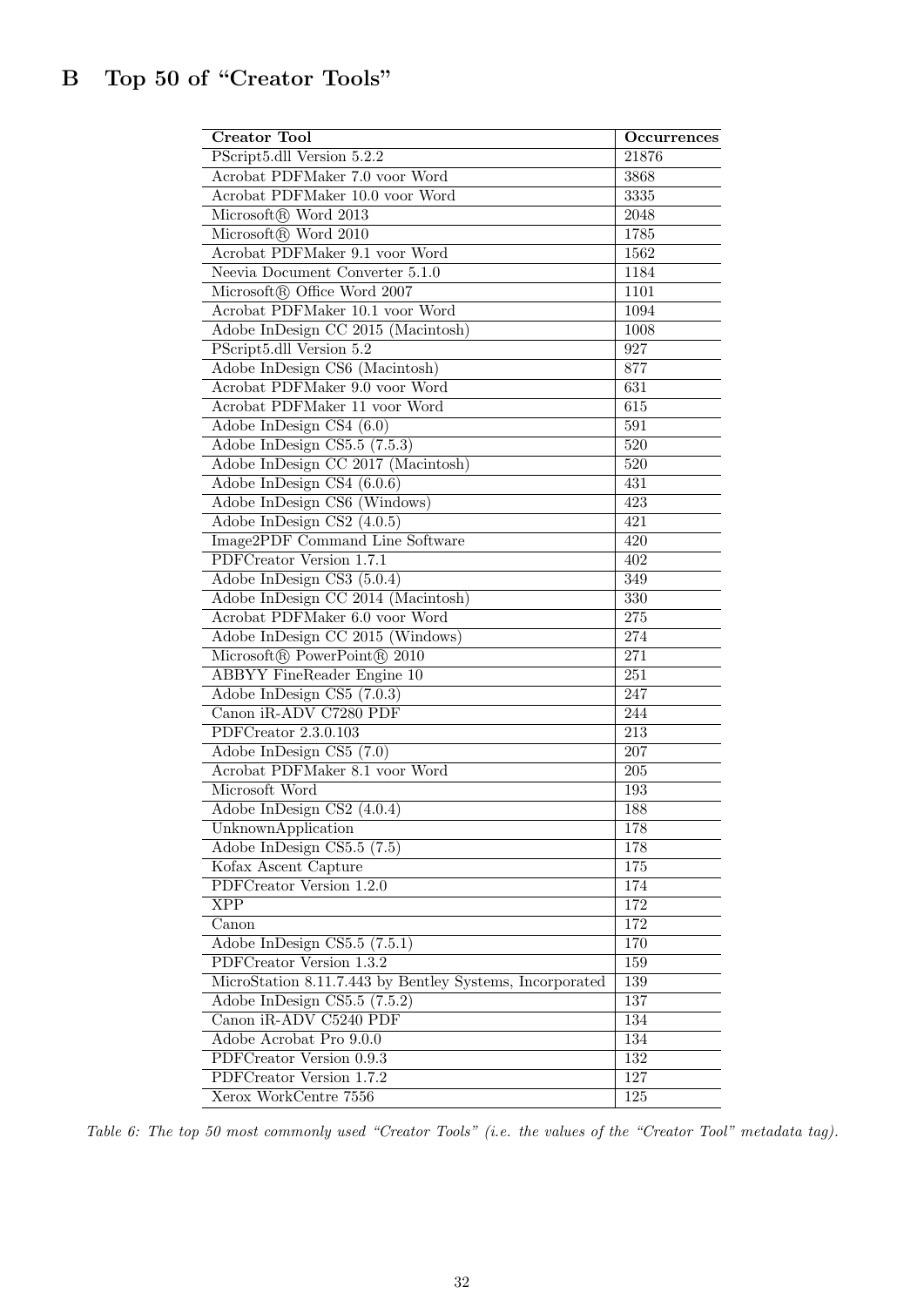# <span id="page-32-0"></span>C All drive names (partition letters)

| Partition letter        | Occurrences      |
|-------------------------|------------------|
| $\overline{C}$          | 1,031            |
| $\overline{\text{J}}$   | 802              |
| $\overline{\mathrm{P}}$ | 448              |
| $\overline{\mathrm{H}}$ | 234              |
| $\overline{\rm D}$      | 233              |
| $\overline{Y}$          | 208              |
| $\overline{\text{X}}$   | 143              |
| $\overline{\rm G}$      | 137              |
| $\overline{\mathrm{F}}$ | $\overline{122}$ |
| $\overline{\mathrm{M}}$ | $\overline{94}$  |
| $\overline{\mathrm{K}}$ | $\overline{65}$  |
| $\overline{d}$          | $\overline{64}$  |
| $\overline{\text{N}}$   | $\overline{48}$  |
| $\overline{\mathrm{L}}$ | $\overline{48}$  |
| Ī                       | $\overline{43}$  |
| $\overline{\mathrm{z}}$ | $\overline{40}$  |
| Z                       | $\overline{37}$  |
| $\overline{\mathrm{E}}$ | 32               |
| $\overline{O}$          | $\overline{27}$  |
| $\overline{\text{T}}$   | $\overline{21}$  |
| $\overline{\rm v}$      | $\overline{19}$  |
| $\overline{\mathrm{R}}$ | 19               |
| $\overline{\mathrm{Q}}$ | $\overline{12}$  |
| $\overline{\text{W}}$   | $\overline{11}$  |
| $\mathbf c$             | $\overline{11}$  |
| $\overline{\mathrm{s}}$ | $\overline{9}$   |
| m                       | $\overline{5}$   |
| f                       | $\overline{3}$   |
| $\overline{A}$          | $\overline{3}$   |
| p                       | $\overline{2}$   |
| g                       | $\overline{1}$   |

Table 7: The names of file drives, and how often they were found within the dataset. There are relatively many "uncommon" drives, which could very well indicate file shares.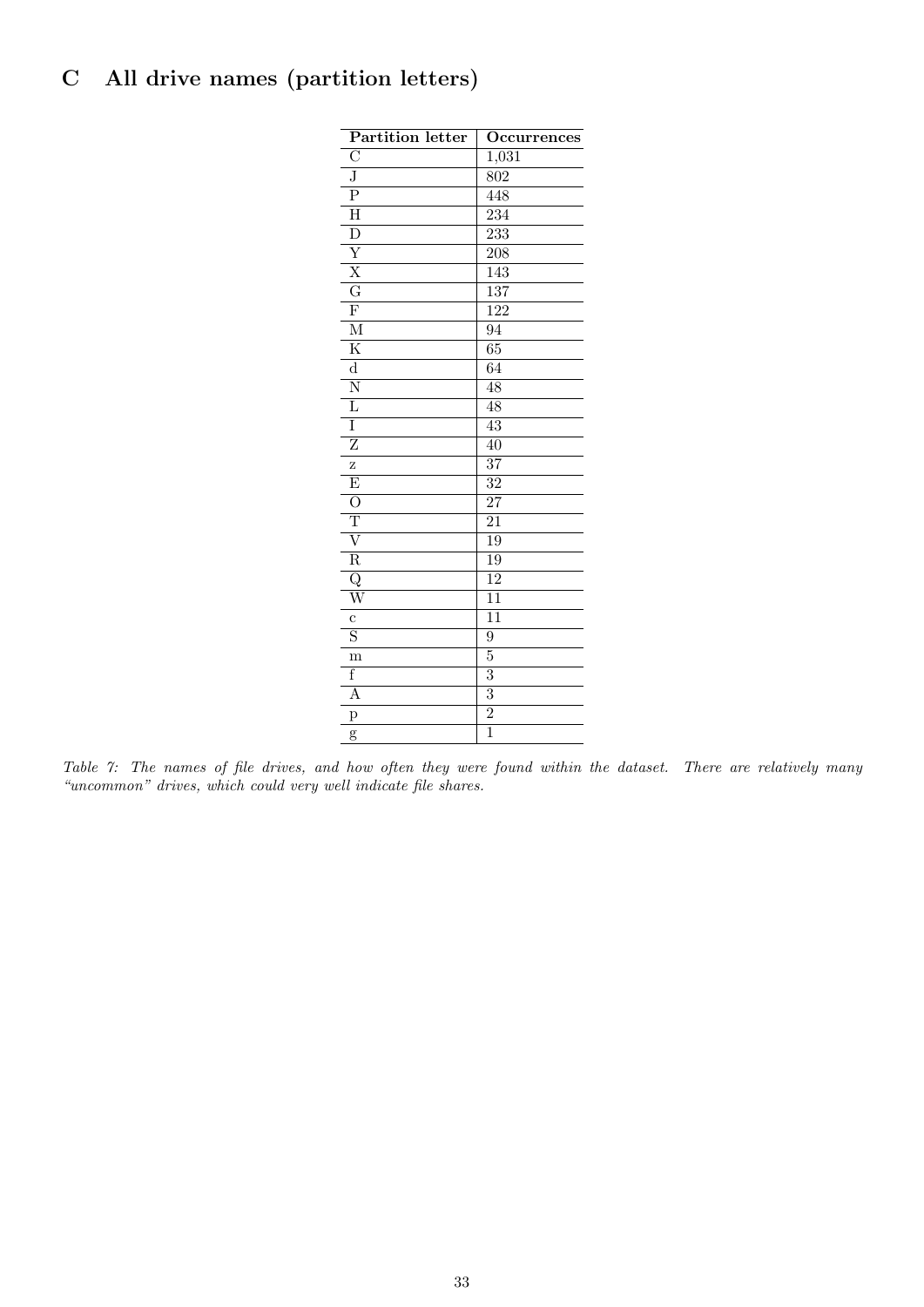# <span id="page-33-0"></span>D Domains with files analyzed

- 2todrive.nl
- 50pluspartij.nl
- a13a16rotterdam.nl
- aaenhunze.nl
- aaenmaas.nl
- aalburg.nl
- aalsmeer.nl
- aalten nl
- aanbiedersmedicijnen.nl
- aanpakjeugdwerkloosheid.nl
- aanpakregeldruk.nl
- aanvalopoverval.nl
- achtkarspelen.nl
- acm.nl
- acwet.nl
- adviescommissiewater.nl
- aerius.nl
- afm.nl
- agendastad.nl
- agentschapszw.nl
- agentschaptelecom.nl
- agressievrijwerk.nl
- agroberichtenbuitenland.nl
- agv.nl
- ahn.nl
- aivd.nl
- alblasserdam.nl
- alertonline.nl
- algemenebestuursdienst.nl
- alkmaar.nl
- alleenjijbepaalt.nl
- allesisgezondheid.nl
- almelo.nl
- almere.nl
- alphenaandenrijn.nl
- alphen-chaam.nl
- ameland.nl
- amersfoort.nl
- amstelveen.nl
- amsterdam.nl
- antennebureau.nl
- apeldoorn.nl
- appingedam.nl
- arboportaal.nl
- architectenregister.nl
- arnhem.nl
- assen nl
- atlasleefomgeving.nl
- atlasnatuurlijkkapitaal.nl
- atnfi.nl
- autoriteitnvs.nl
- autoriteitpersoonsgegevens.nl
- awti.nl
- baarle-nassau.nl
- basisregistratiesienm.nl
- bedrijvenbeleidinbeeld.nl
- bedum.nl
- beeldmateriaal.nl
- beemster net
- beesel.nl
- belandadananda.nl
- belastingdienst-cn.nl
- belastingdienst.nl
- beleefdedeltaroute.nl
- bergen-nh.nl
- beschikbaarheidbijdragemedische-vervolgopleidingen.nl

• cpb.nl

• ctgb.nl • ctivd.nl

• cultuur.nl

• cvdm.nl • cvta.nl • cvte.nl

• d66.nl

• criminaliteitinbeeld.nl

• cultureelerfgoed.nl

• cultuursubsidie.nl

• cybersecurityraad.nl

• defensiepijpleidingorganisatie.nl

• denationalepensioendialoog.nl

• dienstterugkeerenvertrek.nl • diergeneeskunderegister.nl

• doetinchem-wesel380kv.nl

• duo-onderwijsonderzoek.nl

• dutchdigitaldelta.nl

• dutchhorticulture.nl • duurzaamdoor.nl • duurzaamgww.nl • dwangindezorg.nl • earonline.nl • eceonline.nl • edagcbg.nl

• dekinderombudsman.nl

• daargeefjeom.nl • dalfsen.nl • dcypher.nl • debilt.nl • defensie.nl

• deleerkaart.nl • delerarenagenda.nl • deltacommissaris.nl

• demarne.nl

• denieuwepraktijk.nl • derijkscampus.nl • dezorgagenda.nl

• digicommissaris.nl

• digitaleoverheid.nl • digitoegankelijk.nl

• denhaag.nl

• dggf.nl • dictu.nl

• digid.nl

• dji.nl • dnb.nl • doc-direkt.nl

• dus-i.nl

• dutchh2.nl

• dommel.nl • donorgegevens.nl • donorregister.nl • dordrecht.nl • drenthe.nl • dsta.nl • duo.nl

- bestrijdingsmiddelenomwonenden.nl
- bewegingdenk.nl
- bics.nl
- bigregister.nl
- biobasedeconomy.nl
- biociden.nl
- biodiversiteit.nl
- bkd.eu
- bkwi.nl
- bodemrichtlijn.nl
- brabant.nl
- brabantsedelta.nl
- brunssum.nl
- bunnik.nl
- bureaugateway.nl
- bureauicttoetsing.nl
- c2000.nl
- cannabisbureau.nl
- cbg-meb.nl
- cbho.nl
- cbi.eu
- cbs.nl
- ccmo.nl
- cda.nl
- ceaweb.nl
- centralecommissiedierproeven.nl
- cfto.nl
- challengestad.nl
- checkieschoolgebouw.nl
- checklistschoonmaak.nl
- chemischestoffengoedgeregeld.nl
- christenunie.nl

• civ-voetbal.com • cloudfront.net • clu-in.org • coa.nl

• coevorden.nl • cokz.nl

• codexalimentarius.nl

• collegesanering.nl

• communicatierijk.nl • compensatieregelingpgb.nl

• consuwijzer.nl

• collegevanrijksadviseurs.nl • commissiegeweldjeugdzorg.nl

• contactpuntbouwproducten.nl

34

 $\bullet\,$  commissievanaanbestedings<br/>experts.nl  $\bullet\,$ 

• cibg.nl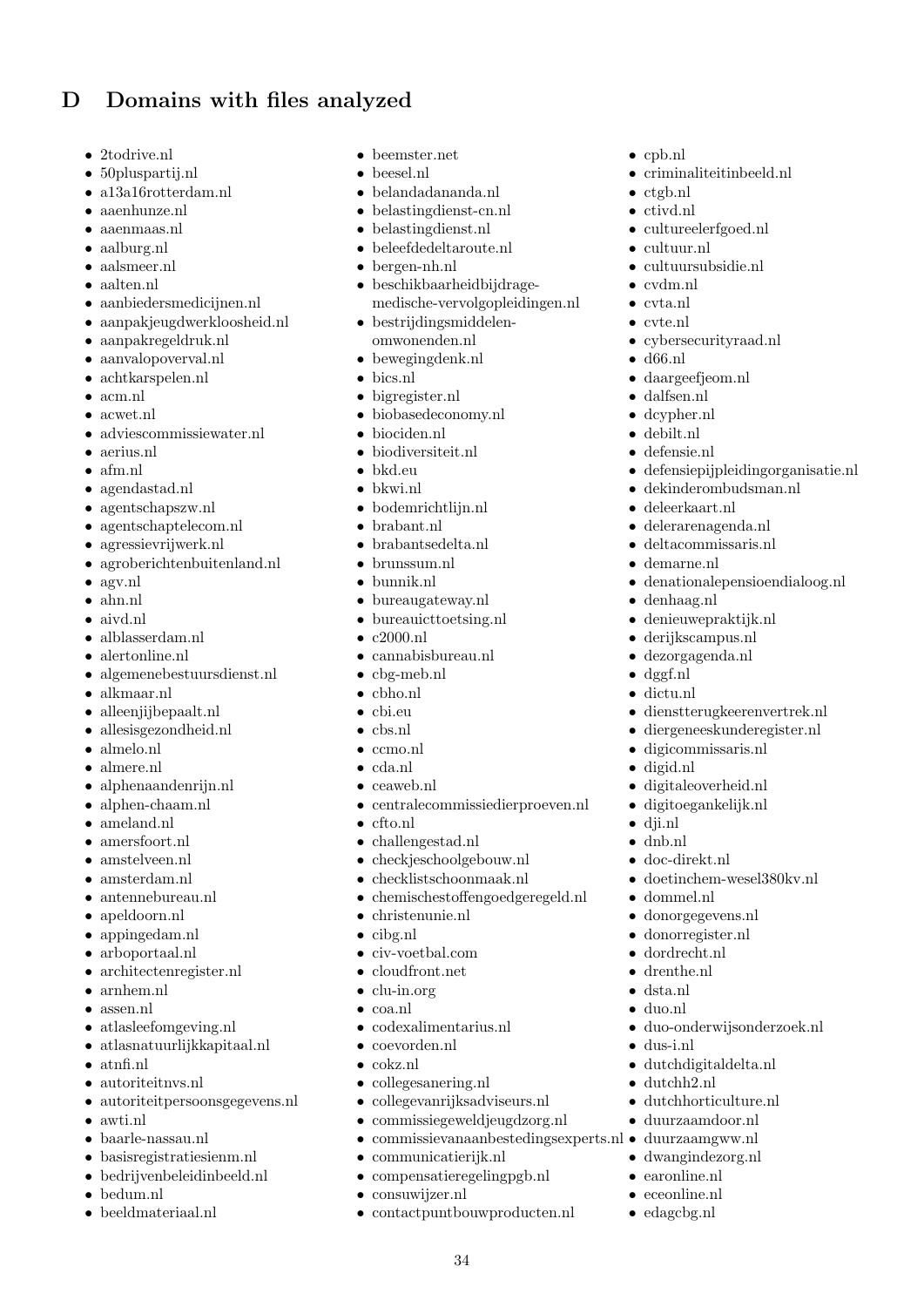- eerenvrijheid.nl
- effectiefarmoedebeleid.nl
- eherkenning.nl
- eijkelkamp.com
- energieplein20.nl
- eranetbioenergy.net
- erfgoedinspectie.nl
- erfgoedmodernetijd.nl
- ertms-nl.nl
- etten-leur.nl
- $9016nl$
- euthanasiecommissie.nl
- eutruckplatooning.com
- examenblad.nl
- excellentescholen.nl
- farmatec.nl
- festivalforensischezorg.nl
- filmfonds.nl
- fiu-nederland.nl
- flevoland.nl
- flitspanel.nl
- fondspodiumkunsten.nl
- forensischezorg.nl
- forensischinstituut.nl
- forumstandaardisatie.nl
- frtr.gov
- fryslan.frl
- functiegebouwrijksoverheid.nl
- functiemix.nl
- fvtdji.nl
- gahetna.nl
- gccs2015.com
- gddiergezondheid.nl
- gelderland.nl
- geldermalsen.nl
- geldrop-mierlo.nl
- gemeente-mill.nl
- gemeente-oldambt.nl
- gemeente-steenbergen.nl
- geschilleninstantieszorg.nl
- gewoontoegankelijk.nl
- gezondeschool.nl
- ggo-vergunningverlening.nl
- government.nl
- greendeals.nl
- groenlinks.nl
- grondkamers.nl
- hdsr.nl
- heerhugowaard.nl
- heerlen.nl
- hellendoorn.nl
- hellevoetsluis.nl
- helmond.nl
- helpdeskbouwregels.nl
- helpdesk-efactureren.nl
- helpdeskwater.nl
- hendrik-ido-ambacht.nl
- hengelo.nl
- hetcak.nl
- hetzorgverhaal.nl
- heusden.nl
- hhdelfland.nl
- hhnk.nl
- higherlevel.nl
- hillegom.nl
- hilversum.nl
- hiswa.nl
- hofvantwente.nl • hogeraadvanadel.nl
- holanda.es
- 
- holandaevoce.nl
- holandanomundo.nl
- holandawaanta.nl
- hollandavesen.nl
- hollandinthevalley.com
- hollandtradeandinvest.com
- hollandturkeytrade.com
- hoogeveen.nl
- hoogezand-sappemeer.nl
- hoogwaterbeschermingsprogramma.nl krachtontour.nl

• kb.nl • kbvg.nl • kcb.nl • kcwj.nl

• kerkrade.nl • kiesbeter.nl • kiesraad.nl • kimnet nl

• knaw.nl • knmi.nl

• kennisnetwerkbiociden.nl • kennisopenbaarbestuur.nl • kennisplatformveehouderij.nl

• kinderbescherming.nl • kinderombudsman.nl • klimaattop2016.nl

• kombijdepolitie.nl • koninklijkhuis.nl

• kwaliteitsafsprakenmbo.nl

• landelijkmeldpuntzorg.nl • leefbaarometer.nl • leerwerkloketfriesland.nl

• lerenenwerken.nl • letterenfonds.nl

• loketgentherapie.nl • loketgezondleven.nl • loonaangifteketen.nl • loonopzand.nl • losser.nl • lvnl.nl • lzalp.nl

• maakereenpuntvan.nl • maakhetzeniettemakkelijk.nl

• meldplichttelecomwet.nl • meldpunttelecomwet.nl • mensenrechten.nl • mensenrechtentulp.nl

• miavamiljaarverslag2009.nl • miavamiljaarverslag2010.nl

• maasdriel.nl • maritiem-erfgoed.nl

• maror.nl • mccg.nl • medemblik.nl • mediafonds.nl • meerssen.nl • meldknop.nl

• meppel.nl

• middelburg.nl • miedenproject.nl • milieuzones.nl

• liec.nl • limburg.nl • lintjes.nl • lochem.nl • locov.nl • logius.nl

• landelijkeadviescommissieplaatsing.nl

• kustwacht.nl • kvk.nl

- hoorn.nl
- horstaandemaas.nl
- huiselijkgeweld.nl
- humanrightstulip.nl
- hunzeenaas.nl
- huurcommissie.nl
- ibestuurcongres.nl
- ibki.nl
- ictu.nl
- idensys.nl
- ifv.nl
- igz.nl
- ilent.nl • inburgeren.nl
- incca.org
- ind.nl
- industrialtechnologies2016.eu
- informatieberaadzorg.nl
- informatielangdurigezorg.nl

• investingindutchhousing.nl • investinholland.com • iob-evaluatie.nl

• justitieleinterventies.nl • kabinetsformatie2017.nl

• kansspelautoriteit.nl • kasteelgroeneveld.nl

35

• infoterugkeer.nl

• inspectievenj.nl • integraalveilig-ho.nl • integriteitoverheid.nl • internationaalondernemen.nl

• internetspiegel.nl

• ipo.nl • isoregister.nl • iuc-noord.nl • jaarberichtrydk.nl

• justid.nl • justis.nl

• kampen.nl

• katwijk.nl

• innova58.nl • inspectieszw.nl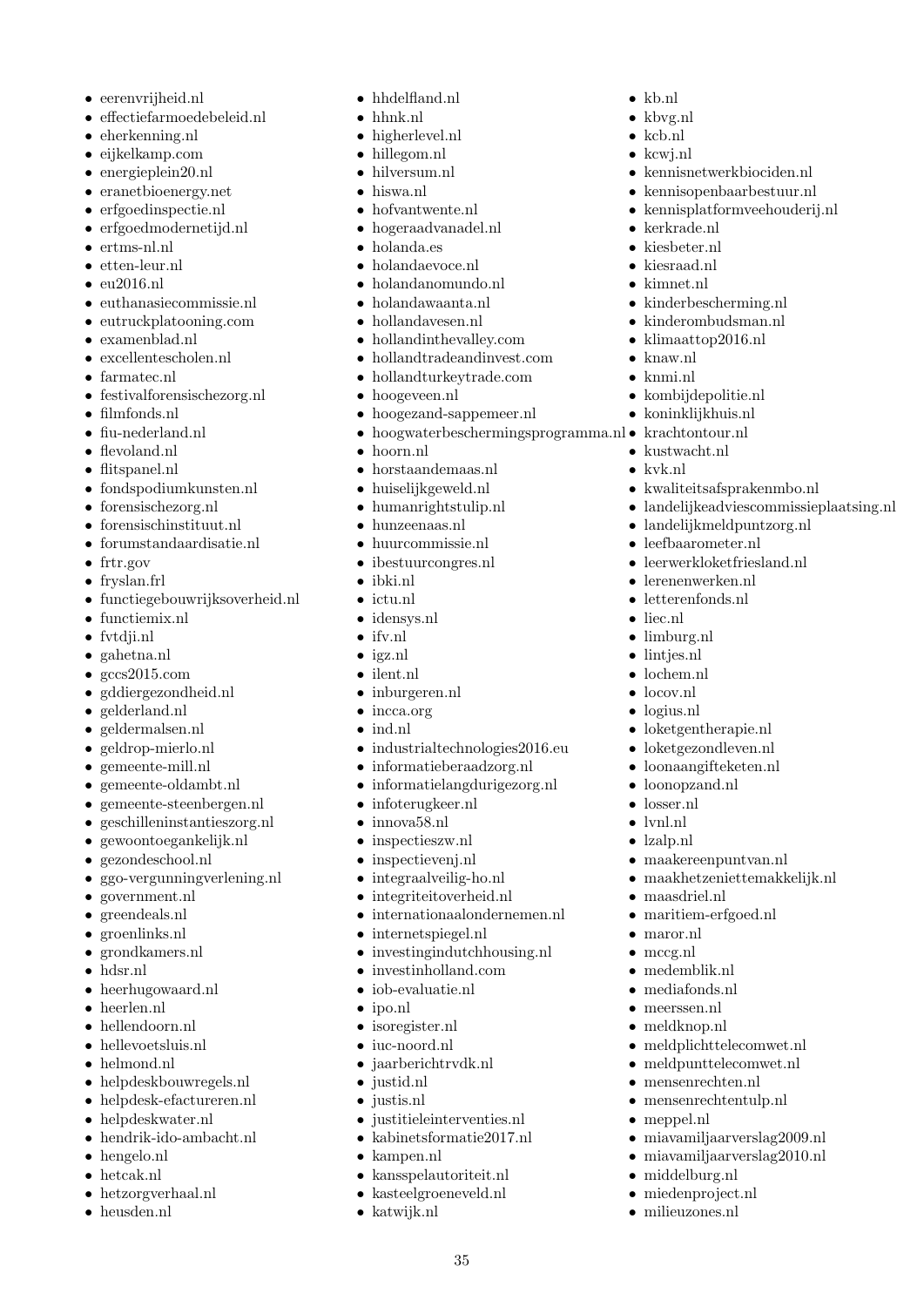- minfin.nl
- mirta2weerteindhoven.nl
- mirta67leenderheidezaarderheiken.nl omgevingsloket.nl
- mirtoostkantamsterdam.nl
- mirtoverzicht.nl
- mirt-rotterdamdenhaag.nl
- mjpo.nl
- moerdijk.nl
- monitorgezondheid.nl
- monumentaleinterieurs.nl
- motrainingen.nl
- multifunctionelelandbouw.net
- museumencollecties.nl
- naarnederland.nl
- nak.nl
- naktuinbouw.nl
- nationaalarchief.nl
- nationaalcoordinatorgroningen.nl
- $\bullet\,$ nationaalovberaad.nl
- nationaalrapporteur.nl
- nationaleiconen.nl
- nationaleombudsman.nl
- nationaleonderwijsgids.nl
- natura2000.nl
- ncadierproevenbeleid.nl
- nctv.nl
- nederbetuwe.nl
- nederlandenu.nl
- nederlandgezondenwel.nl
- nederlandse-sportraad.nl
- nederlandsinvesteringsagentschap.nl •
- nederlandwereldwijd.nl
- neerijnen.nl
- netherlandsandyou.nl
- netherlandsworldwide.nl
- nhv.nu
- niderlandy-i-vy.nl
- niederlandeweltweit.nl
- nieuwegein.nl
- nifpnet.nl
- nijmegen.nl
- niwo.nl
- niyuhelan.nl
- nji.nl
- nkca.nl
- nlintheusa.com
- nomorefoodtowaste.nl
- noorderzijlvest.nl
- noord-holland.nl
- noordzeeloket.nl
- nrgd.nl
- nvao.net
- nvwa.nl
- nwo.nl
- nza.nl
- ocwincijfers.nl
- odc-noord.nl
- oecdguidelines.nl
- oecd.org
- oesorichtlijnen.nl
- officielebekendmakingen.nl

• officiele-overheidspublicaties.nl

• raadrys nl • raadvanstate.nl

• raalte.nl

• rda.nl • rdw.nl

• rechtspraak.nl • rechtwijzer.nl

• renkum.nl • rheden nl • riec.nl

• rijksacademie.nl • rijksbegroting.nl

• rijksdienstcn.com • rijksfinancien.nl • rijkshuisstijl.nl • rijksinspecties.nl • rijksnormering.nl • rijksoverheid.nl • rijksschoonmaak.nl • rijksvastgoedbedrijf.nl • rijkswaterstaat.nl • rijnland.net • rijnwaarden.nl • rijssen-holten.nl • rijswijk.nl • risicokaart.nl

• risicotoolboxbodem.nl

• ruimtevoorderivier.nl • ruimtevoorredzaamheid.nl

• rwseconomie.nl

• rivm.nl • rivmtoolkit.nl

• roermond.nl • roosendaal.nl • rotterdam.nl • row-minvws.nl • royal-house.nl • rozendaal.nl • rsj.nl • rucphen.nl

• rli.nl

• rva.nl • rvde.nl • rvig.nl • rvo.nl • rvr.org

• rws.nl • saip.nl

• raadvoorplantenrassen.nl

• randstad380kv-noordring.nl • randstad380kv-zuidring.nl

• referendum-commissie.nl • referentiegrootboekschema.nl

• regiebureau-pop.eu • regioburgemeesters.nl • regionaalkompas.nl • registerleraar.nl • rekenkamer.nl

• rekentoolfunctiemixvo.nl

• rijksbredekunstvoorziening.nl

- omgaanmetdepressie.nl
- 
- omgevingswetportaal.nl
- om.nl
- ondernemersplein.nl
- ondernemingsdossier.nl
- onderwijsincijfers.nl
- onderwijsinspectie.nl
- onderwijsraad.nl
- onderzoeksraadintegriteitoverheid.nl •
- onderzoeksraad.nl
- onderzoeksraad.nl:443
- onehealth.nl
- onsonderwijs2032.nl
- onswater.nl
- opdrachtgeversforum.nl
- opendata-award.nl
- operatiebrp.nl
- opnieuwthuis.nl
- orandatowatashi.nl
- oteam.nl
- oude-ijsselstreek.nl
- ouder-amstel.nl
- ouders-uit-elkaar.nl
- oudewater.nl
- overbetuwe.nl
- overheid.nl
- overijssel.nl • pagefreezer.nl
- paisesbajosmundial.nl
- paisesbajosytu.nl
- papendrecht.nl
- parismou.org
- partijvoordedieren.nl
- passendonderwijs.nl
- paysbasetvous.nl
- paysbasmondial.nl
- pbl.nl
- p-direkt.nl • pdok.nl

• pianoo.nl • pilotdtt.nl

• politie.nl • poraad.nl

• peelenmaas.nl

• permanentrepresentations.nl

36

• platformparticipatie.nl

• processinnovation.nl • proeftuinenmaakverschil.nl • provinciegroningen.nl • provincie-utrecht.nl • pulsefishing.eu • puntenstelsel.nl • purmerend.nl • putten.nl • pvda.nl • pvv.nl • pwdji.nl • q-bank.eu

• permanentevertegenwoordigingen.nl • rob-rfv.nl